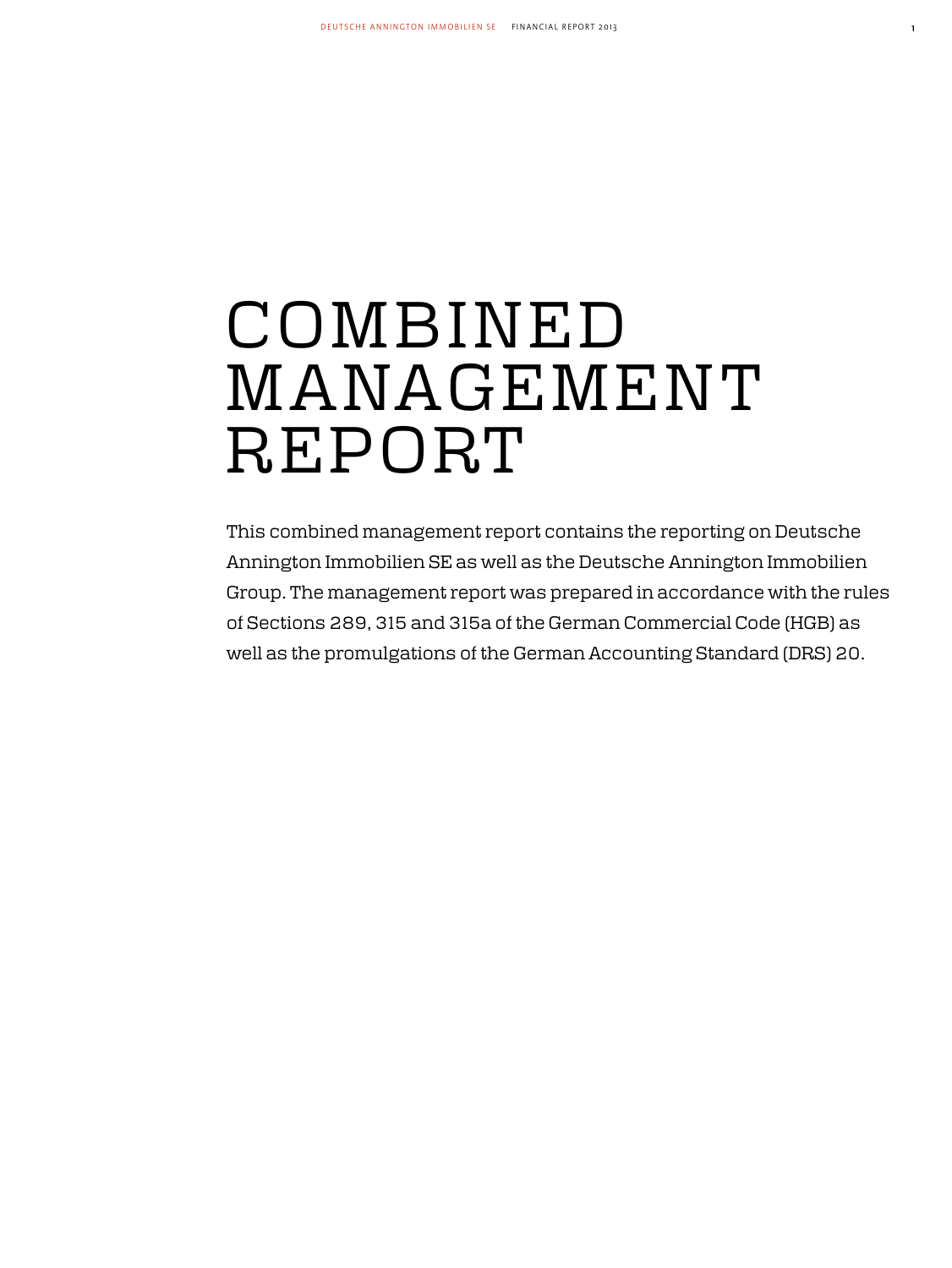3 Fundamental Information about the Group

26 Report on Economic Position

55 Further Statutory Disclosures

62 Opportunities and Risks

72 Forecast Report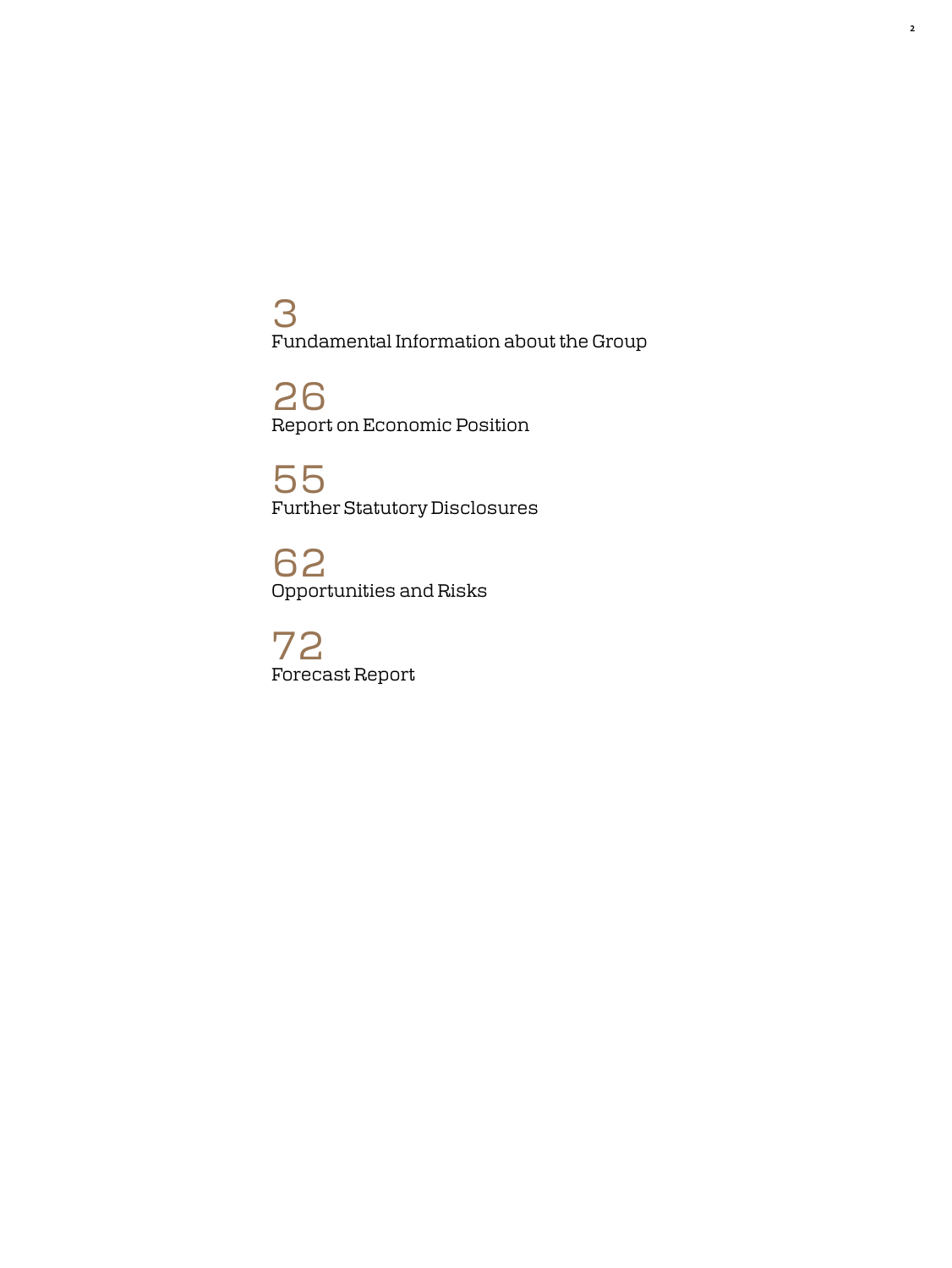# Fundamental Information about the Group

# **Business Model**

# The company

With some 175,000 residential units worth a total of € 10.3 billion, Deutsche Annington Immobilien SE is one of the leading real estate companies in Europe.

The Deutsche Annington Immobilien Group is today Germany's largest housing company measured by fair value and the number of residential units. We manage a total of 175,258 residential units of our own, 40,760 garages and parking spaces as well as 1,076 commercial units. We also manage 26,479 apartments for other owners. Deutsche Annington provides housing in some 533 cities and communities throughout Germany.

The company was established as part of the takeover of railway housing companies in 2001 and grew considerably through further acquisitions in the years that followed. With the purchase of Viterra in 2005, Deutsche Annington advanced to become Germany's largest residential real estate company. Today, the Group pools the experience and know-how of ten companies with over one hundred years of history.

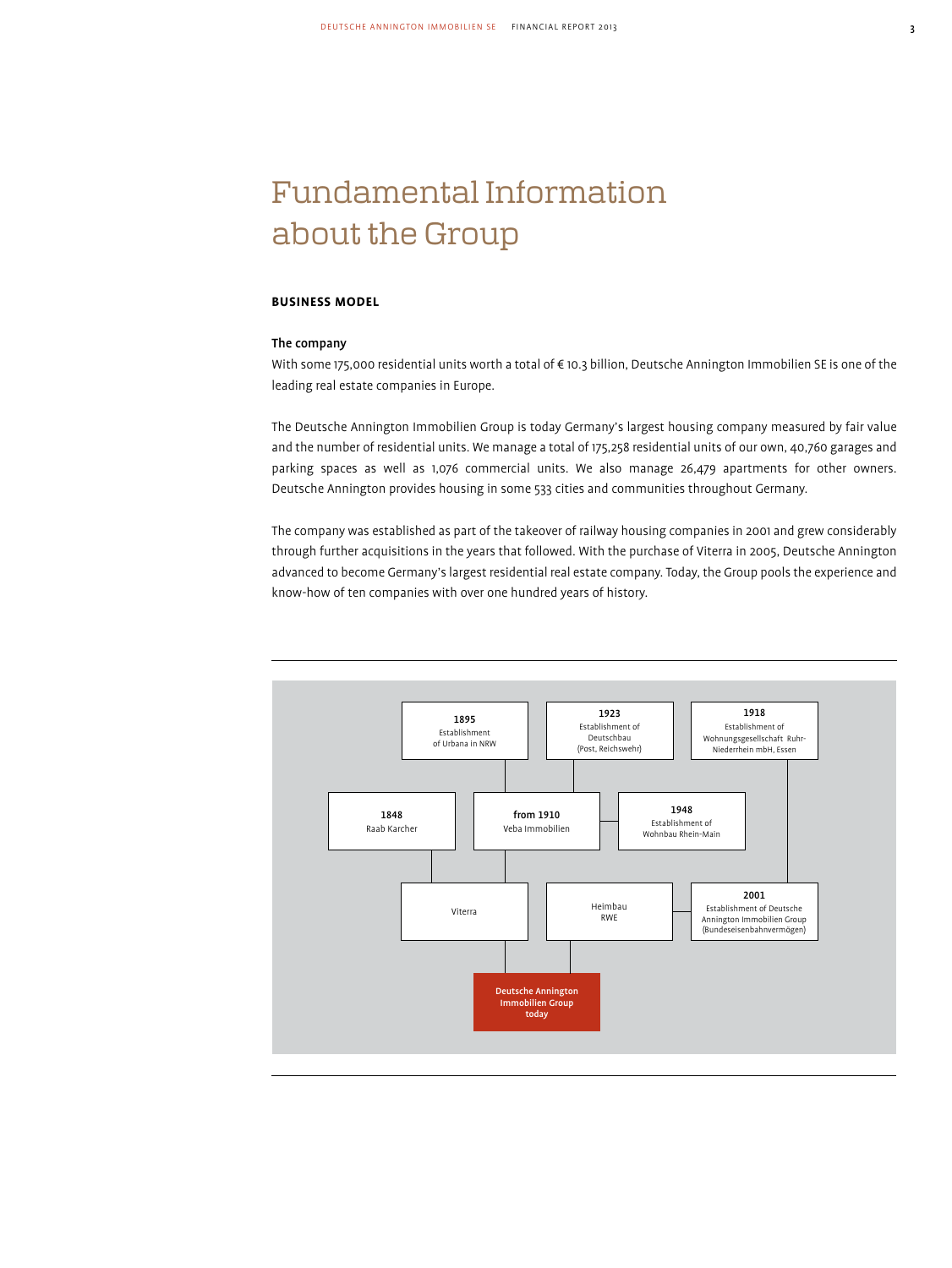# Performance-focused management of residential real estate

The Deutsche Annington Immobilien Group is a performance-focused holder and manager of residential real estate in Germany. Our core business is providing affordable housing for broad sections of the population. Most of our apartments have two to three rooms and average living areas of 64 square metres. Thus Deutsche Annington is a major provider of small and medium-sized apartments. Industry experts are currently predicting that this market segment will offer the best opportunities since the demand for smaller apartments will grow disproportionately as the number of one and two-person households increases in the coming years and decades.

We also offer additional real estate-related services which bring benefits to both our customers and our owners.

In conjunction with our services, we assume responsibility for our housing stocks and make a contribution to solving the societal challenges that arise from demographic and social changes in our residential estates. At the same time, we manage our properties in a success-focused manner in this business environment and secure a stable return for our shareholders.

A further business activity is portfolio optimisation. To achieve this, we sell selected properties in our portfolio and systematically integrate new housing stock into the Group.

# Sales – Privatise and Non-Core

Deutsche Annington pursues the business model of generating additional value by selling owner-occupier units and single-family houses at a premium compared with their fair value. The same applies to selected multi-family houses for which Deutsche Annington does not see sufficient development potential in the Rental portfolio in the medium term and which are to be sold at their fair value. These properties are offered to tenants, owner-occupiers as well as private and institutional investors.

# Targeted value-enhancing acquisition opportunities

It is also part of our business to make selective acquisitions of housing stocks and to add them to our Rental portfolio and thus increase the company's value in the long term. Therefore, we continuously follow the market and assess potential acquisitions on offer.

# **Objectives and Strategy**

# Strategic environment

Important strategic aspects of the strategic environment for Deutsche Annington are the two megatrends, energy transition and the demographic change, in Germany.

A crucial prerequisite for the success of the energy transition in Germany is the sustainable and significant reduction of final energy consumption. As residential buildings account for more than a quarter of total final energy consumption, this segment offers considerable potential for saving energy. For this reason, the German government has set itself the ambitious goal of reducing the heat requirements of buildings by 20% by 2020 and reducing primary energy consumption by 80% by 2050. This means that comprehensive energy-efficiency measures have to be performed in a large percentage of buildings in Germany.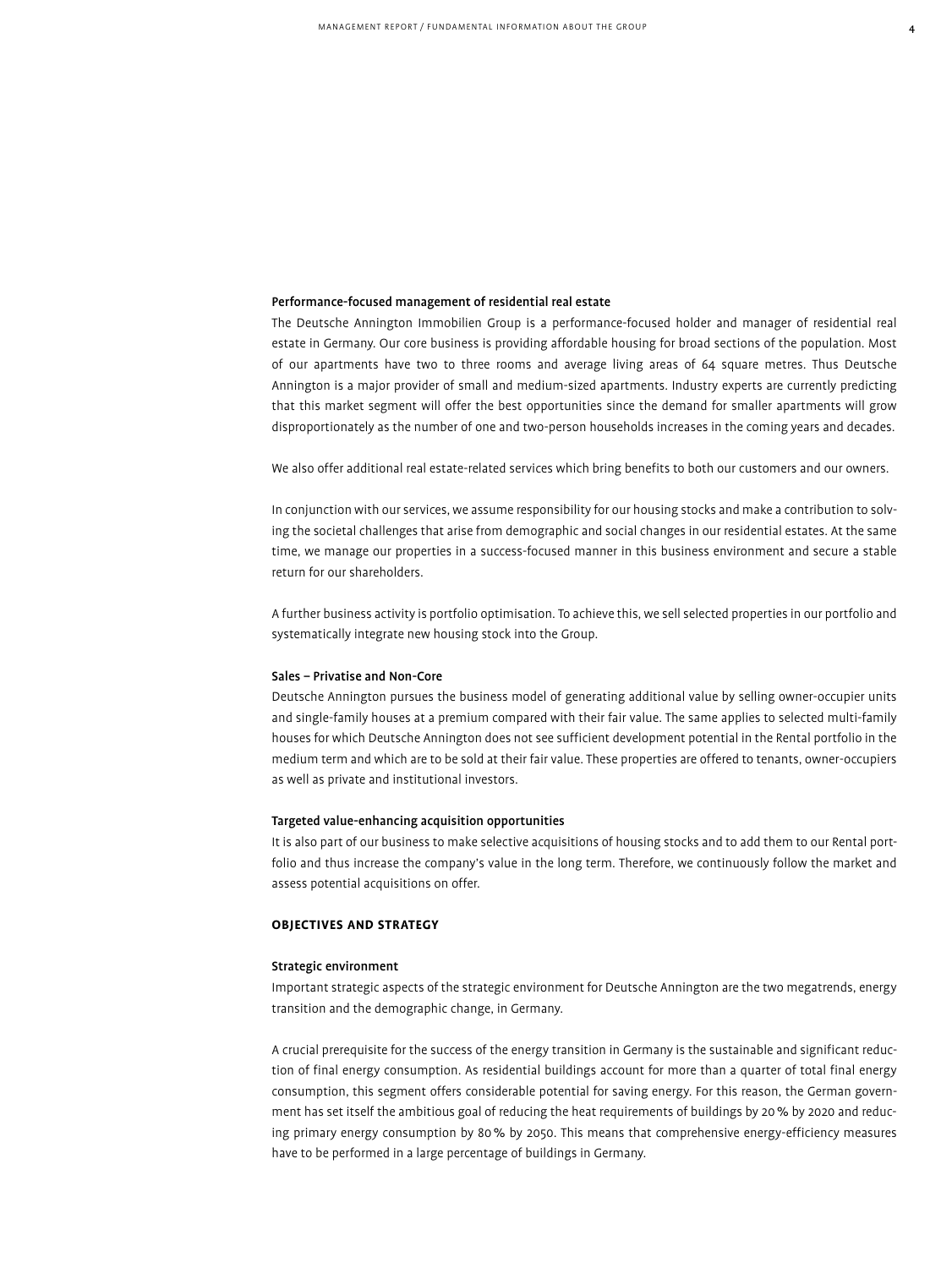Deutsche Annington is aware of its responsibility and has therefore set up an energy-efficient modernisation programme. With the help of the funds from promotional banks, we will be investing some € 500 million over the next five years in measures to enhance the energy efficiency of our buildings.

The demographic change also has a considerable influence on the housing industry in Germany. The population is ageing fast and presenting the housing industry with major challenges – particularly in the field of age-appropriate accommodation.

In order to respond to this trend, the German government is also providing low-interest funds from promotional banks to support the efforts of the real estate companies to adapt their housing stocks to the needs of older people, therefore enabling them to live longer in their familiar surroundings. Against this background, Deutsche Annington will invest a three-digit million sum in the senior-friendly conversion of its apartments in the next five years.

Furthermore, Germany is currently experiencing a wave of immigrants coupled with a migration of people within Germany from the countryside to the metropolitan areas such as Rhine/Neckar, Rhine/Main, Rhine/Ruhr as well as Munich, Hamburg and Berlin. This development is contributing to an increase in the number of one to two-person households, which the Deutsche Annington business model benefits from.



# **Our strategy**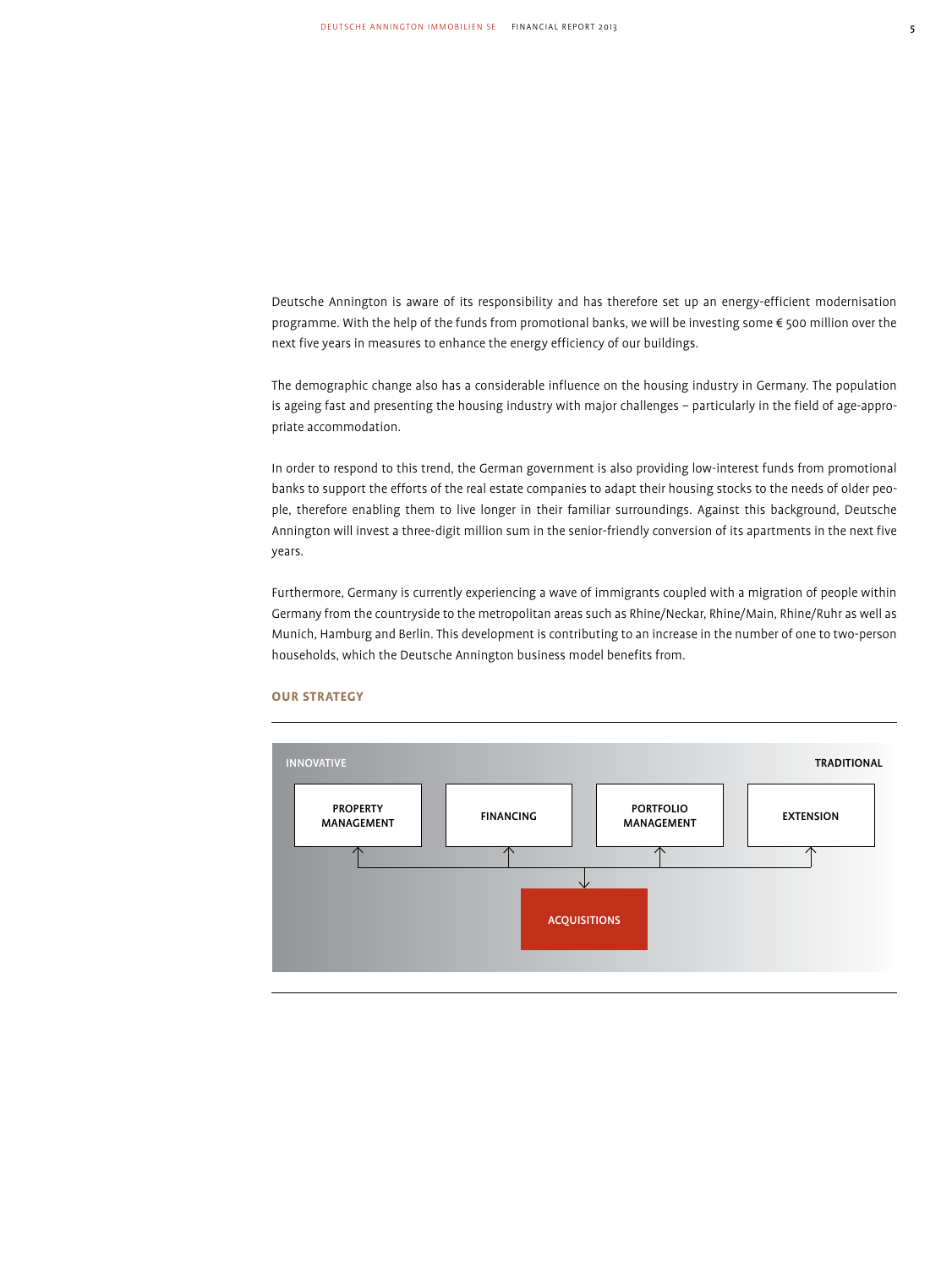Our strategy consists of five elements. They are:

- > Property Management
- > Financing
- > Portfolio Management
- > Extension (extension of the value chain)
- > Acquisitions

The successful implementation of the operational strategic elements – Property Management, Financing, Portfolio and Extension – is the basis for a sustained and positive development of our primary key performance indicators, funds from operations (FFO) and net asset value (NAV). At the same time, it gives us flexibility for acquisitions which open up further optimisation potential through economies of scale.

# Property Management

The paramount goal of Deutsche Annington's property management strategy is the systematic optimisation of operating performance and core business productivity. The fundamental requirements for achieving this goal are sustained strength and improved customer satisfaction.

Through a balanced mix of various measures which are geared to this goal, we create a strategy which is characterised by sustainability and profitability.

Deutsche Annington invests continuously and above the average of its competitors in the maintenance of its buildings – this guarantees reliable technical quality of our apartments.

In addition, we optimise our services by implementing a coherent quality management system, which is characterised by high quality standards and continuous checks. In order to ensure the economic balance of all activities, our processes and structures are strictly geared to our customers' satisfaction. This gives us a clear picture of falling ancillary costs and growing customer satisfaction, which we continuously measure and evaluate. This holistic property management approach delivers a clear economic benefit.

# Financing

Our financing strategy pursues various goals: a balanced structure and maturity of our debt capital, optimisation of our financing costs, maintenance of our credit rating and adequate liquidity at all times.

The success of our financing strategy is reflected in the following:

> Access to the capital markets through the IPO on the basis of a sound equity ratio of roughly 34% and a loan-to-value ratio of up to about 50%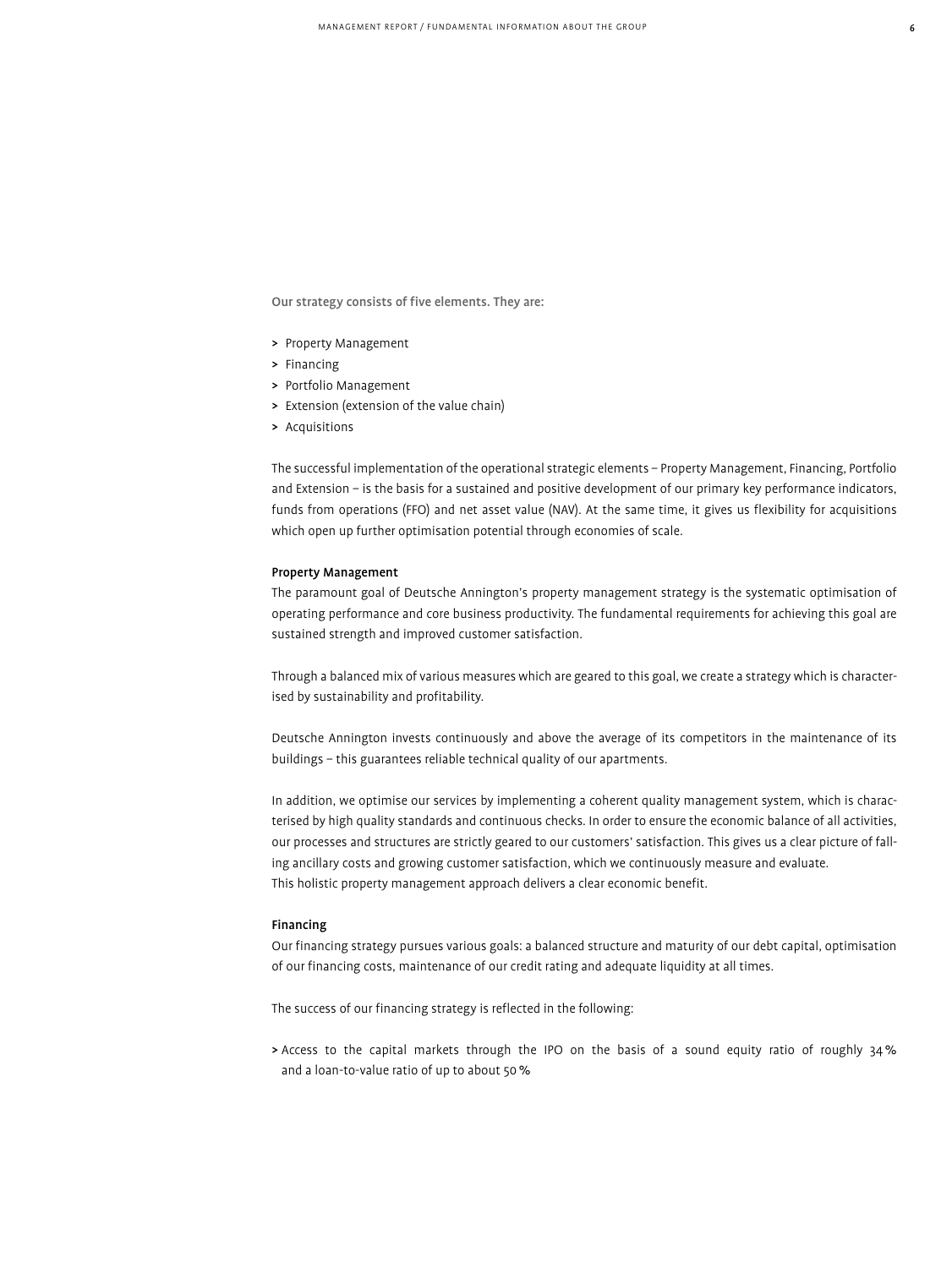- > Access to the debt capital markets through an investment grade rating of BBB from S&P
	- > Balanced and weighted maturity profile up to 2023
	- > Balanced debt structure through bonds (EMTN and Yankee Bond programmes) supplemented by structured loans and low-interest mortgages
	- > Synchronised hedging strategy

> Possibilities to obtain funds of more than € 4 billion in a balanced mix of equity and debt capital

- > Permits further growth
- > Ensures improved financial result
- > Ensures earnings growth and investor returns through dividends and share price

We laid the foundation of our financing strategy in 2013 by achieving a financing structure which is both unique and leading in the German real estate industry.

At the beginning of 2013, the Management Board of Deutsche Annington Immobilien SE, Düsseldorf, ("DAIG" or "Company") began to implement the new financing strategy of Deutsche Annington. This strategy is based on balanced financing made up of equity and debt capital with a sound equity ratio and loan-to-value ratio (LTV ratio). That means, in particular, that the GRAND CMBS securitisation is refinanced by a healthy mix of issued unsecured and non-subordinated bonds as well as structured loans and mortgages, which results in a weighted and balanced maturity profile.

In a first step, in June 2013 Deutsche Annington Immobilien SE, Düsseldorf, applied for admission of its public offering on the Frankfurt and Luxembourg stock exchanges on the basis of a stock exchange prospectus in accordance with the EU Prospectus Directive. The approvals were granted by the German Federal Financial Supervisory Authority (Bundesanstalt für Finanzdienstleistungsaufsicht (BaFin)) on June 19 and July 10. The initial listing of the share then took place on July 11 in the Prime Standard segment of the Frankfurt stock exchange (WKN: A1ML7J; ticker symbol: ANN).

As a result of the IPO, DAIG generated net proceeds of some € 380 million from the issue whereupon the rating agency Standard & Poor's (S&P) granted DAIG a corporate rating of BBB (long-term) and A2 (short-term) with a stable outlook (investment grade rating BBB).

The successful IPO and the investment grade rating granted by S&P smoothed the way for the procurement of funds on the international equity and debt capital markets.

On July 25 as well as on October 2 and 8, 2013, bonds were issued for a total value of € 2,527 million in three stages on the basis of the investment grade rating, the proceeds from the bonds ultimately being used for the repayment of the GRAND CMBS securitisation.

After repayment of the GRAND securitisation using the proceeds from the bonds, the structured financing now in place and the successful IPO, DAIG has largely achieved the most important goals of its financing strategy: a balanced mix of equity and unsecured, non-subordinated bonds with free access to the equity and debt capital markets on the basis of an investment grade rating.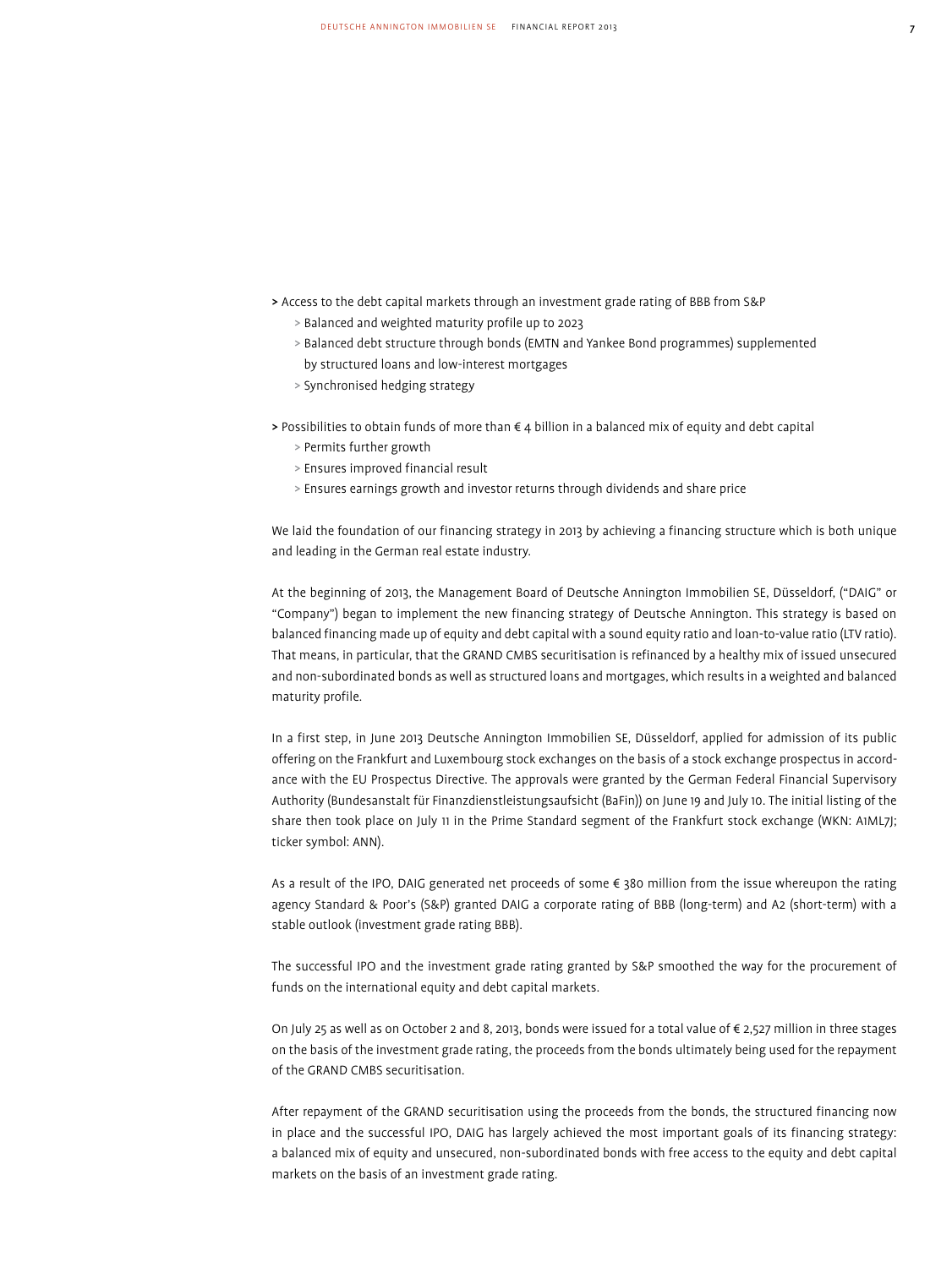The desired result is a loan-to-value ratio of 50%.

These successes are a clear competitive advantage for a German residential real estate company. The DAIG management has clearly expressed its intention to procure additional funds through the issuance of further bonds; these funds are to serve as debt capital to supplement equity so that both the company's organic and external growth (by acquisitions) can be advanced.

# Portfolio Management

Deutsche Annington has divided its portfolio into five action-oriented portfolio segments. We follow a clearly differentiated strategy with regard to value creation.

# Portfolio segmentation\* The controller of the Portfolio distribution  $P$ ortfolio distribution

(€m)

|                    | Rental Only (84 %)                                                                        |                        |                                                                                                                 | German federal states                              | Units  | Fair value              |
|--------------------|-------------------------------------------------------------------------------------------|------------------------|-----------------------------------------------------------------------------------------------------------------|----------------------------------------------------|--------|-------------------------|
|                    | Operational value generation<br>through:                                                  |                        |                                                                                                                 | North Rhine-Westphalia                             | 92,670 | $(\epsilon m)$<br>4,659 |
|                    | > Rental growth<br>> Vacancy reduction<br>> Effective and sustainable                     |                        | I. Operate $(39%)$<br>> Continuous improvement without                                                          | Hesse                                              | 20,898 | 1,671                   |
|                    |                                                                                           | И                      | major portfolio measures                                                                                        | Bavaria                                            | 14,116 | 1,175                   |
|                    | maintenance spend<br>> Cost efficiency through scale                                      |                        |                                                                                                                 | <b>Berlin</b>                                      | 12,875 | 882                     |
|                    |                                                                                           |                        |                                                                                                                 | Schleswig-Holstein                                 | 11,218 | 542                     |
| Core<br>97%        | Additional value creation through                                                         |                        | II. Upgrade Buildings (25 %)<br>> Invest in energy efficiency upgrades<br>> € 500 m of opportunities identified | Lower Saxony                                       | 5.640  | 273                     |
|                    | investments:<br>> € 800 m capex opportunities                                             |                        |                                                                                                                 | Rhineland-Palatinate                               | 5,048  | 315                     |
|                    | > Returns above cost of capital<br>> Cost of capital lower than for<br>acquisitive growth |                        | III. Optimise Apartments (20 %)                                                                                 | Baden-Württemberg                                  | 4,804  | 320                     |
|                    |                                                                                           | »                      | > Invest in apartments for senior living<br>and higher standard flats in strong<br>markets                      | Saxony                                             | 3,223  | 133                     |
|                    | > Track record of about € 160 m                                                           |                        |                                                                                                                 | Saxony-Anhalt                                      | 1,304  | 41                      |
|                    | of investments 2009-2012<br>at about 7% unlevered yield                                   |                        |                                                                                                                 | Hamburg                                            | 1,122  | 116                     |
|                    | on average                                                                                |                        |                                                                                                                 | Thuringia                                          | 1,040  | 53                      |
|                    | Additional value creation through<br>retail sales:                                        |                        | IV. Privatise (13 %)                                                                                            | Mecklenburg-Western<br>Pomerania                   | 642    | 44                      |
|                    | > Total of 21 k apartments prepared                                                       |                        |                                                                                                                 | Brandenburg                                        | 576    | 45                      |
|                    | > Track record of selling about 2,500                                                     | $\boldsymbol{\lambda}$ | > Sell as opportunity presents itself if<br>sufficient premium value is offered                                 | <b>Bremen</b>                                      | 66     | 5                       |
|                    | apartments > 20% above fair value<br>per annum                                            |                        |                                                                                                                 | Saarland                                           | 16     |                         |
| Non-<br>Core<br>3% | > Insufficient medium to long-term<br>growth prospects                                    | »                      | V. Non-Core $(3, %)$<br>> Sell mid-term around fair value                                                       | $\leq \epsilon$ 200 m<br>$\in$ 200 m - $\in$ 500 m |        | $\geq \epsilon$ 500 m   |

\* Percentages refer to the segment's fair values in relation to the total fair value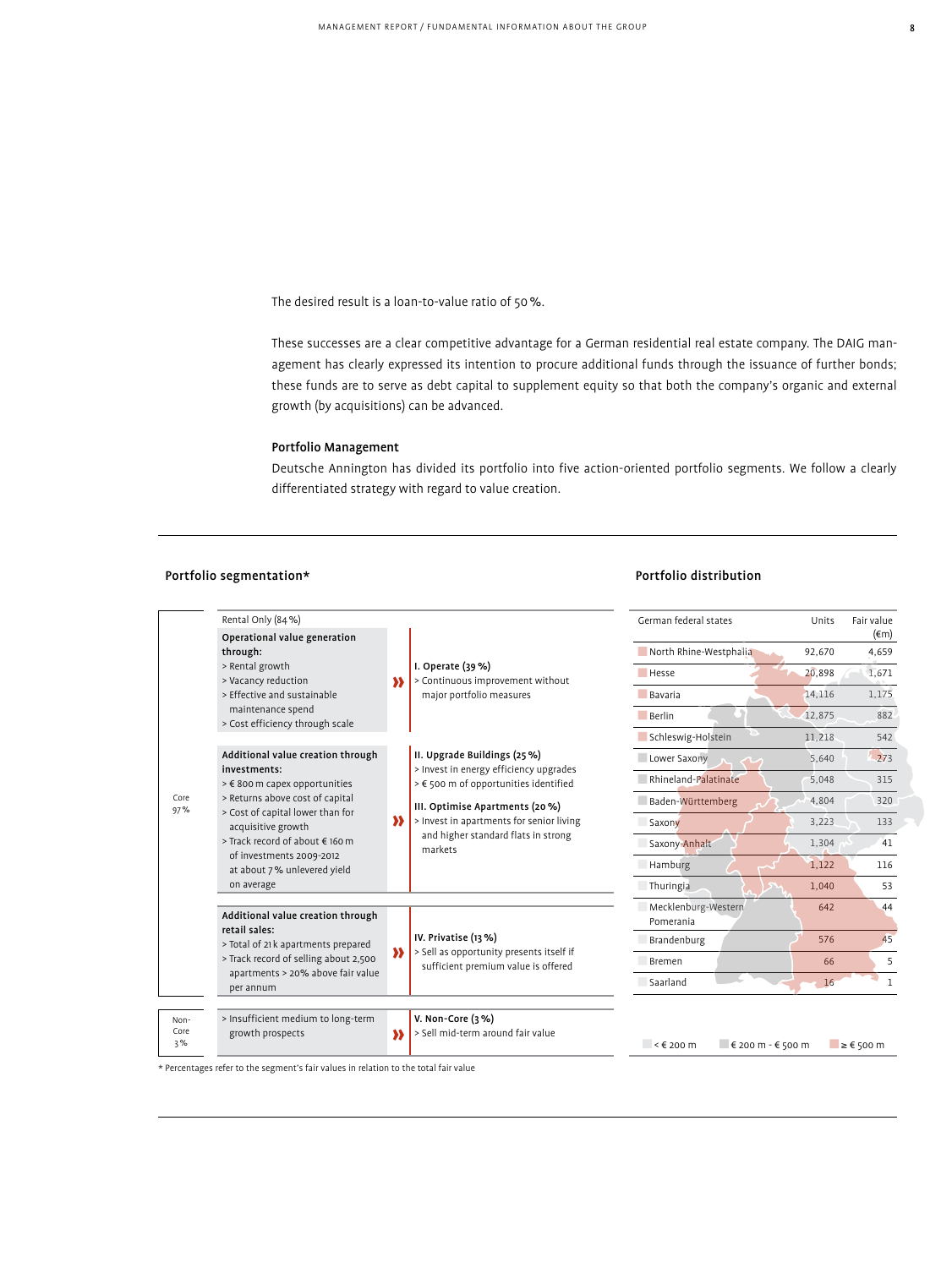The portfolio segmentation is as follows at the beginning of 2014:

> Operate

In this segment we pursue the strategy of value-enhancing property management. We achieve operational value generation through rental growth, vacancy reduction, effective and sustainable maintenance spend as well as cost efficiencies through scale.

> Upgrade Buildings

With value-creating investments, we generate significant value improvement through a comprehensive investment programme, picking up on the societal megatrend, climate protection, and investing in energy-efficient modernisations.

> Optimise Apartments

As part of the value-creating investments, we pick up on a further societal megatrend - demographic change. With our comprehensive investment programme, we create further significant value improvement by refurbishing apartments for senior living as well as completing high-standard refurbishments in markets where fully refurbished apartments deliver a rental premium.

> Privatise

We generate further value through the sale (privatisation) of owner-occupier units and single-family houses at a significant premium compared with their fair value. Related to the fair value at the end of 2013, these units amount to 13% of the DAIG housing stocks, measured by the number of residential units.

> Non-Core

 As part of portfolio optimisation, we sell buildings to private and institutional investors as the opportunity presents itself. 3% of the DAIG housing stocks, measured in terms of fair value, have only limited development potential in the medium to long term as they are not suitable for long-term, successful management using our standardised letting processes due to their location or the condition of the property. This housing stock is to be sold in the medium term at prices around fair value.

The foundation of all sales and purchase decisions of Deutsche Annington is its own analysis of the German market on the basis of the yield achieved and the future potential to increase value. To calculate the growth potential, we have developed a scorecard with which we believe we can forecast the future development of the local markets better than by using publically available studies. One main difference is that our analysis includes the knowledge of our local business unit managers throughout Germany in addition to the expected regional demographic developments. The result of this market analysis forms the basis for long-term portfolio optimisation.

# Extension

Deutsche Annington has steadily extended its core business since 2012. The most important examples of the successful extension of our value chain are the development of our craftsmen's organisation Deutsche TGS and the partnership with Deutsche Telekom to supply our residential units with digital radio and TV reception. Both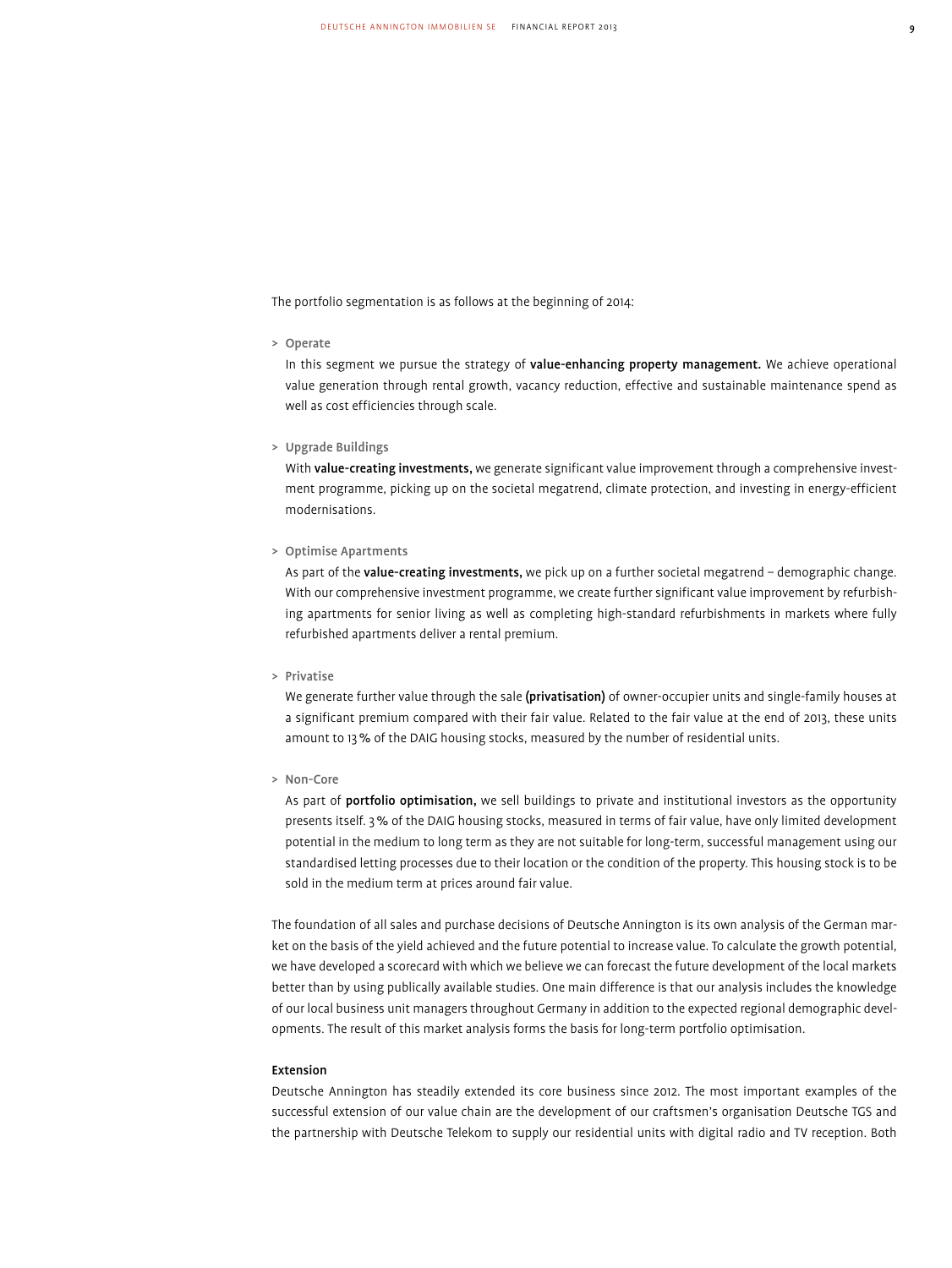projects have met or even exceeded our expectations. In 2012, we started to build up our own caretaker organisation to be able to look after our tenants better with our service offering. The response to this caretaker service offering is extremely positive and fully meets our expectations.

We see great growth potential for the craftsmen's organisation DTGS. Since the beginning of last year, we have hugely expanded our capacities in the different regions. Today, we employ some 1,200 people and plan to further increase the number of employees. DTGS is now available for all Deutsche Annington customers and the reaction to our service offering is extremely positive.

Our craftsmen's organisation gives us key strategic advantages:

- > Availability of highly-skilled craftsmen
- > Improved service quality by building expertise and implementing efficient, well-coordinated processes
- > Cost advantages (procurement etc.)
- > Scalable operating platform throughout Germany

The contract with Deutsche Telekom was signed in 2011. The joint objective is to equip 145,000 apartments with modern fibre-optic technology so as to be able to offer our tenants the entire spectrum of Deutsche Telekom services on more favourable conditions. By the end of 2013, 43,000 apartments had already been equipped.

In addition to these projects, we want to further expand the service offering for our tenants. Our aim is to continually strengthen the loyalty of our customers and profitably develop our business.

# Acquisitions

In addition to Deutsche Annington's potential for organic growth, we are also active in the field of acquisitions. Thanks to our presence throughout Germany, we see many possibilities and can also integrate housing stocks which are scattered over a wide area into our existing portfolio. Furthermore, our financial flexibility means that we offer potential sellers a high degree of transaction security.

Deutsche Annington is highly disciplined when assessing potential acquisitions and sets clear requirements. All eligible acquisitions must meet the following four conditions, they must

- > fit into the existing portfolio
- > increase FFO/share
- > be at least NAV/share neutral
- > not jeopardise the existing BBB rating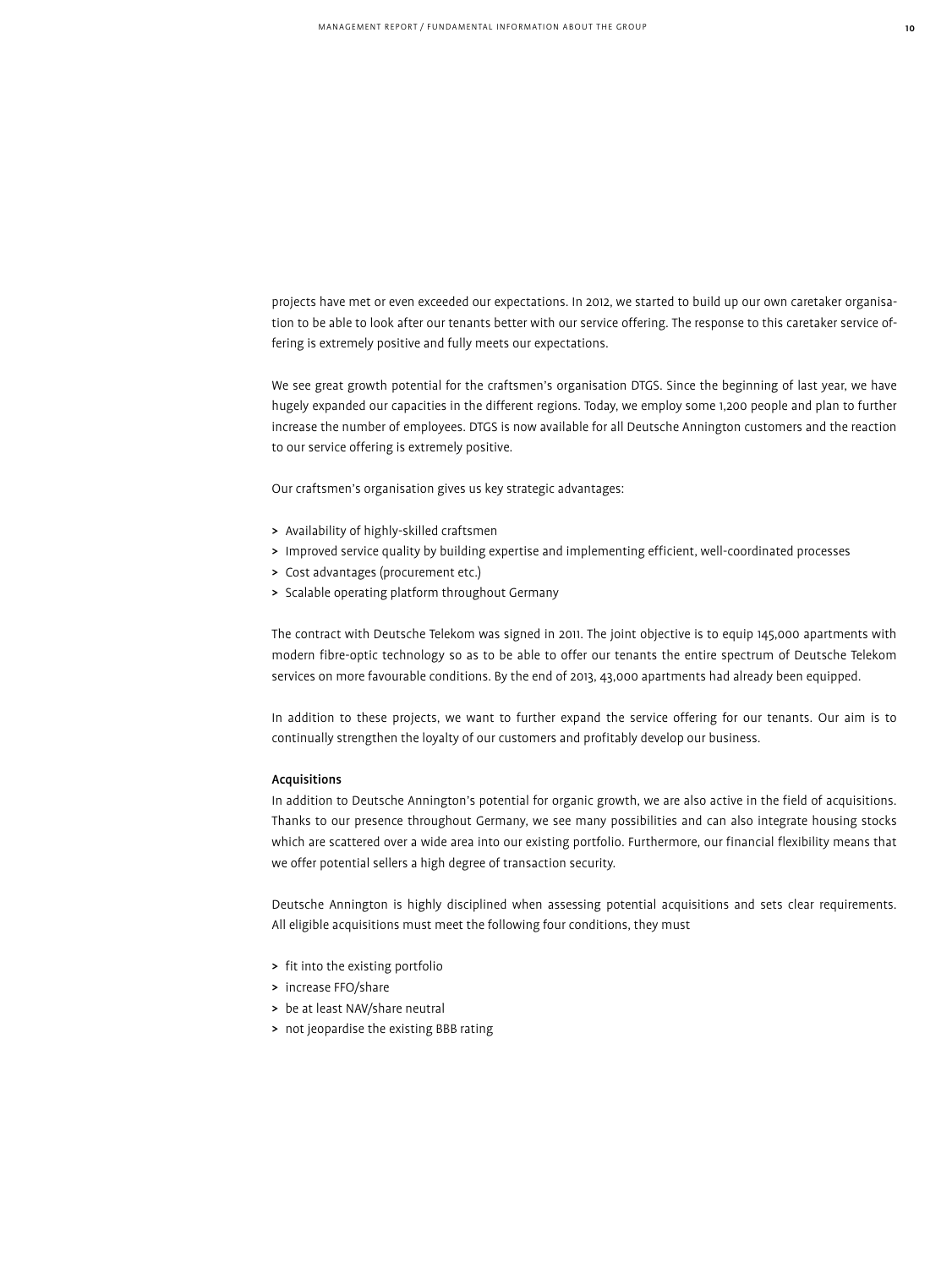# **Portfolio**

# Structure

The Deutsche Annington portfolio as at December 31, 2013 breaks down as follows:

|                                              |         |                                           |      | Vacancy rate         |                      | In-place rent                            |                              | Fair value*                       |
|----------------------------------------------|---------|-------------------------------------------|------|----------------------|----------------------|------------------------------------------|------------------------------|-----------------------------------|
| <b>HOUSING STOCKS</b><br>as at Dec. 31, 2013 | Units   | Living area<br>(thousand m <sup>2</sup> ) | (% ) | Change<br>(% points) | $(\epsilon$ million) | like-for-like<br>$(\epsilon/m^2/m$ onth) | Change like-<br>for-like (%) | Dec. 31, 2013<br>$(\epsilon/m^2)$ |
| Operate                                      | 78,764  | 4,999                                     | 3.0  | $-0.1$               | 316.1                | 5.43                                     | $+1.7$                       | 907                               |
| Upgrade Buildings                            | 43,476  | 2,743                                     | 2.8  | 0.0                  | 170.3                | 5.33                                     | $+1.8$                       | 897                               |
| Optimise Apartments                          | 21,363  | 1,335                                     | 2.1  | 0.1                  | 95.6                 | 6.10                                     | $+3.5$                       | 1,084                             |
| <b>RENTAL ONLY</b>                           | 143,603 | 9,077                                     | 2.8  | 0.0                  | 581.9                | 5.50                                     | $+2.0$                       | 930                               |
| Privatise                                    | 20,536  | 1,406                                     | 4.9  | $-0.9$               | 85.3                 | 5.31                                     | $+1.9$                       | 953                               |
| Non-Core                                     | 11,119  | 699                                       | 9.7  | $-1.4$               | 32.0                 | 4.24                                     | $+0.6$                       | 494                               |
| <b>TOTAL</b>                                 | 175.258 | 11,182                                    | 3.5  | $-0.4$               | 699.2                | 5.40                                     | $+1.9$                       | 901                               |

\* Average fair value of housing stocks related to rentable area

# Regional distribution of the entire portfolio

Approx. 69% of our portfolio is concentrated in cities with more than 100,000 inhabitants. The focus is on the Ruhr area, Berlin, the Rhine-Main region and southwest Germany. The vast majority of our housing stocks (96%) are situated in the states of former West Germany (including Berlin). 53% are in North Rhine-Westphalia. Therefore, by far the largest proportion of our residential portfolio is located in the most highly populated German state.

# **HOUSING STOCKS BY GERMAN STATE**

|                               |         | Living area                | Vacancy rate | In-place rent                |                           |  |
|-------------------------------|---------|----------------------------|--------------|------------------------------|---------------------------|--|
| as at Dec. 31, 2013           | Units   | (thousand m <sup>2</sup> ) | (% )         | $(\epsilon \text{ million})$ | (€/m <sup>2</sup> /month) |  |
| North Rhine-Westphalia        | 92,670  | 5,797                      | 3.8          | 341.8                        | 5.11                      |  |
| Hesse                         | 20,898  | 1,321                      | 1.6          | 102.9                        | 6.59                      |  |
| Bavaria                       | 14,116  | 939                        | 1.8          | 61.2                         | 5.54                      |  |
| Berlin                        | 12,875  | 829                        | 1.4          | 56.5                         | 5.76                      |  |
| Schleswig-Holstein            | 11,218  | 699                        | 3.7          | 41.4                         | 5.14                      |  |
| Lower Saxony                  | 5,640   | 381                        | 7.5          | 21.5                         | 5.08                      |  |
| Rhineland-Palatinate          | 5,048   | 359                        | 3.6          | 21.6                         | 5.20                      |  |
| Baden-Württemberg             | 4,804   | 335                        | 2.2          | 21.5                         | 5.48                      |  |
| Saxony                        | 3,223   | 202                        | 9.0          | 10.8                         | 4.89                      |  |
| Saxony-Anhalt                 | 1,304   | 89                         | 17.9         | 4.0                          | 4.51                      |  |
| Hamburg                       | 1,122   | 65                         | 1.9          | 5.6                          | 7.38                      |  |
| Thuringia                     | 1,040   | 67                         | 6.2          | 4.0                          | 5.26                      |  |
| Mecklenburg-Western Pomerania | 642     | 49                         | 2.8          | 3.3                          | 5.70                      |  |
| Brandenburg                   | 576     | 42                         | 3.8          | 2.9                          | 5.83                      |  |
| <b>Bremen</b>                 | 66      | 5                          | 9.1          | 0.3                          | 5.74                      |  |
| Saarland                      | 16      | 1                          | 0.0          | 0.1                          | 4.75                      |  |
| <b>TOTAL</b>                  | 175,258 | 11,182                     | 3.5          | 699.2                        | 5.40                      |  |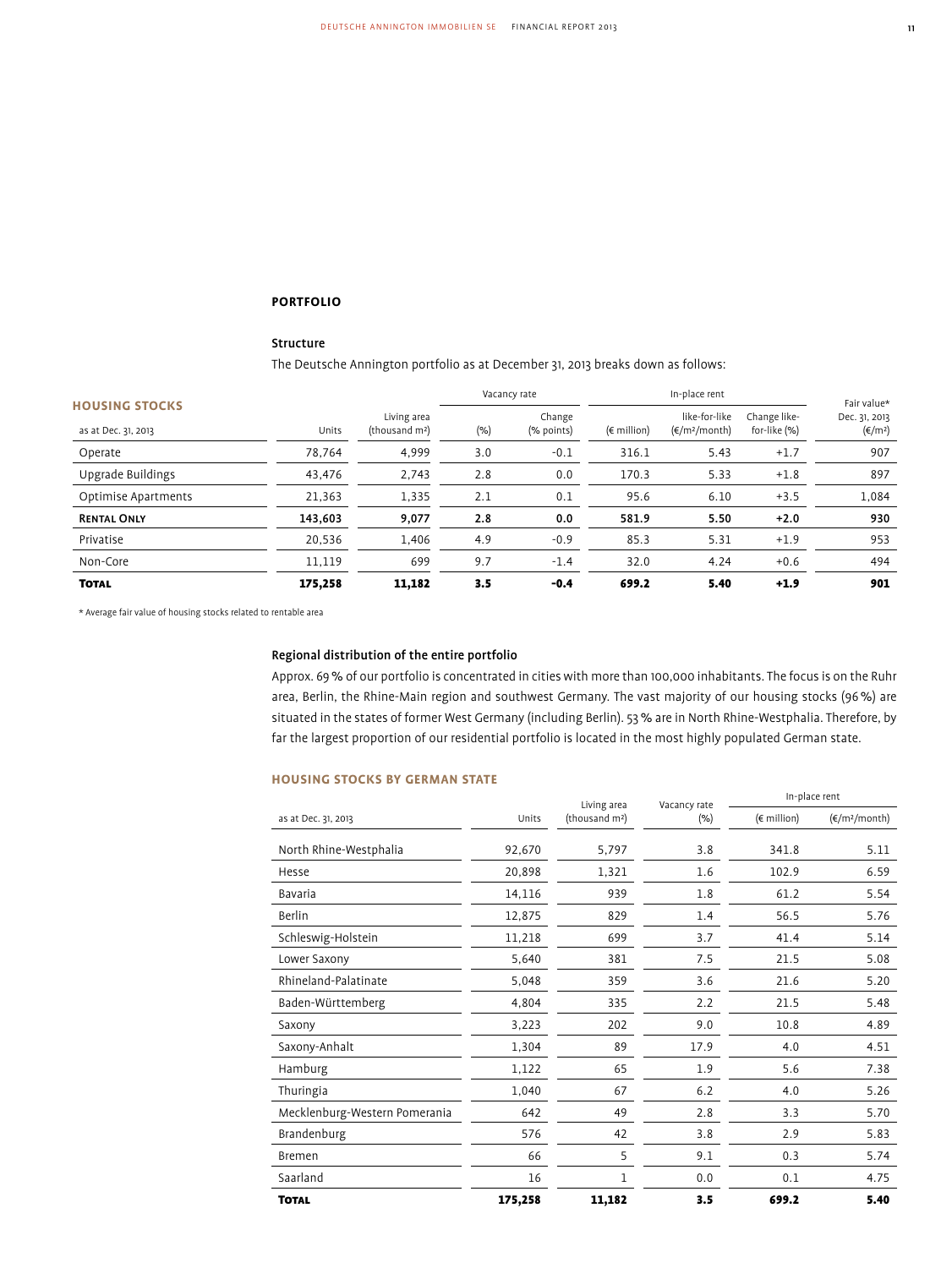Roughly 66% of the housing portfolio (115,867 units) is concentrated in our 25 largest locations. The three largest locations are Dortmund, Berlin and Frankfurt am Main. Overall, a large proportion of our residential portfolio is located in cities and regions with good growth prospects and a positive development of the number of households, including Munich and Berlin as well as the Rhine-Main region with the cities Frankfurt am Main, Cologne, Bonn and Düsseldorf.

# **HOUSING STOCKS 25 LARGEST LOCATIONS**

|                                                       |         | Living area                | Vacancy rate | In-place rent |                         |
|-------------------------------------------------------|---------|----------------------------|--------------|---------------|-------------------------|
| as at Dec. 31, 2013                                   | Units   | (thousand m <sup>2</sup> ) | (% )         | (€ million)   | $(\epsilon/m^2/m$ onth) |
| Dortmund                                              | 17,541  | 1,070                      | 3.0          | 59.6          | 4.79                    |
| Berlin                                                | 12,875  | 829                        | 1.4          | 56.5          | 5.76                    |
| Frankfurt am Main                                     | 9,960   | 616                        | 0.8          | 52.4          | 7.14                    |
| Essen                                                 | 9,491   | 583                        | 5.2          | 34.5          | 5.22                    |
| Gelsenkirchen                                         | 7,642   | 469                        | 6.7          | 24.2          | 4.61                    |
| Bochum                                                | 7,588   | 437                        | 2.7          | 26.2          | 5.13                    |
| Munich                                                | 4,616   | 307                        | 0.5          | 23.2          | 6.33                    |
| Herne                                                 | 4,564   | 279                        | 5.2          | 15.0          | 4.72                    |
| Duisburg                                              | 4,501   | 269                        | 3.7          | 15.4          | 4.97                    |
| Bonn                                                  | 4,230   | 297                        | 1.3          | 21.3          | 6.06                    |
| Cologne                                               | 3,956   | 261                        | 1.7          | 19.8          | 6.42                    |
| Gladbeck                                              | 3,256   | 199                        | 3.4          | 11.3          | 4.91                    |
| Herten                                                | 2,692   | 173                        | 4.1          | 9.1           | 4.57                    |
| Düsseldorf                                            | 2,464   | 161                        | 2.2          | 13.1          | 6.93                    |
| Aachen                                                | 2,187   | 145                        | 2.1          | 9.2           | 5.39                    |
| Marl                                                  | 2,103   | 139                        | 5.8          | 8.0           | 5.08                    |
| Wiesbaden                                             | 2,051   | 137                        | 1.8          | 11.9          | 7.37                    |
| Geesthacht                                            | 1,994   | 114                        | 3.7          | 7.3           | 5.57                    |
| Bottrop                                               | 1,900   | 120                        | 3.2          | 7.1           | 5.08                    |
| Bergkamen                                             | 1,872   | 122                        | 5.7          | 6.2           | 4.49                    |
| Kassel                                                | 1,848   | 115                        | 2.9          | 6.6           | 4.91                    |
| Castrop-Rauxel                                        | 1,704   | 100                        | 4.5          | 5.8           | 5.12                    |
| Recklinghausen                                        | 1,654   | 109                        | 2.9          | 6.1           | 4.79                    |
| Flensburg                                             | 1,594   | 106                        | 4.3          | 5.8           | 4.80                    |
| Nuremberg                                             | 1,584   | 109                        | 0.6          | 7.6           | 5.81                    |
| <b>SUBTOTAL OF THE 25 LARGEST</b><br><b>LOCATIONS</b> | 115,867 | 7,265                      | 3.0          | 463.1         | 5.48                    |
| Other locations                                       | 59,391  | 3,916                      | 4.4          | 236.2         | 5.26                    |
| <b>TOTAL</b>                                          | 175,258 | 11,182                     | 3.5          | 699.2         | 5.40                    |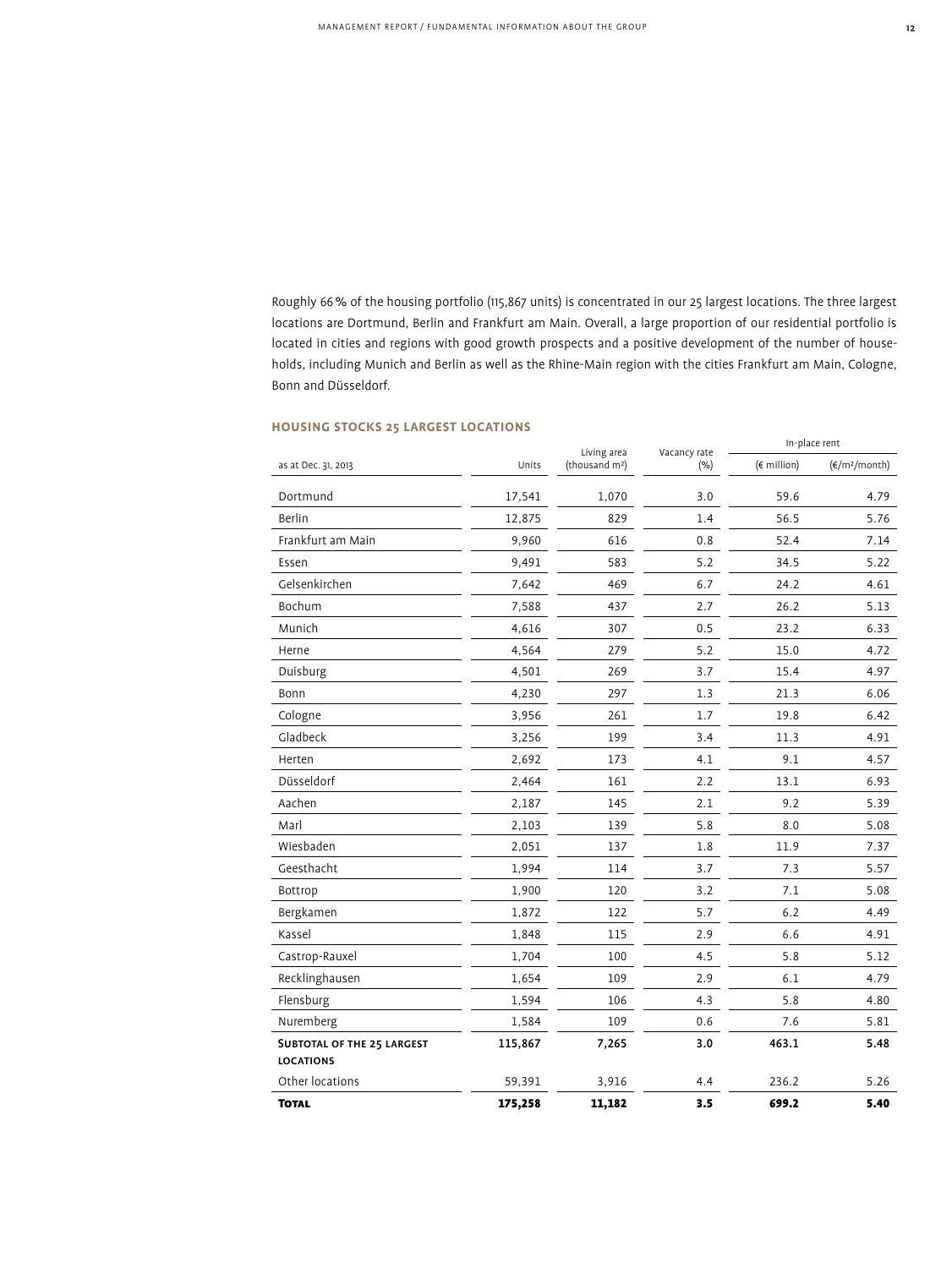# Modernisation and maintenance

In 2013, we continued to systematically pursue our goal of steadily improving the quality of our housing stocks and the neighbourhoods. Expenditure on maintenance and modernisation amounted to € 19.95/m² in 2013.

As part of the energy-efficient modernisation measures in the Upgrade Buildings portfolio segment, we heat-insulated façades, basement ceilings and attics for a living area of some 150,000 m<sup>2</sup> . The catalogue of measures also included the optimisation and renewal of heating systems. All these measures reduce energy consumption which, in turn, cuts CO<sub>2</sub> emissions. The lower energy consumption not only benefits the environment but also our tenants in the form of lower heating costs. In addition, our customers profit from the improved standard of comfort of our properties.

We also take account of the demographic change when planning investments in our properties. Some 36% of our tenants are over 60 and many of them want to stay living in their homes as long as possible. In the Optimise Apartments segment, we therefore initiated modernisation measures with an investment volume of over € 16 million in 2013. Over 1,100 apartment modernisations were completed in 2013 or are near completion.

If technically feasible, conversions were carried out according to standards of the KfW programme "Senior-friendly conversions".

### **DAIG Investment programme**

| Programme year  | Investment volume ( $\notin$ million) | Units (No.) | Yield (%) |
|-----------------|---------------------------------------|-------------|-----------|
| Ø 2009-2011     | 33.70                                 | 2.281       | 7.00      |
| 2012            | 56.60                                 | 2.982       | 6.80      |
| 2013 (Forecast) | 65.30                                 | 5.320       | 7.10      |

Notes:

(1) "Programme year" is defined as the calendar year in which construction work on the respective measure started.

(2) "Total investment volume" includes all costs of the measures performed excluding internal personnel costs incurred, e.g. for programme coordination or for the site managers employed in the Group.

(3) "Yield" is the static net initial yield and is calculated for the Upgrade Buildings segment from the change in the property management income (i.e. changes in the rent and vacancy rate) in relation to the external planning and construction costs of the measure. The time of measurement is December of the calendar year following the programme year; in the Optimise Apartments segment, the difference between the last rent before the refurbishment and the reletting rent achieved after refurbishment is completed is compared with construction costs of the project. The time of measurement is, in this case, the middle of the calendar year following the programme year.

(4) The "Forecast" nature of the figures for the 2013 programme year is due to the fact that success is not measured until the middle or the end of the calendar year following the programme year and is therefore not finally determined until mid-2014 (Optimise Apartments) or the end of 2014 (Upgrade Buildings).

At the dena Energy Efficiency Congress in Berlin in November 2013, we presented the results of our refurbishment roadmap which we had developed with dena. The refurbishment roadmap evaluates the DAIG portfolio with regard to the technical feasibility and economic viability of energy-efficient refurbishment and compares the energyefficiency effects with the German government's climate goals for 2050. As a result, the refurbishment roadmap, the first in the German residential real estate industry, gives us a long-term and innovative blueprint with which we will further develop our modernisation strategy.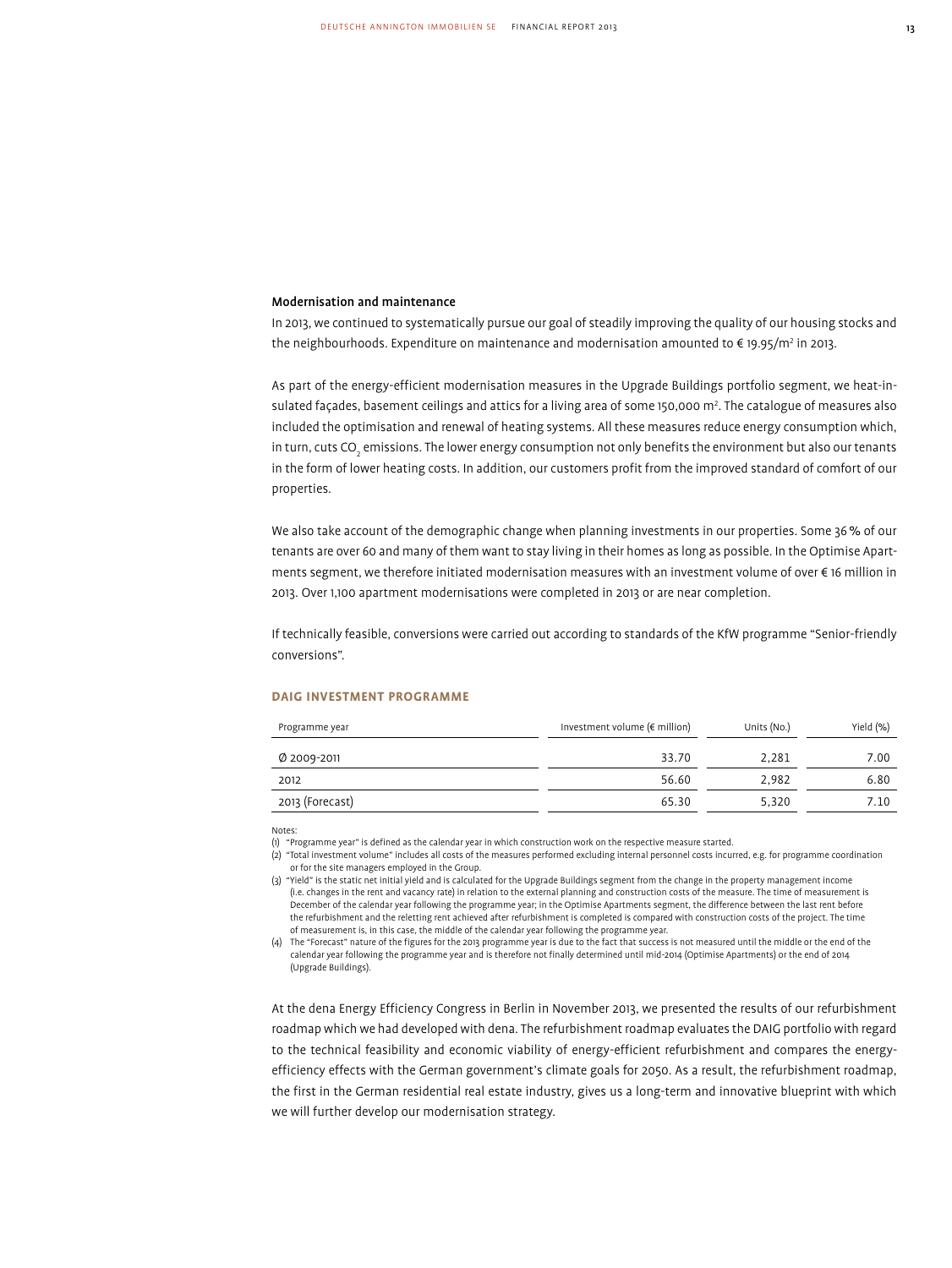# Portfolio changes

DAIG's portfolio segmentation is action-based. Consequently, in addition to the sales-related changes, there are changes during the year as a result of reclassified empirical values in the property management, investment and sales areas.

# **DAIG Portfolio as at Dec. 31, 2013 (number of residential units)**

| Portfolio segment   | Old segmentation | New segmentation | Changes     |
|---------------------|------------------|------------------|-------------|
| Operate             | 78,764           | 68,002           | $-10,762$   |
|                     |                  |                  |             |
| Upgrade Buildings   | 43,476           | 45,469           | 1,993       |
| Optimise Apartments | 21,363           | 31,945           | 10,582      |
| <b>Rental Only</b>  | 143,603          | 145,416          | 1,813       |
| Privatise           | 20,536           | 19,860           | $-676$      |
| Non-Core            | 11.119           | 9,982            | $-1,137$    |
| <b>TOTAL</b>        | 175,258          | 175,258          | $\mathbf 0$ |

> Operate: the number of units fell by 10,762.

The main reasons were:

- > Disposals from the re-assessment of investment possibilities in our housing stocks, in particular investments in our apartments which were transferred to the relevant segments.
- > Additions from completed modernisation projects which, after refurbishment, belong to the Operate segment.
- > Upgrade Buildings: the number of units increased by 1,993.

The main reasons were:

- > Disposals owing to completed modernisation projects, the units then being transferred to the Operate segment.
- > Additions of units which were moved from the Operate segment following the annual strategy review.
- > Optimise Apartments: the number of units increased by 10,582. The main reasons were:
	- > Disposals of units which moved to the Operate or Upgrade Buildings segments after their completed refurbishment.
	- > Additions of units which were moved from the Operate segment following the annual strategy review.
- > Privatise: the number of units fell by 676 owing to reclassifications within the sales portfolio to the Non-Core segment. No new sales projects were started.
- > Non-Core: the number of units fell by 1,137 owing to reclassification to the Operate segment. The basis for this reclassification was the findings of the annual sales audit in which the sales prospects and market situation were re-assessed.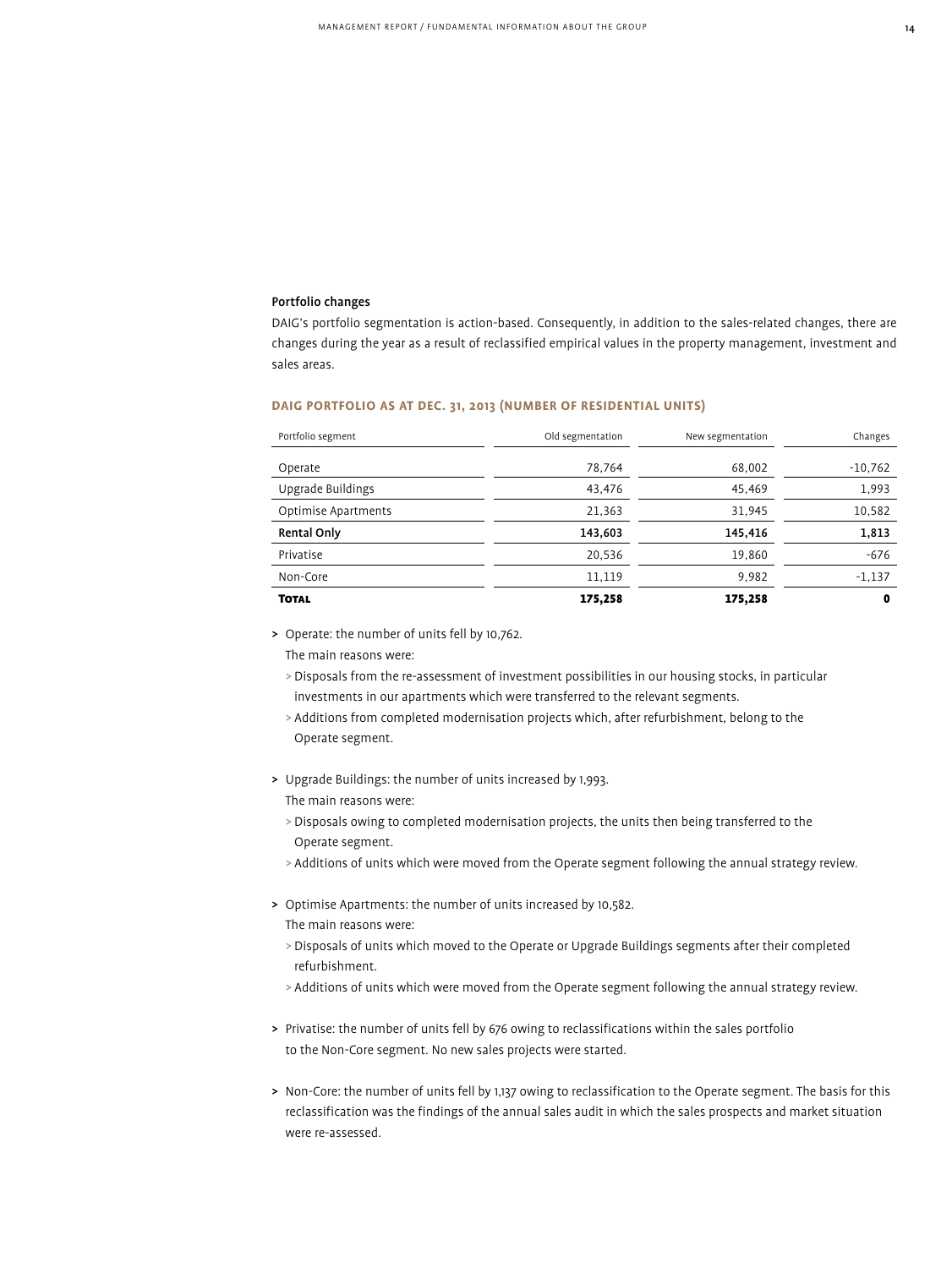The portfolio segmentation at the beginning of 2014 is as follows:

| Portfolio segment   | Units   | Vacancy rate<br>in $%$ | Living area<br>million m <sup>2</sup> | In-place rent<br>€/m <sup>2</sup> | Fair value<br>€/m <sup>2</sup> |
|---------------------|---------|------------------------|---------------------------------------|-----------------------------------|--------------------------------|
|                     |         |                        |                                       |                                   |                                |
| Operate             | 68,002  | 3.0                    | 4.3                                   | 5.48                              | 917                            |
| Upgrade Buildings   | 45.469  | 2.5                    | 2.9                                   | 5.30                              | 901                            |
| Optimise Apartments | 31,945  | 2.7                    | 2.0                                   | 5.79                              | 989                            |
| <b>RENTAL ONLY</b>  | 145,416 | 2.8                    | 9.2                                   | 5.49                              | 928                            |
| Privatise           | 19,860  | 4.9                    | 1.4                                   | 5.30                              | 953                            |
| Non-Core            | 9,982   | 10.5                   | 0.6                                   | 4.17                              | 478                            |
| <b>TOTAL</b>        | 175,258 | 3.5                    | 11.2                                  | 5.40                              | 901                            |

Therefore, the share of the Non-Core segment has fallen to about 3% of the total fair value, mainly as a result of the sale of properties with a total of 4,144 residential units in 2013. The share of the segments in which investments are planned has increased to 45% of the total fair value.

# **Management System**

# Performance Indicators

Our company policy focuses on sustainably increasing the value of the company. As is customary in the industry, this is expressed in the net asset value (NAV). We strive to steadily grow our earnings through the value-enhancing management of our properties, through value-creating investments in these housing stocks as well as through active portfolio management.

The systematic focus on value is also reflected in our internal management system. For this purpose, we distinguish between the two segments, Rental and Sales. In the Rental segment, we pool all business activities for active management as well as investments in our residential properties. The Sales segment covers all business activities relating to the sale of single units (Privatise) as well as the sale of entire buildings or plots of land (Non-Core sales). A Group-wide planning and controlling system ensures that resources for both segments are efficiently allocated and their successful use is monitored.

# Financial KPIs

The basis for value-focused operational management for the two segments Rental and Sales is adjusted EBITDA (earnings before interest, tax, depreciation and amortisation). By adjusting for special effects which do not relate to the period, are non-recurring or do not relate to the object of the company, we ensure concentration on the operational performance of the segments and comparability with prior periods. Furthermore, we eliminate net income from fair value adjustments to determine adjusted EBITDA Rental so this performance indicator shows the sustainable cash-based earnings from the management of our properties.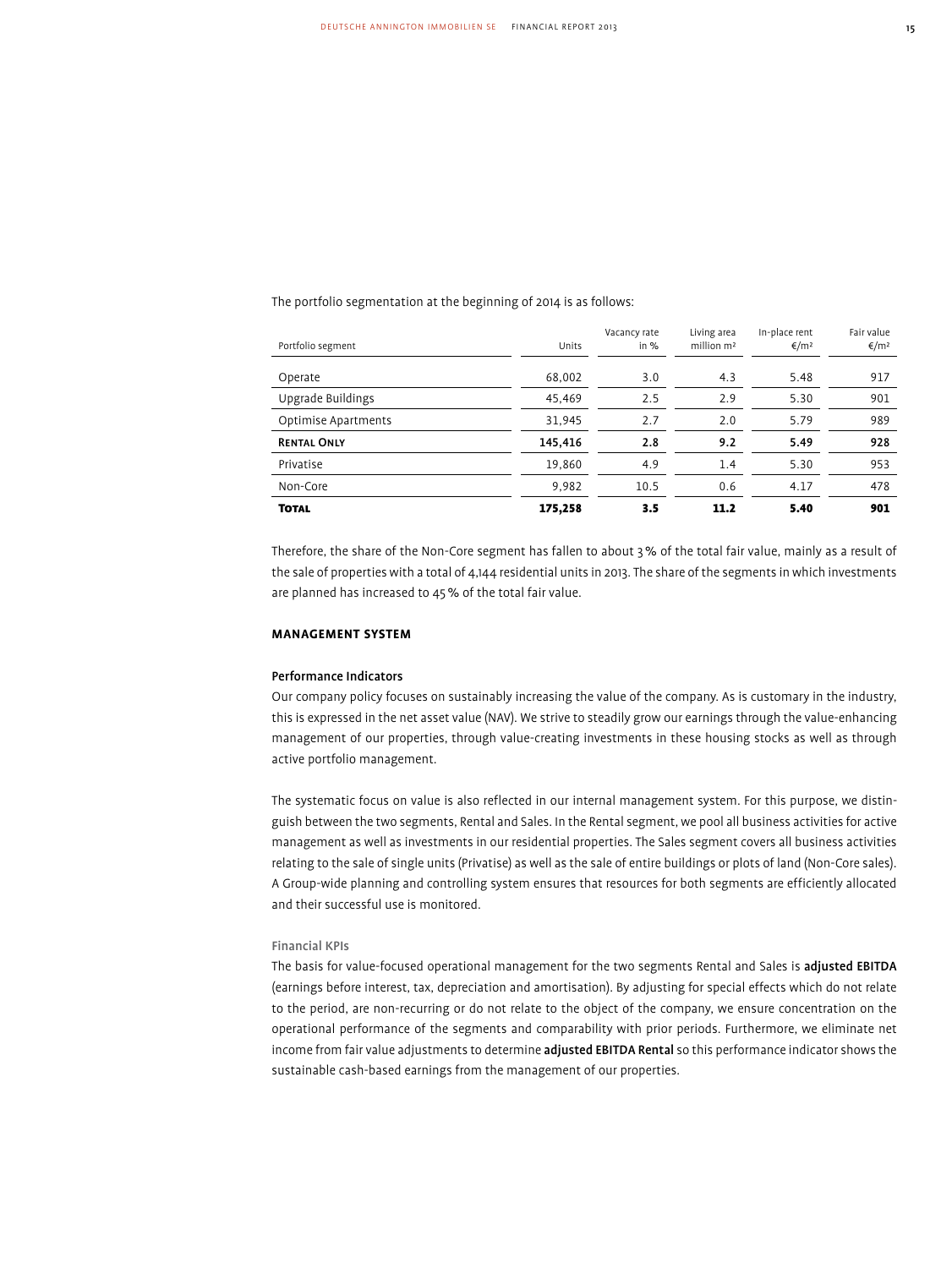Our main metric for steering sustainable operational earnings is the performance indicator typically used in the industry, Funds from Operations 1 (FFO 1). To arrive at FFO 1, we adjust adjusted EBITDA Rental for net cash interest payments excluding non-recurring results (interest expense FFO) as financing is also a fundamental component in the success of our business activities. Furthermore, the result is reduced by current income taxes.

In addition to growth from operating activities, the increase in our company's value is mainly driven by the valuation of our real estate assets. These two factors are therefore decisive for the further development of our company which is reflected in the net asset value (NAV) provided that the capital structure remains the same. Therefore, NAV is our second main metric alongside FFO 1. We always refer both metrics to the number of shares in order to make the sustainable earnings and the value of each share transparent. In view of their significance, they are also part of our forecast report.

Our daily activities focus on the customer. Therefore, in addition to the two financial performance indicators FFO 1 and NAV, the customer satisfaction index (CSI) is of special importance for internal management. It is determined at regular intervals in systematic customer surveys and shows the effectiveness and sustainability of our services for the customer.

Alongside the sustainable management of our residential real estate, active portfolio management is another element of our business activities. We measure the resulting sales activities using adjusted EBITDA Sales. Adding adjusted EBITDA Sales to FFO 1 gives FFO 2. FFO 2 thus shows the earnings from all our operating activities.

As a non-operational financial metric, the loan-to-value ratio (LTV ratio) is used for monitoring the degree to which debt is covered by the value of the properties. With the help of this metric, we ensure a sustainable ratio of debt to real estate assets as well as our investment grade rating.

The performance indicators used are so-called non-GAAP measures, i.e. metrics which cannot be derived directly from the figures in the consolidated financial statements according to the IFRS standards. The financial performance indicators can, however, be reconciled to the closest-possible metric in the consolidated financial statements. DAIG follows the recommendation of the European Public Real Estate Association EPRA when deriving the metric NAV.

# Non-financial metrics

We also focus on non-financial operating performance indicators in our daily business since they are drivers for our financial KPIs. Therefore, we include these metrics in the management report in order to give a better and clearer picture of our business performance. They are also part of our forecast report.

The vacancy rate shows the proportion of residential units in our own housing stocks which are not let and therefore generate no rental income. The monthly in-place rent per square metre gives information on the average rental income from the rented properties. In particular, over the course of time, the average rent increase achieved in the rented properties can be derived from this figure. The vacancy rate and the average rent are important metrics for managing rental income.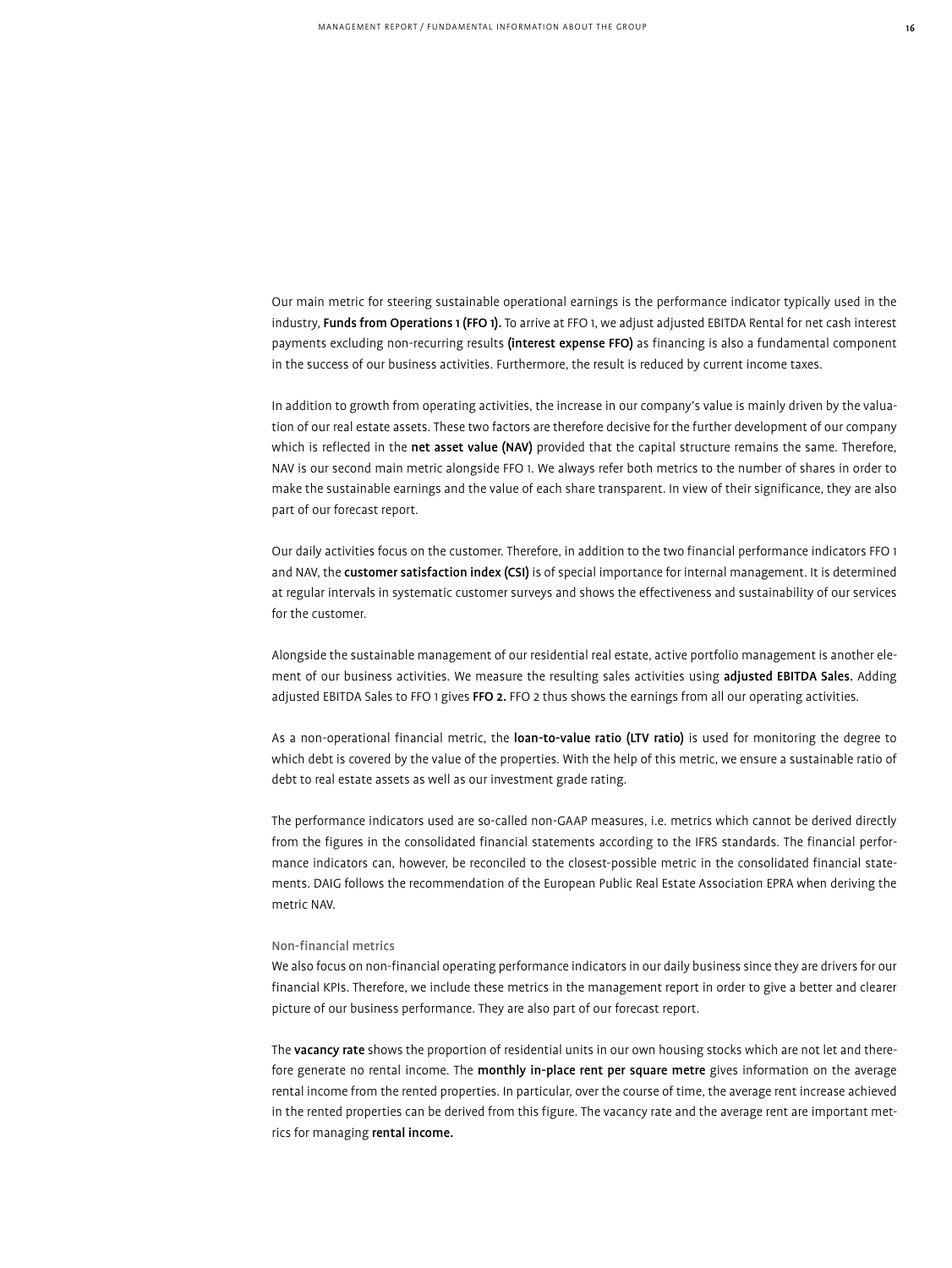The maintenance and modernisation work reflects the amount of value-maintaining and value-enhancing measures in our rental properties. Related to the living area of our own units, it shows the intensity of the maintenance and modernisation work in our housing stocks.

The number of apartment sales in the Privatise portfolio and the Non-Core sales indicate the sales performance in the Sales segment. The fair value step-up is the difference between the income from the sale of a residential unit and its fair value related to its fair value. It shows the percentage growth in value for the company from the sale of a residential unit before further costs to sell.

# **Share**

# Successful IPO affords important leeway for financing strategy

The share of DAIG SE has been listed on the Prime Standard of the regulated market of the Frankfurt stock exchange since July 11, 2013. Through the issuance of further no-par-value registered shares as part of the IPO, Deutsche Annington Immobilien SE raised gross proceeds of € 400.0 million.

A total of 34,848,485 shares within a price range from € 16.50 to € 17.00 were offered to institutional investors on July 9, 2013 by way of an accelerated book-building process. The offering consisted of 24,242,425 new shares from a capital increase, 6,060,606 shares from the holdings of the selling shareholder and 4,545,454 shares from the selling shareholder as part of an over-allotment.

In addition to flexible access to the equity market, the IPO has given us greater flexibility in our debt capital structure. The foundation for this is the new financing strategy of DAIG on the basis of the investment grade rating BBB, which we were granted by Standard & Poor's Ltd. on June 10, 2013. As the only housing company in Germany with an investment grade rating, we can therefore use the entire spectrum of financing possibilities. Consequently, we are even more flexible in our financing and, depending on the market situation, can profit from interest advantages.

In the second half of the year, the Management Board and the IR team held roadshows at important financial centres. In addition, we organised several tours around properties in our real estate portfolio for interested investors and analysts. In 2014, we will expand our IR activities and take part in various roadshows and investor conferences. We aim to regularly inform investors and analysts about the current development of business and the attractive growth potential of our company.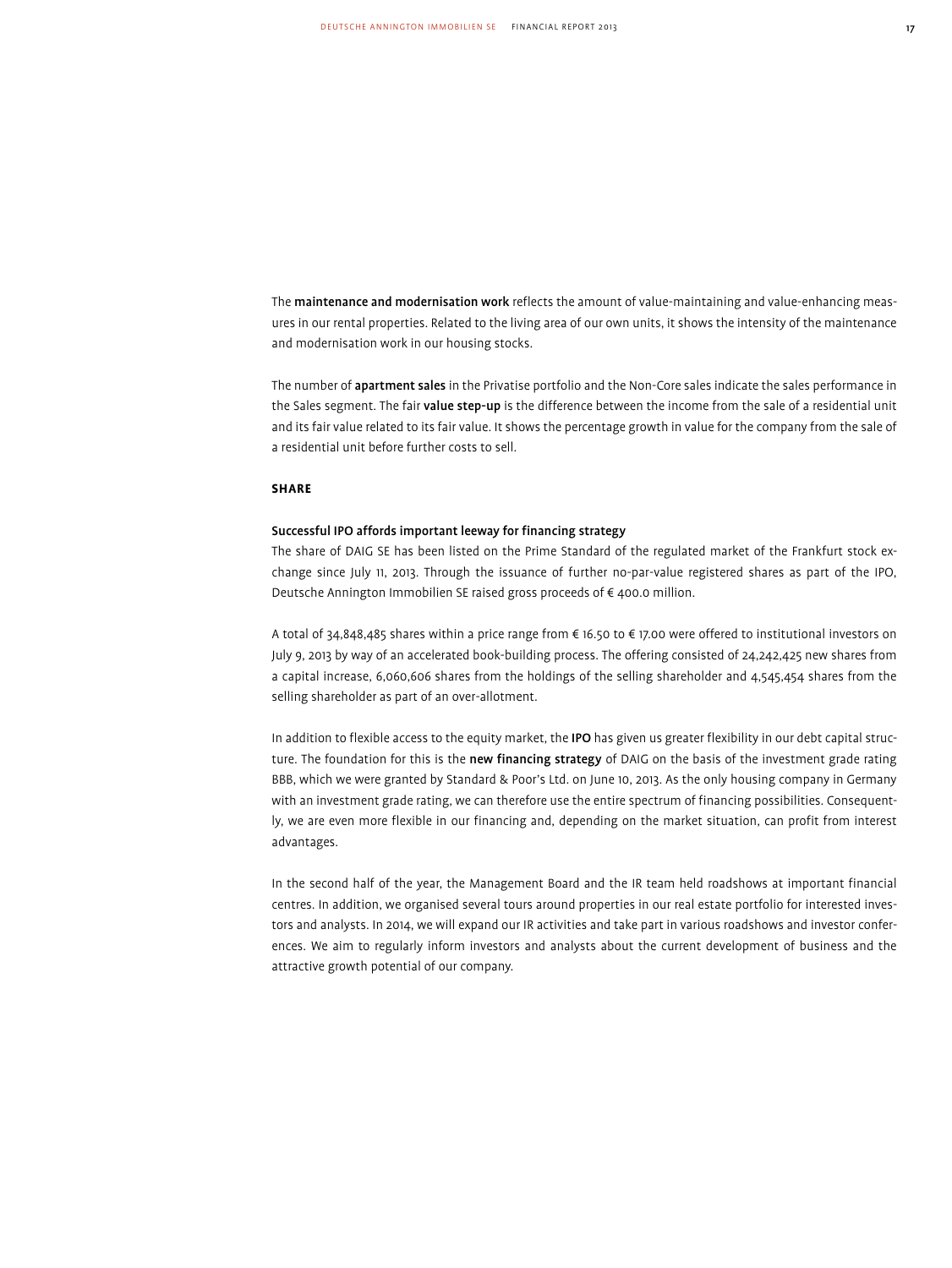# **Information on the share**

| 1st day of trading          | July 11, 2013                       |
|-----------------------------|-------------------------------------|
| Subscription price          | € 16.50                             |
| Total number of shares      | 224.2 million                       |
| Share capital in $\epsilon$ | 224, 242, 425                       |
| <b>ISIN</b>                 | DE000A1ML7J1                        |
| <b>WKN</b>                  | A1ML7J                              |
| Symbol                      | <b>ANN</b>                          |
| Common code                 | 94567408                            |
| Class                       | Registered shares with no par value |
| Free float                  | 15.6% (including Norges Bank)       |
| Stock exchange              | Frankfurt Stock Exchange            |
| Market segment              | Regulated market                    |
|                             |                                     |

Current share price and information on share at investoren.deutsche-annington.com

# Shareholder structure

The number of outstanding shares of Deutsche Annington was unchanged at 224,242,425 as of the reporting date, December 31, 2013. Alongside the former sole shareholder, Monterey Holdings I S.à r.l., which remains the majority shareholder of Deutsche Annington with an 84.4% stake, a free float of 15.6% is held mainly by institutional investors (including 5.4% held by the Norwegian Norges Bank).

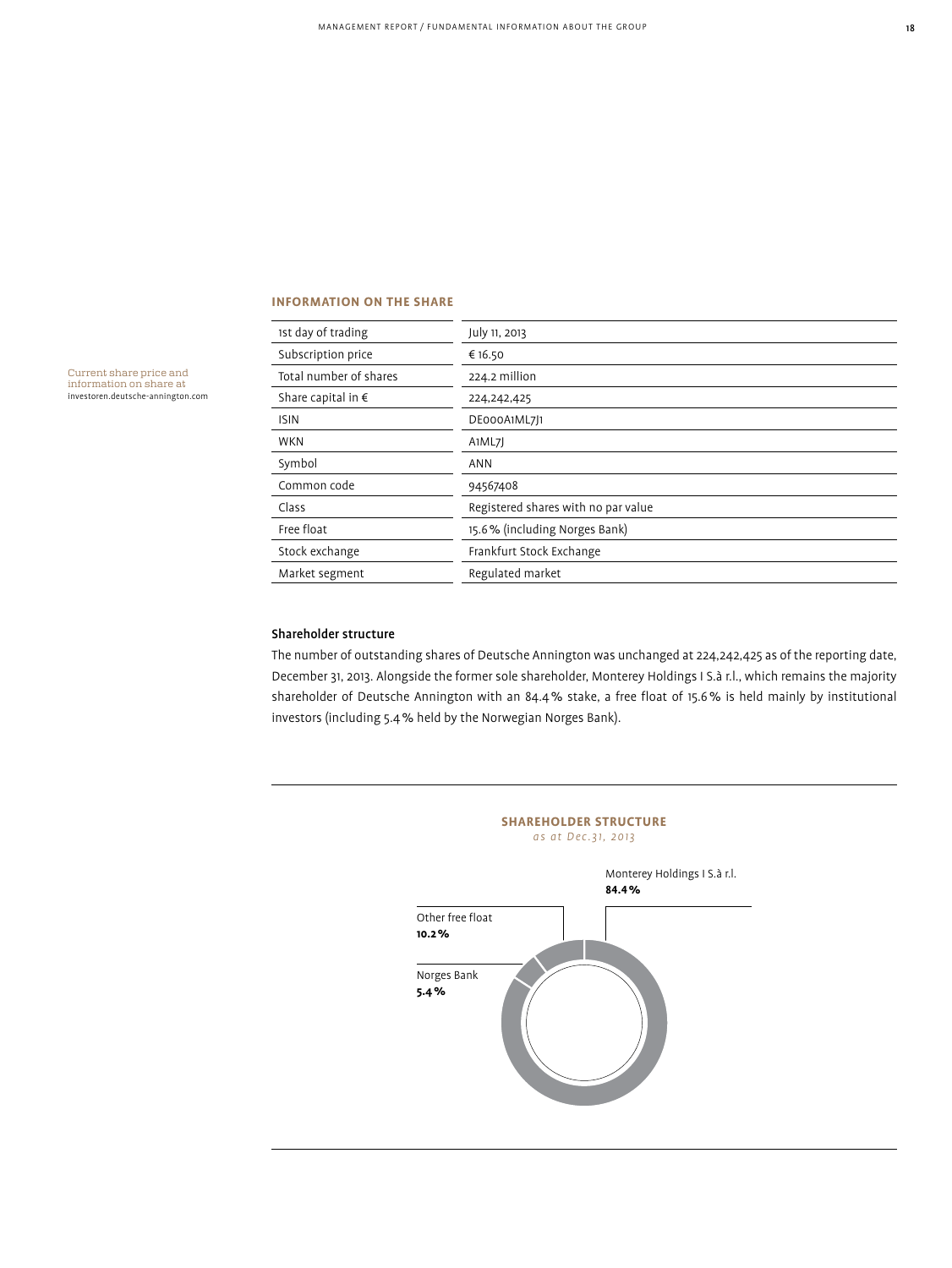# Development of the share

Expressed in numbers, the shares were allotted at a price of € 16.50. After its opening price on July 11 of € 17.10, the share increased in value by 9.1% to € 18.00 as at December 31, 2013. This is a clear outperformance of the industry index EPRA Europe, which rose by 2.4% in the same period. Market capitalisation amounted to € 4.04 billion as at December 31, 2013.





# Dividend policy

For the past financial year, the governing bodies propose for the first time the distribution of a dividend of  $\epsilon$  0.70 per share to the Annual General Meeting. That is some 70% of FFO 1 and a dividend yield of 3.9% as at the reporting date.

Provided the development of business is stable, Deutsche Annington intends to increase the dividend and pay out some 70% of FFO 1, which is some 4% of EPRA NAV for the 2014 financial year.

# **Corporate Governance**

# Fundamental information

Corporate governance is the responsible management and supervision of a company. The Management Board and the Supervisory Board are committed to the principles of corporate governance. The principles are the basis for the sustainable success of the company and therefore guidelines for conduct in the company's daily management and business.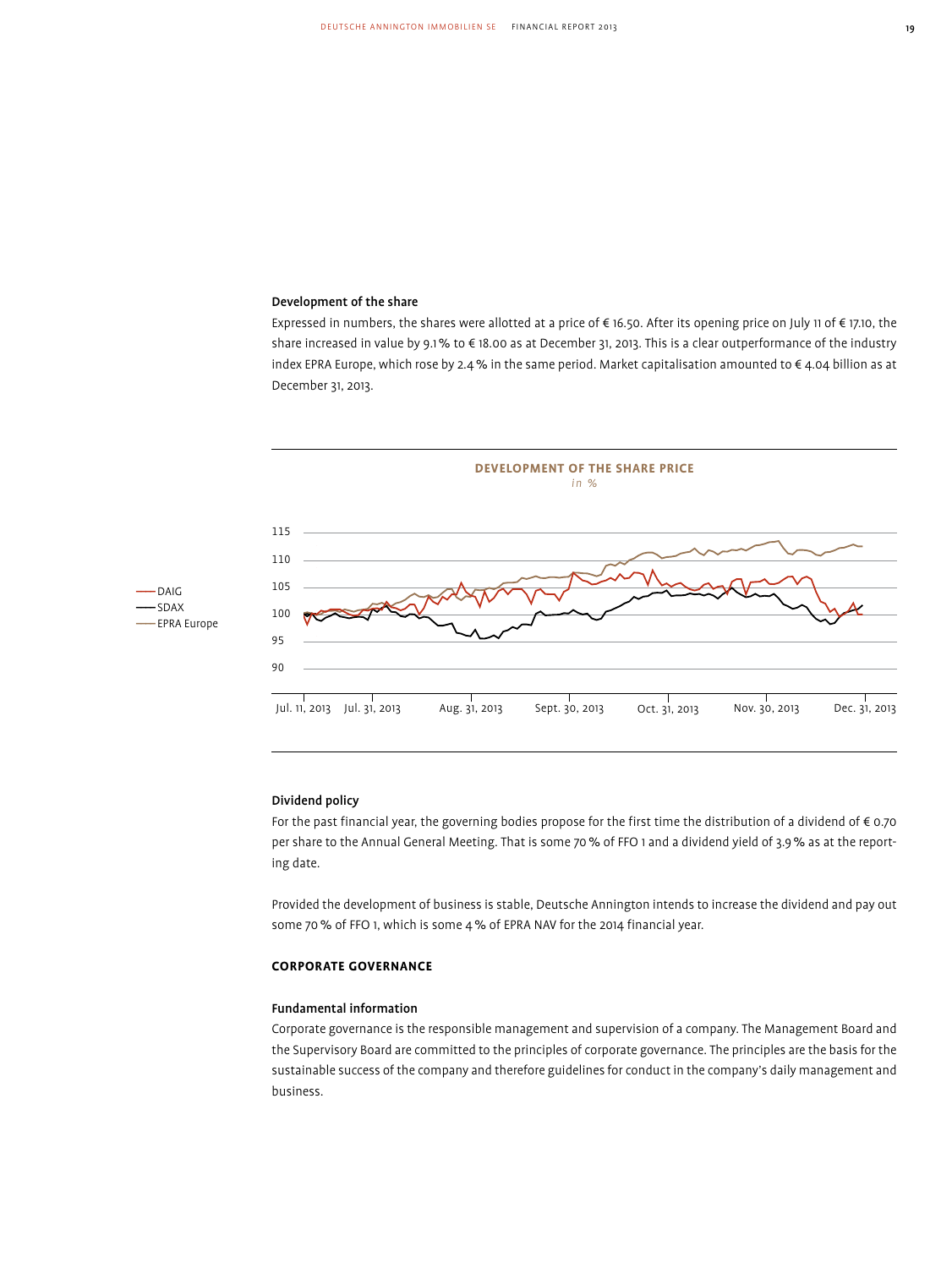Good corporate governance strengthens the trust of our shareholders, suppliers, customers, employees and also the general public in DAIG. It increases the company's transparency and strengthens our Group's credibility. With balanced corporate governance, the Management Board and the Supervisory Board want to safeguard DAIG's competitiveness, strengthen the trust of the capital market and the general public in the company and sustainably increase the company's value.

# Corporate governance declaration in accordance with Section 289a of the German Commercial Code (HGB)

The full declaration on corporate governance, also containing the corporate governance report, is to be found on the website at www.deutsche-annington.com. The declaration reproduced on the website is an integral part of the audited combined management report.

Declaration of conformity with the German Corporate Governance Code by the Management Board and Supervisory Board in accordance with Section 161 of the German Stock Corporation Act (AktG):

"The Management Board and the Supervisory Board declare compliance with the recommendations of the "Government Commission German Corporate Governance Code" in the version dated May 13, 2013 announced by the Federal Ministry of Justice in the official section of the electronic Federal Gazette and furthermore declare their intention to continue complying with the recommendations."

The declarations on the German Corporate Governance Code to be made by DAIG in accordance with Section 161 of the German Stock Corporation Act (AktG) are available to shareholders and interested parties on the company's website (www.deutsche-annington.com).

# Standards of corporate governance

Corporate governance, acting in accordance with the principles of responsible management aimed at increasing the value of the business on a sustainable basis, is an essential requirement for DAIG embracing all areas of the business. Our corporate culture is founded on transparent reporting and corporate communications, on corporate governance aimed at the interests of all stakeholders, fair and open dealings between the Management Board, the Supervisory Board and employees as well as on compliance with the law.

The Code of Conduct provides the ethical and legal framework within which we act and want to maintain a successful course for the company. The focus is on dealing fairly with each other but also in particular on dealing fairly with our tenants, suppliers, customers and investors. The Code of Conduct specifies how we assume our ethical and legal responsibility as a company and is the expression of our company values.

# Information on the company's governing constitution

The designation DAIG comprises Deutsche Annington Immobilien SE and its Group companies. DAIG is a European company (SE) in accordance with the German Stock Corporation Act, the SE Act and the SE Regulation. Its head office is in Düsseldorf. It has three governing bodies: the Annual General Meeting of Shareholders, the Supervisory Board and the Management Board. The duties and authorities of those bodies derive from the SE Regulation (SE-VO), the German Stock Corporation Act and the Articles of Association. Shareholders, as the owners of the company, exercise their rights at the Annual General Meeting.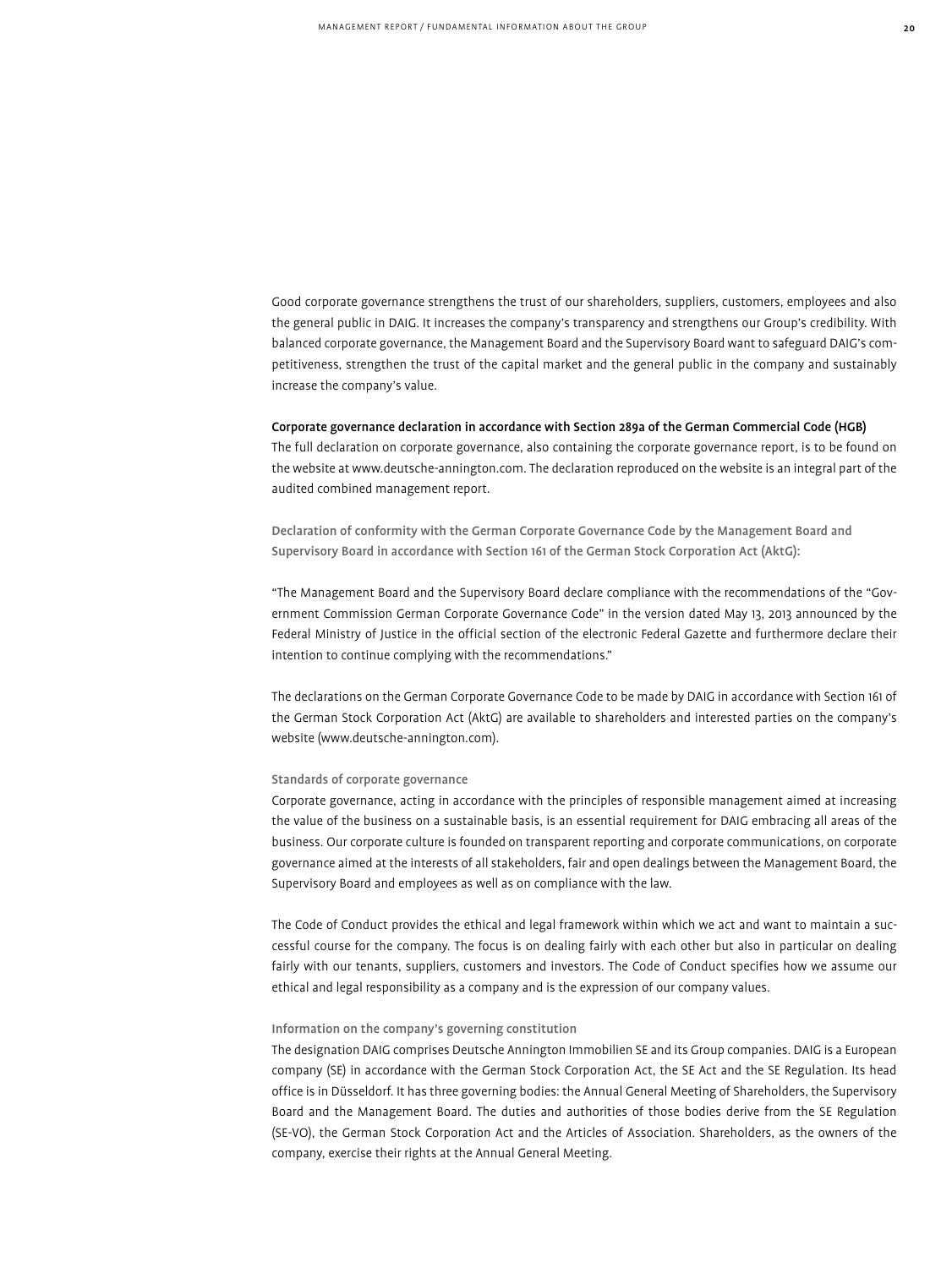The Annual General Meeting decides in particular on the appropriation of profit, the ratification of the acts of the members of the Management Board and of the Supervisory Board, the appointment of the external auditor, amendments to the Articles of Association as well as specific capital measures and elects the shareholders' representatives to the Supervisory Board.

According to the two-tier governance system, Deutsche Annington Immobilien SE has a Management Board and a Supervisory Board. In the two-tier governance system, the management of business and the monitoring of business are strictly separated. The duties and responsibilities of these two bodies are clearly specified by law in the German Stock Corporation Act.

In accordance with the governing laws, in particular the SE Regulation and the German SE Employee Participation Act (SEBG), the Supervisory Board is only made up of representatives of the shareholders. The highest representative body of the employees is the Group works council. In addition, an SE works council has been formed.

The Management Board and Supervisory Board of a company listed in Germany are obliged by law (Section 161 of the German Stock Corporation Act) to report once a year whether the officially published and relevant recommendations issued by Government Commission German Corporate Governance Code, as valid at the date of the declaration, have been, and are being, complied with. Companies affected are also required to state which of the recommendations of the Code have not been or will not be applied and if not, why.

The Management Board reports in its declaration, also on behalf of the Supervisory Board, on important aspects of corporate governance pursuant to Section 289a of the German Commercial Code (HGB) and No. 3.10 of the German Corporate Governance Code (DCGK).

# The Management Board

The Management Board members are jointly accountable for independently managing the company in the company's best interests while complying with the applicable laws and regulations, the Articles of Association and the rules of procedure. In doing so, they must take account of the interests of the shareholders, the employees and other stakeholders.

The Management Board, which must be made up of at least two members, is appointed by the Supervisory Board, whereby the term of office must not exceed six years. The Management Board is monitored and advised by the Supervisory Board. It has adopted rules of procedure and resolved the allocation of duties in consultation with the Supervisory Board. The Management Board has a chairman who coordinates the work of the Management Board and represents it in dealings with the Supervisory Board. The chairman of the Management Board has the right to veto Management Board resolutions.

The members of the Management Board are Rolf Buch (chairman) as well as Klaus Freiberg and Dr A. Stefan Kirsten. Rolf Buch joined the Management Board as chairman on April 1, 2013. Robert Nicolas Barr was appointed an interim Management Board member from September 2012 to May 2013. Further information is to be found in the 2013 Annual Report on page 175ff.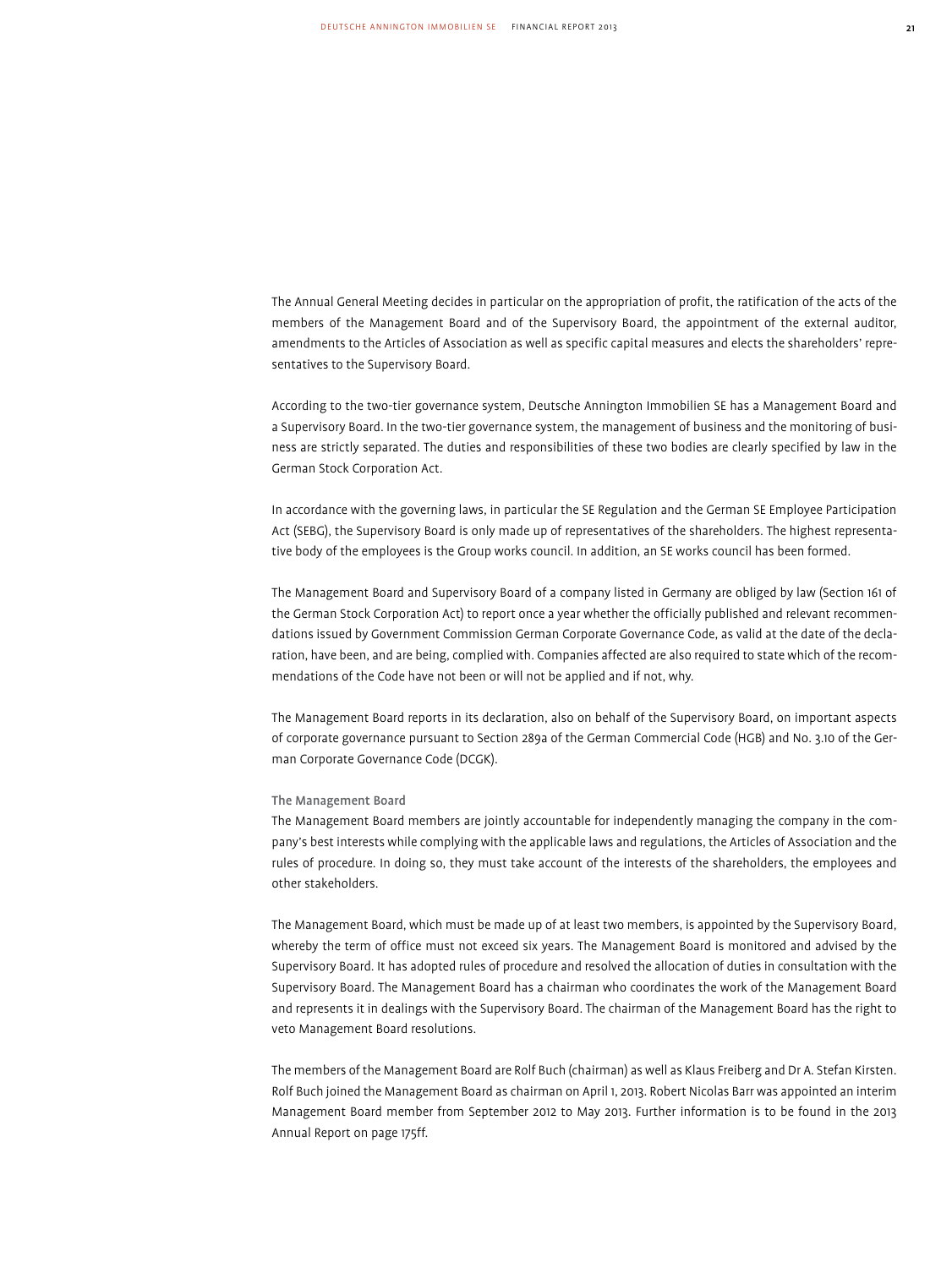The Management Board develops the company's strategy, coordinates it with the Supervisory Board and implements it. The Management Board ensures that all statutory provisions and the company's internal policies are complied with. The Management Board also ensures appropriate risk management and risk controlling in the company.

It submits the corporate planning for the coming year to the Supervisory Board as well as the mid-term and strategic planning. The Management Board informs the Supervisory Board without delay of important events which are essential for the assessment of the situation and development or for the management of the company as well as of any shortcomings which occur in the monitoring systems.

The Management Board requires the approval of the Supervisory Board for certain, important transactions. Transactions and measures which require Supervisory Board approval are submitted to the Supervisory Board in good time.

The Management Board informs the Supervisory Board and reports to it regularly, in due time and comprehensively in line with the principles of diligent and faithful accounting in accordance with the law and the reporting duties specified by the Supervisory Board.

The Management Board members are obliged to disclose any conflicts of interest to the Supervisory Board without delay and to inform the other Management Board members accordingly. The Management Board members are subject to a comprehensive non-competition obligation. Management Board members may only take up sideline activities, in particular supervisory board mandates outside the Group, with the approval of the Supervisory Board.

Important transactions between the company, on the one hand, and the Management Board members as well as persons they are close to or companies they have a personal association with, on the other hand, require the approval of the Supervisory Board. Reference is made to such relations in the Remuneration Report.

# The Supervisory Board

The Supervisory Board appoints, supervises and advises the Management Board and is directly involved in decisions of fundamental importance to the company. The Supervisory Board performs its work in accordance with the legal provisions, the Articles of Association, its rules of procedure and its resolutions. It consists of nine members, who are each elected for terms of four financial years. The Supervisory Board continuously oversees the management and advises the Management Board.

The Supervisory Board examines the annual financial statements, the management report and the proposal for the appropriation of profit as well as the consolidated financial statements and the Group management report on the basis of the report prepared by the Audit Committee. The Supervisory Board reports in writing to the shareholders at the Annual General Meeting on the result of its examination.

The chairman of the Supervisory Board is an independent member. The same applies to the chairmen of the committees which the Supervisory Board has set up (see p. 38f).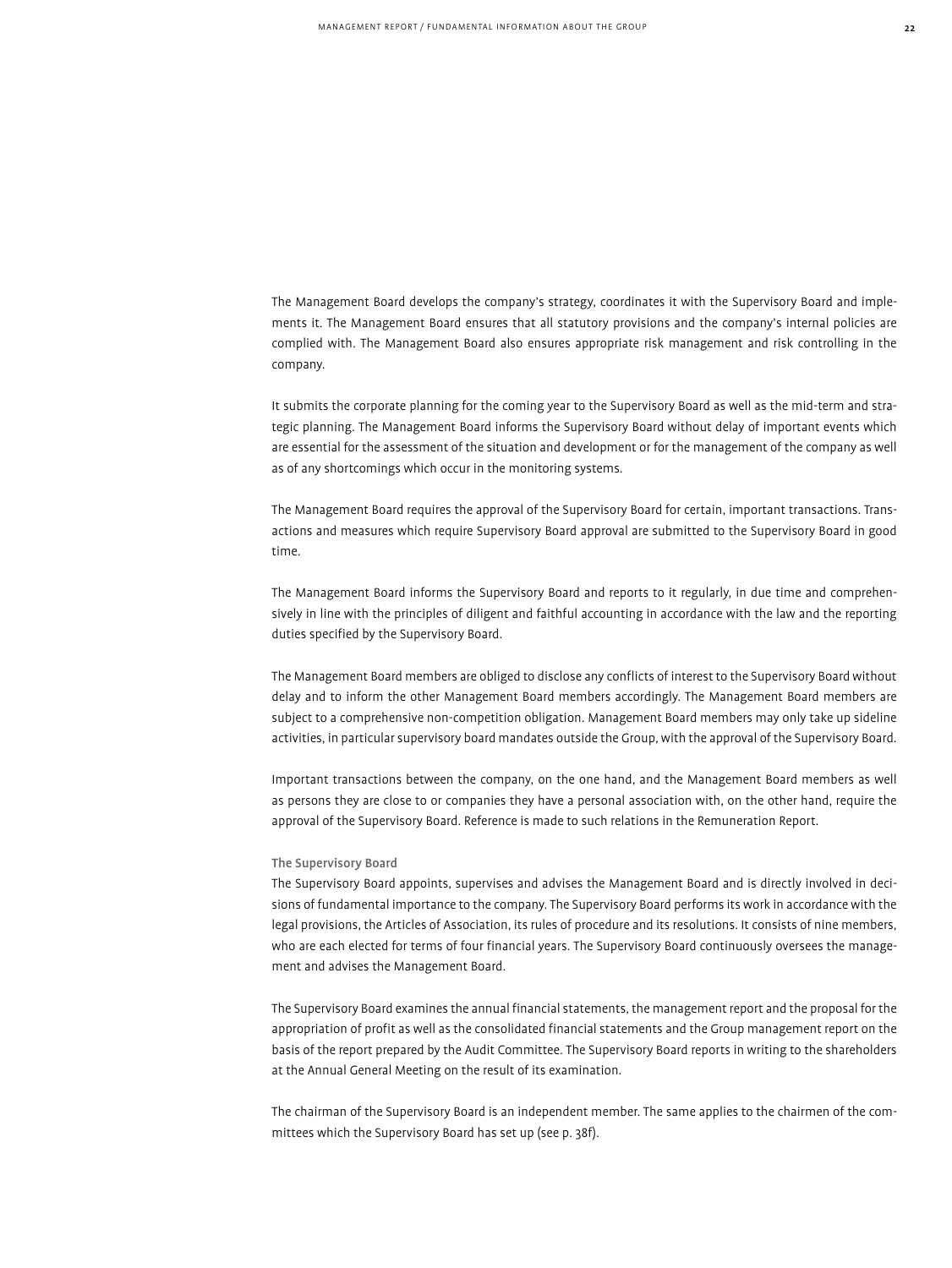The chairman of the Supervisory Board chairs the meetings and coordinates communications. The members of the Supervisory Board have generally the same rights and obligations. Supervisory Board resolutions are above all passed in the Supervisory Board meetings but also, if necessary, using the written procedure or by other communication means. At least three meetings are held every half-year. In addition, if necessary and on the basis of the rules of procedure of the Supervisory Board, a meeting of the Supervisory Board or its committees can be convened at any time on the request of a member or the Management Board. In the 2013 financial year, the Supervisory Board had twelve meetings, including telephone conferences.

The Supervisory Board must be composed in such a way that its members as a group have the knowledge, ability and specialist experience required to properly complete its tasks. Each Supervisory Board member shall ensure that he/she has enough time to carry out his/her mandate. As a rule, nominations for election to the Supervisory Board should only be for persons who have not yet reached the age of 75 at the time of the election.

At least one independent member of the Supervisory Board must have expertise in the fields of accounting or auditing (Section 100, para. 5 of the German Stock Corporation Act).

A Supervisory Board member, who is also a member of the Management Board of a listed company, shall, in addition to the Supervisory Board mandate in the company, not accept more than two other supervisory board mandates in listed companies or in supervisory bodies of companies which make similar requirements and which do not belong to the Group of the company for which he/she is on the Management Board. Supervisory Board members shall not exercise directorships or similar positions or advisory tasks for important competitors of the company.

The Supervisory Board shall include what it considers an adequate number of independent members. A Supervisory Board member is not to be considered independent in particular if he/she has personal or business relations with the company, its bodies, a controlling shareholder or a company associated with the latter which may cause a substantial and not merely temporary conflict of interests.

The aforementioned rules are to be taken into account when making proposals to the shareholders at the Annual General Meeting for the elections of Supervisory Board members. Account is also to be taken of diversity. Proposed candidates for the Supervisory Board chair shall be announced to the shareholders.

# Cooperation between the Management Board and the Supervisory Board

The Management Board develops the strategy of the company in cooperation with the Supervisory Board and discusses the current status of its implementation with the Supervisory Board at regular intervals. Furthermore, the Management Board regularly informs the Supervisory Board in written or verbal reports of topics including the development of business and the situation of the company. In this way, the Supervisory Board receives detailed documents from the Management Board without delay and regularly on the economic development and the company's current situation as well as half-yearly a risk management report which deals with the most important risks for the business of DAIG. On the basis of these reports, the Supervisory Board monitors the company's management by the Management Board.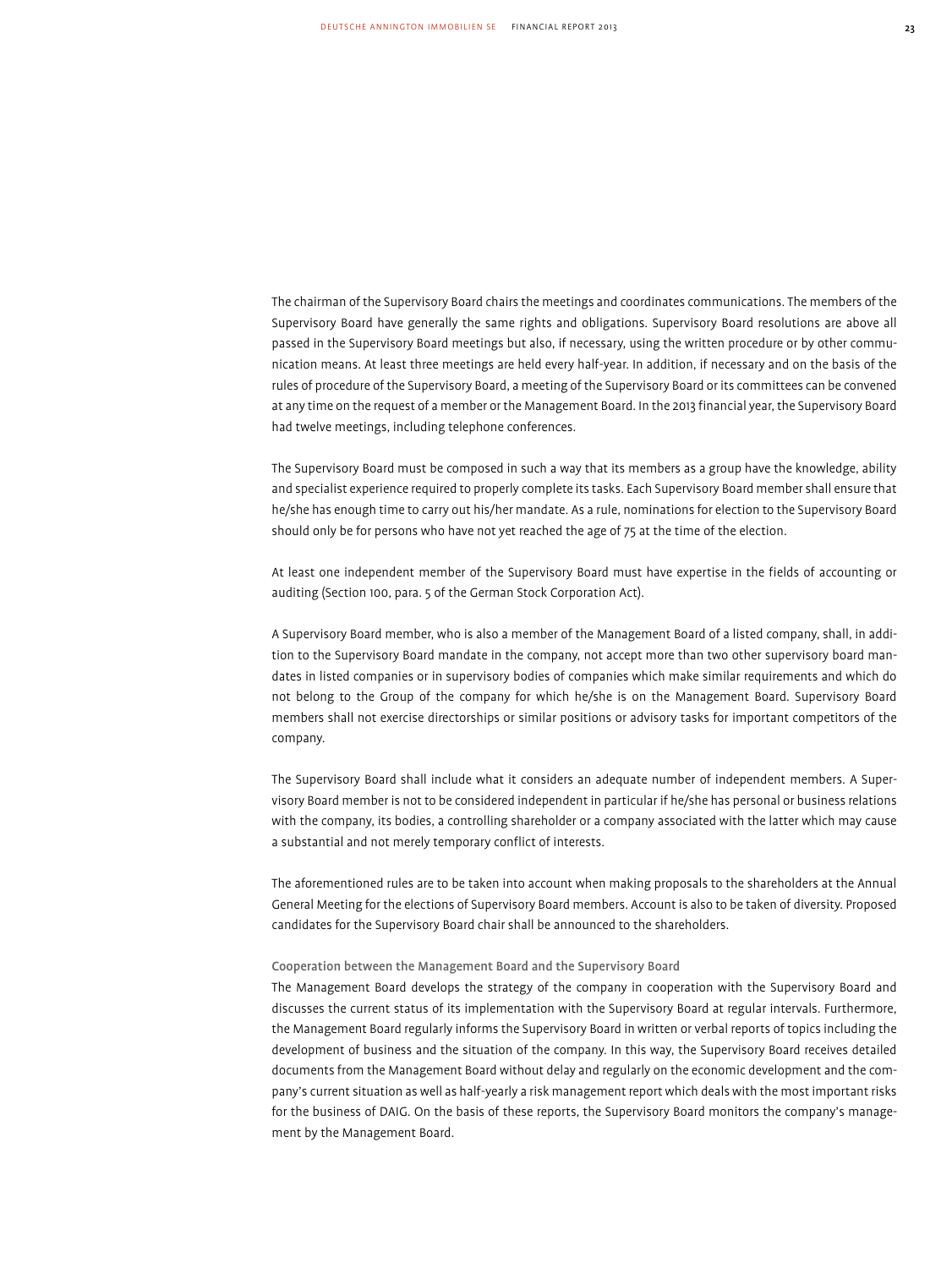# Supervisory Board committees

The Supervisory Board sets up an Executive and Nomination Committee, an Audit Committee and a Finance Committee from among its members. Further committees are set up as required. Committees are made up of at least four members of the Supervisory Board. The committees prepare subjects which are to be discussed and/or resolved by the Supervisory Board. In addition, they pass resolutions on behalf of the Supervisory Board. The basis for committee work was the transfer of tasks and responsibilities within the scope of the legal provisions.

The Executive and Nomination Committee is made up of the chairman of the Supervisory Board, his deputy and two other members to be elected by the Supervisory Board. The chairman of the Supervisory Board is the chairman of the Executive and Nomination Committee. The tasks of this committee are in particular to prepare the appointment of Management Board members, to advise on the remuneration system, to assign responsibilities and to decide in cases of legal transactions with Management Board members and conflicts of interest.

The Supervisory Board appoints one of the members of the Audit Committee as the chairman of the Audit Committee. When electing the committee members, the Supervisory Board shall ensure that the chairman of the Audit Committee has specialist knowledge and experience in the application of accounting principles and internal control processes. The Committee chairman should be independent and not be a former member of the Management Board whose appointment ended less than two years before his appointment as chairman of the Audit Committee. The chairman of the Supervisory Board shall not be the chairman of the Audit Committee.

The Audit Committee handles, in particular, the monitoring of the accounting process, the effectiveness of the internal control system, risk management system and the internal audit system, the audit of the annual financial statements, here in particular the independence of the auditor, the services rendered additionally by the auditor, the issuing of the audit mandate to the auditor, the determination of strategic audit objectives and the fee agreement, and – unless another committee is entrusted therewith – compliance. The Audit Committee prepares the resolutions of the Supervisory Board on the annual financial statements (and, if applicable, the consolidated financial statements), and the agreements with the auditor (in particular the issuing of the audit mandate to the auditor, the determination of strategic audit objectives and the fee agreement). The Audit Committee takes suitable action to determine and monitor the independence of the auditor. In place of the Supervisory Board, the Audit Committee adopts resolutions on the approval of the contracts with the auditor on additional consultancy services, insofar as, according to the Articles of Association or the rules of procedure for the Management Board, these contracts require approval.

The Finance Committee prepares the resolutions of the Supervisory Board on the following matters:

- a) financing and investment principles, including the capital structure of the Group companies and dividend payments;
- b) principles of the acquisition and sale policies, including the acquisition of individual shareholdings of strategic importance.

In place of the Supervisory Board, the Finance Committee adopts resolutions in particular on general guidelines and principles for the implementation of this strategy, including the handling of currency risks, interest, liquidity and other financial risks and the handling of credit risks and the implementation of the external financing principles as well as on important transactions regarding the sale of real estate, the granting of securities, the acquisition and establishment of subsidiaries as well as on the contracting of loans.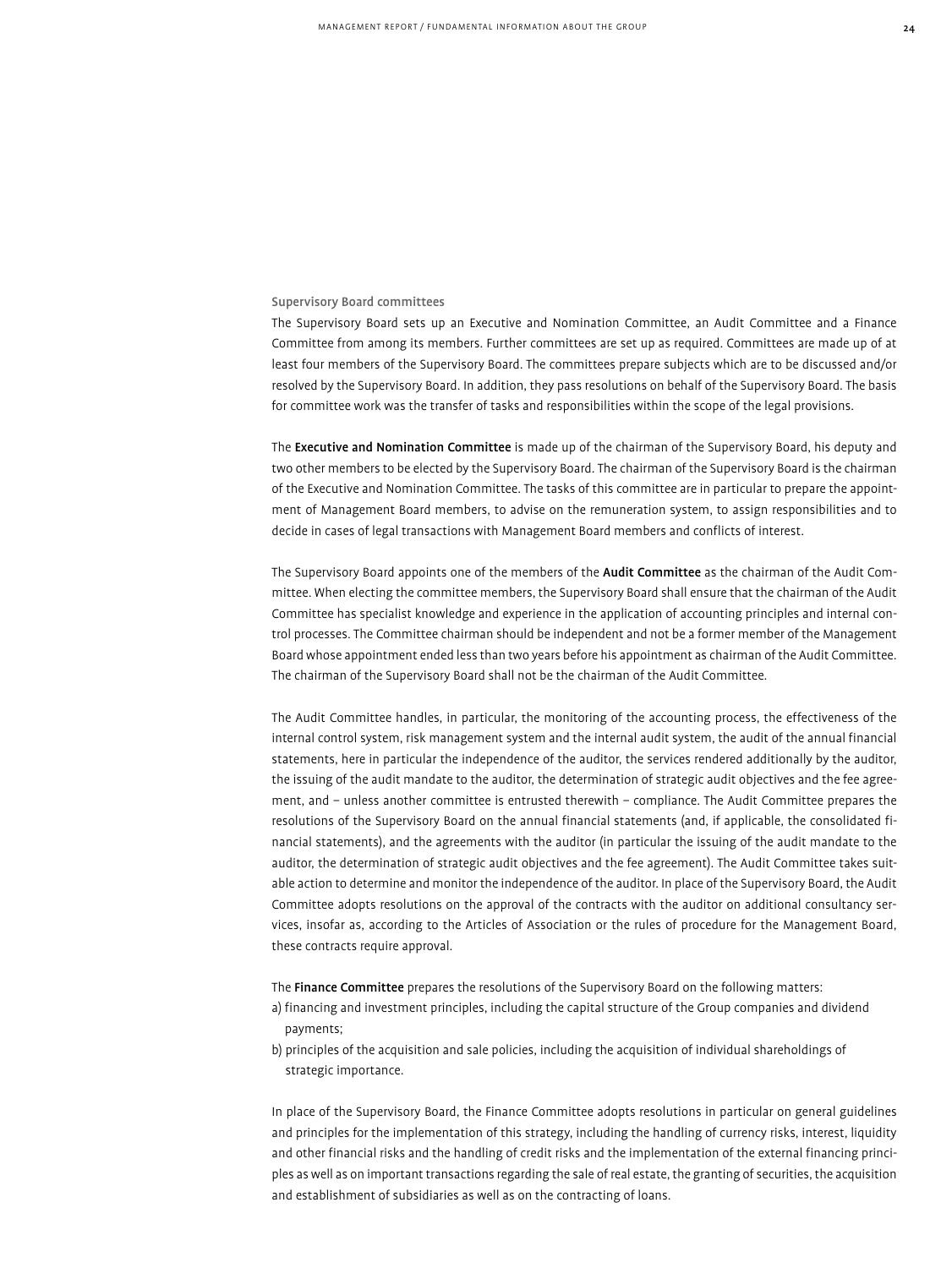# Avoidance of conflicts of interest

In the financial year, there were no conflicts of interest of Management Board or Supervisory Board members which are to be reported immediately to the Supervisory Board.

# **Transparency**

Shareholders can obtain full and timely information about our company on our website and can access current as well as historical company data. Among other information, Deutsche Annington regularly posts all financial reports, important information on the company's governing bodies, its corporate governance documentation, information requiring ad-hoc disclosure, press releases as well as directors' dealings notifiable pursuant to Section 15a of the German Securities Trading Act (WpHG). Our shareholders and the interested public are also able to watch a live broadcast of the entire Annual General Meeting of the Shareholders of DAIG SE on the Internet. Our shareholders can exercise their voting rights at the meeting or instruct a proxy of their choice or one of the proxies provided for that purpose by the company. Our shareholders are also able to participate in the Annual General Meeting online on the Internet or to vote by postal ballot. The details are in the invitation to the Annual General Meeting. All of the documentation relating to the Annual General Meeting is posted in good time on the Deutsche Annington website and available to every shareholder.

# Accounting and financial statement auditing

The Annual General Meeting elected KPMG AG Wirtschaftsprüfungsgesellschaft as auditor for the annual financial statements and consolidated financial statements. We prepare the annual financial statements of DAIG SE in accordance with the German Commercial Code (HGB) and the consolidated financial statements in accordance with all International Financial Reporting Standards (IFRS) to be applied in the EU. In addition, we prepare a combined management report and Group management report, as required by the German Commercial Code. The Management Board is responsible for financial accounting. The Supervisory Board examines and adopts or approves the annual financial statements, the consolidated financial statements, and the combined management report and Group management report.

In addition to our annual financial statements, we also prepare quarterly reports for the first, second, and third quarters. Our quarterly reports comply with the German Securities Trading Act and are discussed with the Audit Committee of the Supervisory Board before they are published. Under German stock corporation and commercial law, there are special requirements for internal risk management that apply to DAIG. Therefore, our risk management system covers risk inventory, analysis, handling and elimination. In accordance with Section 317, para. 4 of the German Commercial Code applicable to listed companies, KPMG assesses in its audit the risk early warning system as part of the risk management system.

Furthermore, we maintain throughout the Group standard documentation of all our internal control mechanisms and continually evaluate their effectiveness. Our auditor has not reported any material weaknesses in the accounting-related internal control system detected in its audit to the Management Board and the Supervisory Board.

In the combined management report, we provide comprehensive information on the main features of the internal control and risk management system with regard to the accounting process and the Group accounting process in accordance with our reporting duties pursuant to Sections 289, para. 5, and 315, para. 2, No. 5 of the German Commercial Code.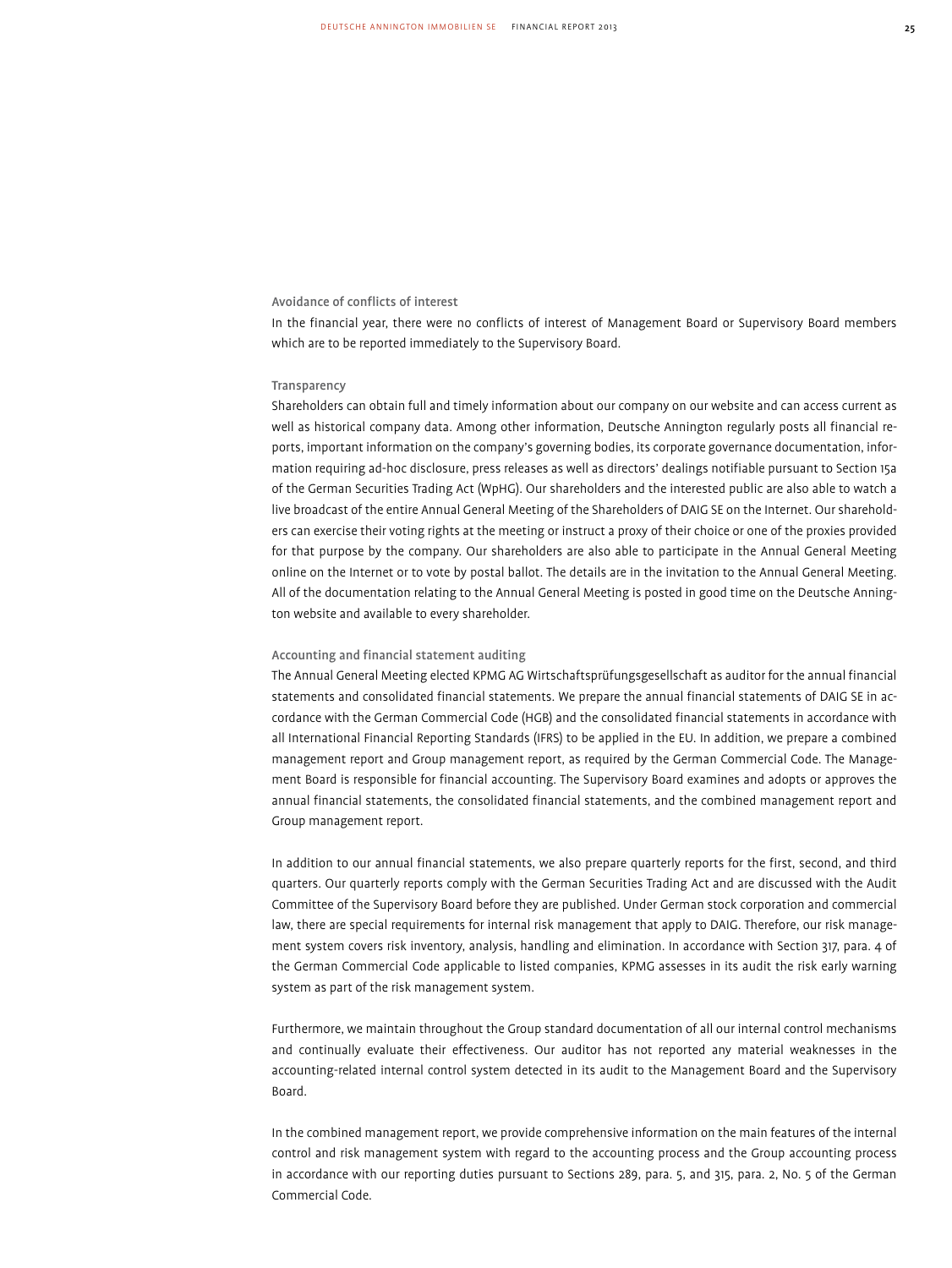# Report on Economic Position

# **Development of the Economy and the Industry**

# Economy and industry environment

# Overall economic environment continues to stabilise in 2013

In Germany, the expansion of aggregate economic production continued in 2013, temporarily interrupted by the deepening of the sovereign debt crisis in the eurozone. However, the expected economic upturn still did not materialise. The Institute for the World Economy (IfW) determined growth for the past year of 0.4% (2012: 0.7%). However, the driving forces have changed: whilst momentum came largely from foreign trade in the recovery phase after the financial and economic crises, in 2013 the domestic economy was the main driver. A low unemployment rate, higher wages and salaries and low interest rates boosted private consumption and acted as a motor for housing construction. By contrast, foreign trade growth weakened in 2013: due to comparatively weak demand from the eurozone, German exports grew less than world trade.

The labour market is continuing to enjoy a positive development. With 41.78 million people in work (+0.6%), the number of people employed reached a record high for the seventh year in succession. This increase resulted from the growth in the number of people liable to pay social security contributions. The unemployment rate fell from 5.3% in 2012 to 5.2% in 2013.

In the external economic environment, the climate is also slowly brightening: the US economy continued to show a positive development despite the fiscal brake and the temporary government shutdown. In the UK, debt reduction in the private sector continued and the Japanese economy also picked up again. In the middle of the year, the eurozone's economy also managed to shake off the recession that had lasted for over a year – this is, however, a development which was greatly favoured by a less restrictive fiscal policy and by the implementation of the OMT (Outright Monetary Transactions) programme of the European Central Bank (ECB). Overall, the economy of the monetary union remains in a poor state: the situation is still characterised by a high degree of heterogeneity among the individual member states. Above all, the economies of Spain, Portugal, Greece and Italy remain prone to turbulence in the financial markets due to high private and public-sector debt. According to IfW calculations, GDP in the eurozone in 2013 decreased by 0.4% (2012: -0.7%). The global economy grew by 2.9% in 2013 (2012: 3.1%).

# Housing market

# Moderate rise in rents

The upward trend in residential rents also continued in 2013. According to information from the German Association of Real Estate Consultants, Agents, Managers and Experts (IVD), the rents in new contracts for apartments in Germany rose moderately nationwide for housing of all standards and ages in 2013. For example, the increase for apartments of an average standard built from 1949 onwards was 3.1%. In the ten largest cities the rate of increase was slightly above the national average at 5.37% (built from 1949 onwards) and 4.87% (built up to 1948). According to IVD, rents therefore did not rise as much as perceived by the general public.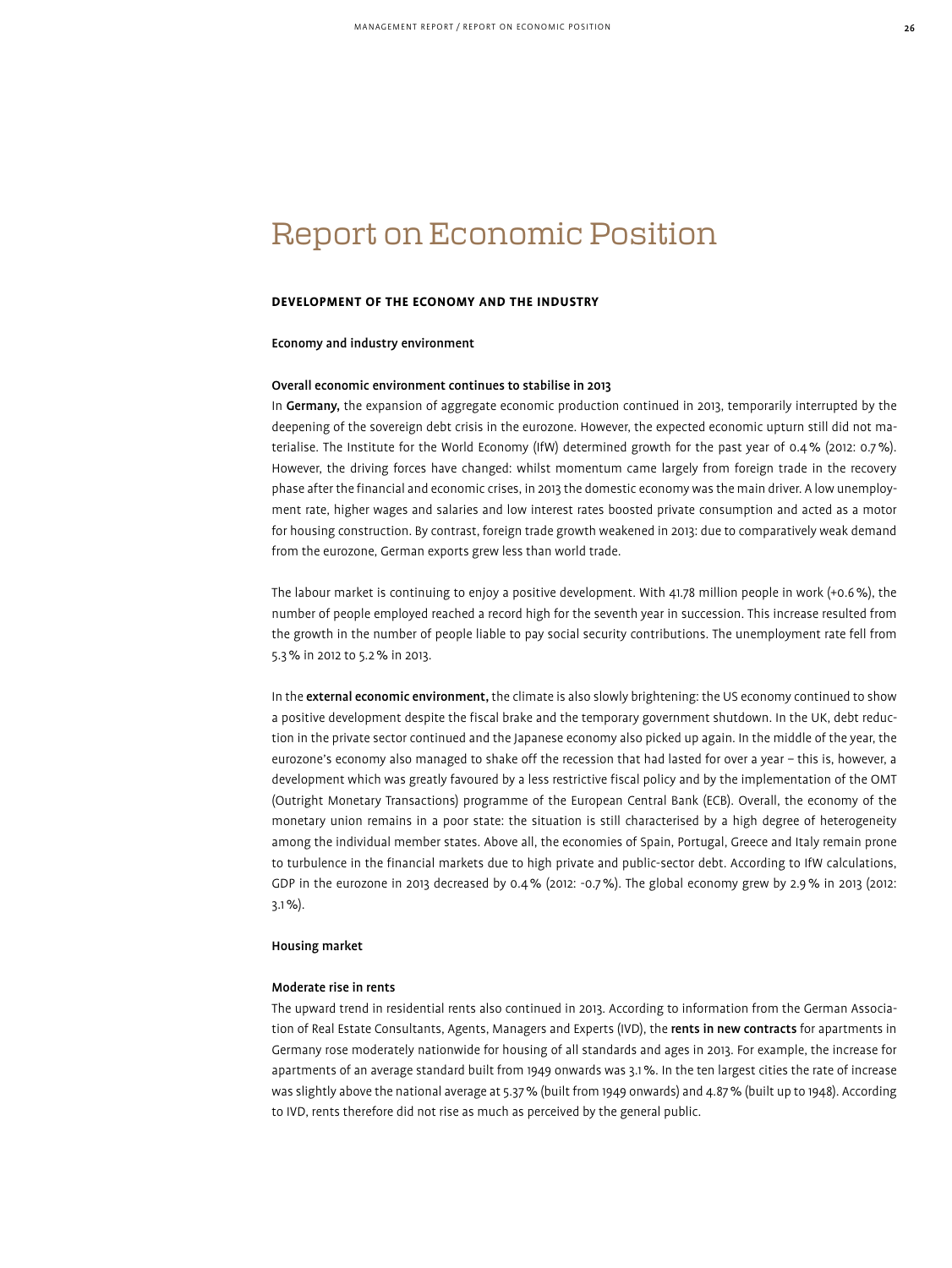According to the residential rent index determined in surveys by the Hamburg research and consultancy company, F+B, rents under existing rental contracts had risen by 1% by mid-2013 compared with the prior-year period.

Moderate rises in rents are also to be observed in the new-build segment. According to IVD, new-build rents (average standard) increased by 3.7%.

According to IVD experts, the rising rents are a result of the shortage of apartments. The reason for this is the low level of new-build activity in the last ten years. The rise in rents is stimulating new builds and energy-saving modernisation, as evidenced by the number of building permits which has been increasing for years. If the government limits rent rises, e.g. "a ceiling on rent increases" currently under discussion, there is a risk, according to IVD, that investors will invest their capital elsewhere and fewer houses will be built. Ultimately, tenants and those looking for apartments would suffer. According to experts of CBRE, the real estate service provider, and the consulting company, empirica, a "ceiling on rent increases" would mainly affect apartments in the higher-rent segment and would benefit high-income tenants in particular. Low-paid workers would still have problems finding affordable housing.

# Further fall in vacancy rate

The vacancy rate in the properties owned by housing companies represented by the German Association of German Housing and Real Estate Companies (GdW) was 4.7% at the end of 2012 and therefore 0.3 percentage points lower than at the end of 2011 (5.0%). In the new states (formerly East Germany), the vacancy rate fell again by 0.3 percentage points from 8.0% to 7.7%. In the old states, it decreased by 0.2 percentage points from 2.7% to 2.5%. Overall for 2013, GdW is expecting a decline in the vacancy rate of 0.1 percentage points to 7.6% in the new states and 0.1 percentage points to 2.4% in the old states.

According to the experts of CBRE and empirica, the reduction in the reserves of vacant properties has partially eased the tension in the housing markets recently. These reserves have now been largely used up in the growth regions.

# Purchase prices for residential properties increase

The rise in purchase prices for owner-occupier apartments seen in recent years also continued in 2013. According to calculations of IVD, the square metre prices for existing owner-occupier apartments of an average standard increased on a national average by 4.4% compared with the previous year.

There are regional differences in the price rises. Whilst prices in cities with more than 500,000 inhabitants rose by 7.9% (average standard), prices increased by 5.3% in cities with between 250,000 and 500,000 inhabitants. The price curve is slowly levelling off in cities. However, in smaller towns, where the development of prices previously lagged behind that in the metropolises, prices are still catching up.

The price increase for new-build apartments (average standard) was 4.9% on a national average. According to IVD, the difference in prices between new-build and existing apartments of average standard is up to 45%.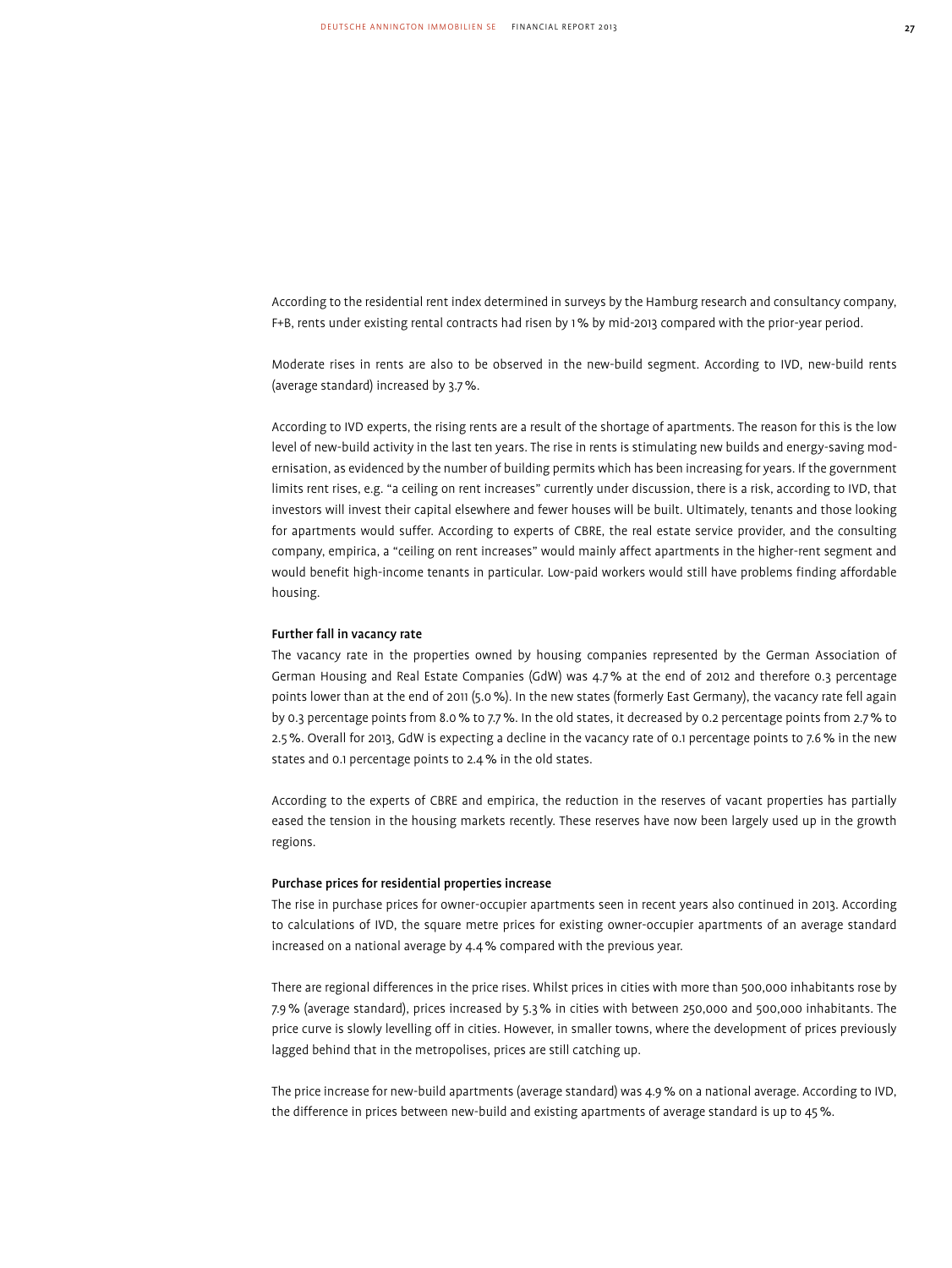According to IVD, the prices for single-family houses increased by 3.4% (average standard) compared with the prior year, the prices and growth in prices rising in line with the number of inhabitants in the towns and cities.

An evaluation of the F+B residential index showed that the prices for apartment buildings had increased by 1.8% by mid-2013 compared with the prior-year period.

High purchase prices and strong demand make the search for a dream property difficult, according to 52% of Germans, who were surveyed as part of a study by the mortgage broker, Interhyp. 51% of those surveyed also feared that they would not obtain financing and 38% of them doubted that they would find a property that met their requirements.

# Demand for German housing portfolios remains high

According to experts, roughly € 8.21 billion (CBRE) or € 8.8 billion (Savills) was invested in German housing portfolios in the first three months of 2013 – not including IPOs. According to CBRE, there was a decline of 5% compared with the prior-year period but this reflects tougher competition for good investment products. By contrast, Savills registered a rise of 14% in the first nine months compared with the prior-year period. The differences are due to different counting methods.

Given the investment activity in the first nine months, the well-filled investment pipeline and the continued strong demand from the major buyer groups, both groups of experts are expecting the result for the entire year 2013 to be above the already very good year 2012. For 2013, CBRE estimates a transaction volume of € 11.5 billion compared with € 11.25 billion in 2012. In 2013, Savills anticipates an annual turnover of some € 12 billion compared with  $\epsilon$  10.7 billion in the prior year.

On the buyer side, German institutional investors dominated in the first nine months of 2013 with a share of roughly three quarters (Savills) or four fifths (CBRE) of the total volume, followed by foreign investors above all from Austria and Switzerland. According to Savills, property stock corporations invested a total of € 2.9 billion in this period. The second-largest buyer group comprises insurance companies and pension funds. They invested € 1.2 billion.

The research experts of Patrizia Immobilien AG believe that residential property investments yield comparatively high returns at an acceptable risk given the debt crisis and the lack of high-return alternatives. As a "safe haven", Germany remains a desirable investment destination.

# More building permits and low construction loan interest rates

According to information published by the Federal Statistical Office, building permits were issued for 202,100 apartments between January and September 2013. That is an overall increase of 13.5% compared with the prioryear period. The number of building permits for new-build apartments in multi-family buildings showed a particularly sharp rise (25.1%). The experts of the Landesbausparkassen (LBS) are expecting a total of some 270,000 housing construction permits for the whole of 2013. 300,000 permits could even be possible for 2014. According to LBS, the growing supply of new builds has still not eased the price situation. However, the German Association of German Housing and Real Estate Companies (GdW) warns that putting a ceiling on rent increases and the limit on the right to raise rents after modernisation currently under discussion would stifle the new-build trend.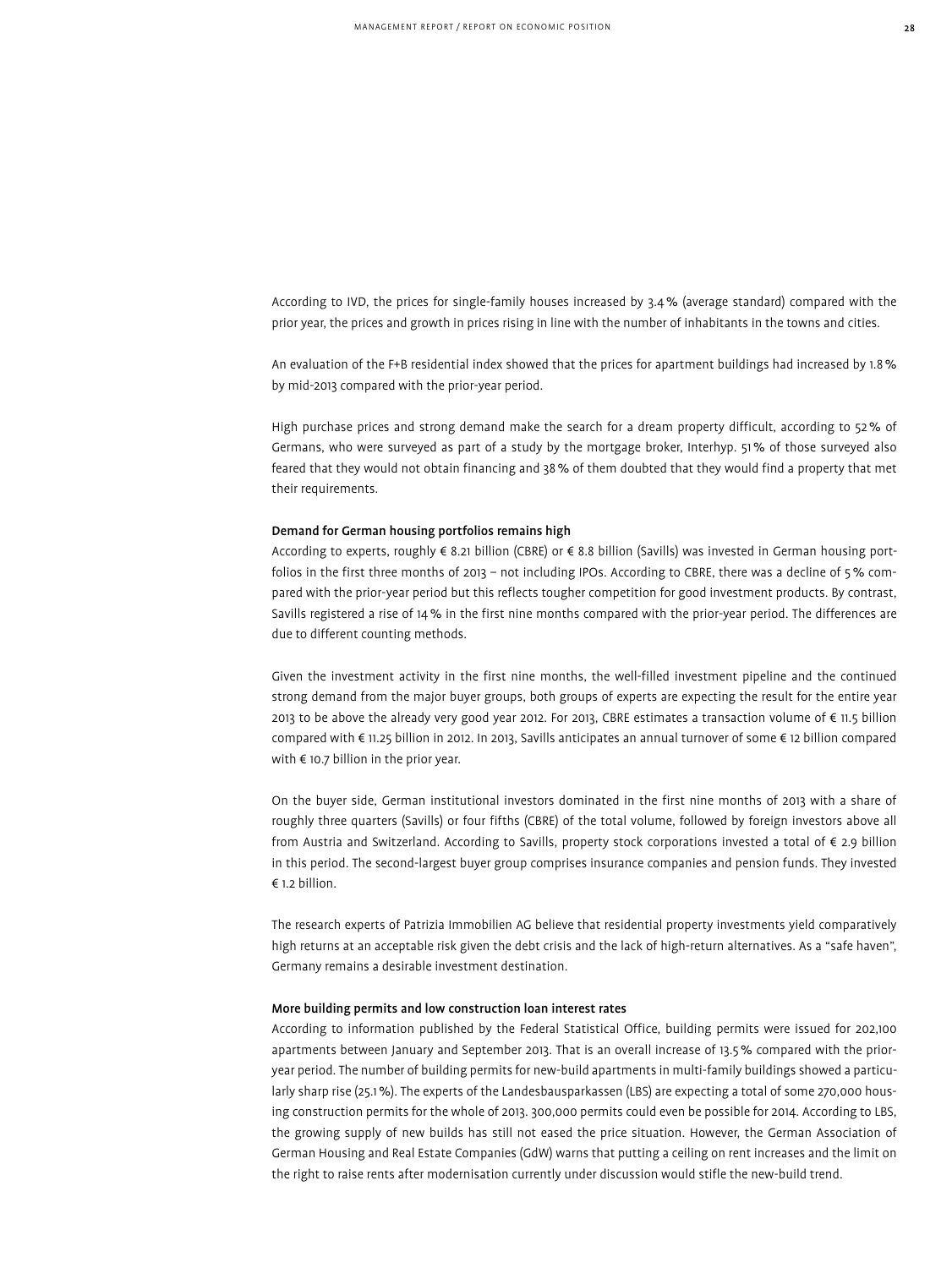According to experts of Deutsche Bank Research (DB Research), the interest rates for housing construction loans fell to an average of 2.7% in the first half of 2013. In a long-term comparison, home ownership therefore remains affordable. The low interest rates coupled with higher disposable incomes are counteracting the effect of rising house prices.

# Germany's population has increased in recent years

According to provisional results of the Federal Statistical Office, net migration in Germany amounted to some 369,000 in 2012. That is the highest figure since 1995. As in the previous year, the high rise in immigration more than offset the drop in the birth rate. Germany's population increased by 196,000 (+0.2%) in 2012 compared with the previous year and totalled 80.5 million inhabitants at the end of the year. In the first half of 2013, net migration remained at a high level, as in previous years.

According to the estimates of the GdW, the recent population growth will, however, not halt the demographic change in Germany over the country as a whole. According to GdW, geographical differences will be exacerbated to the extent that, in future, regions where the population is shrinking will account for an increasingly higher proportion of Germany's total area. In the prospering centres, the housing market situation will worsen due to population growth.

# **Economic Development of the Group**

# Overall development of business

The Deutsche Annington Immobilien Group developed positively overall in the 2013 financial year. In our core segment Rental, we further increased sustainable operational earnings and further improved the quality and value of our housing stocks in the reporting year thanks to high investments. We also pushed ahead with our active portfolio management in the 2013 financial year. As a result, our property sales are well up on the prior year.

These efforts are also reflected in the increased value of our real estate assets in the 2013 financial year. Overall, we therefore also further increased the value of our company.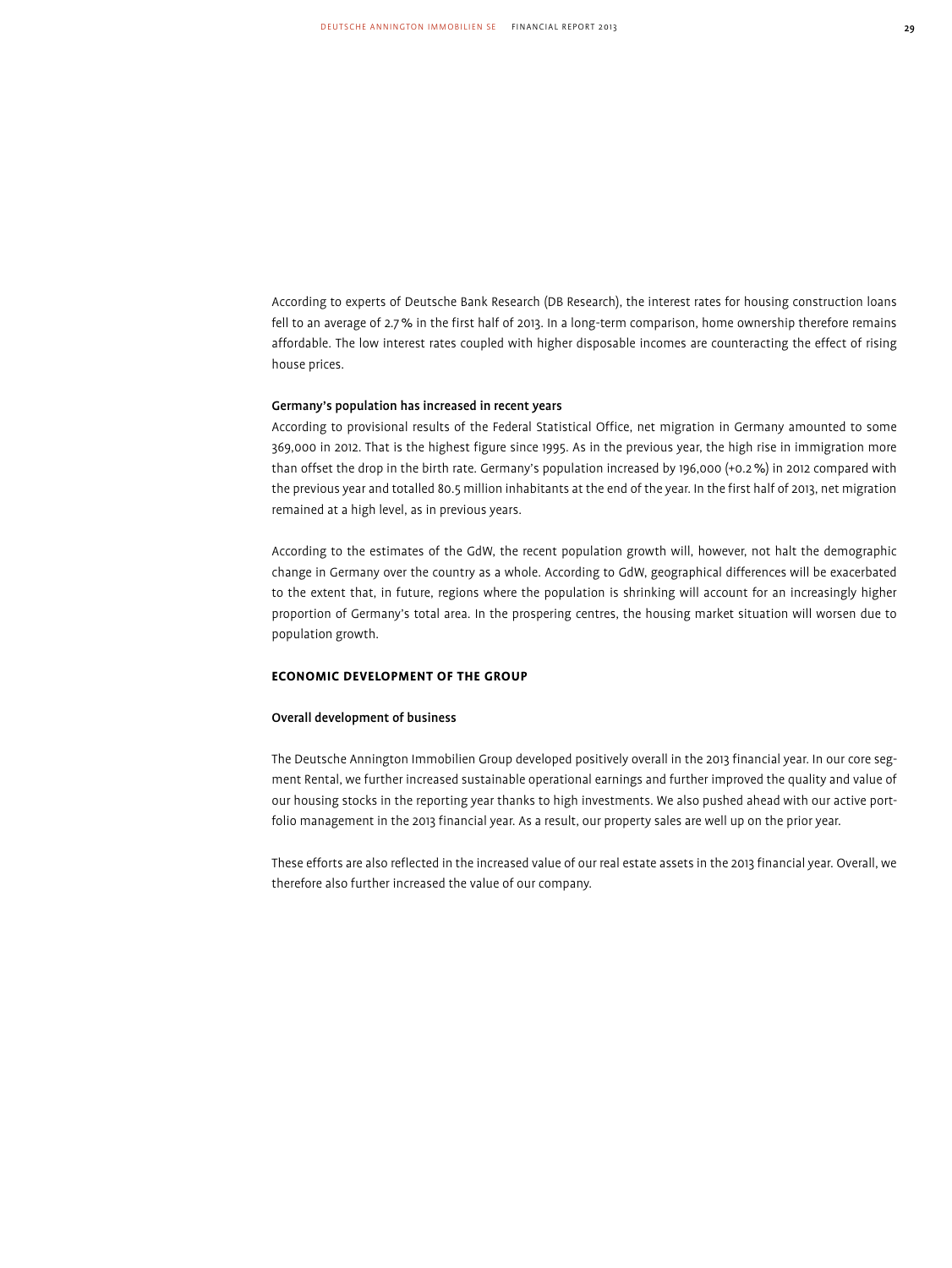# **Results of Operations**

The following primary KPIs reflect the development of the results of operations of the Deutsche Annington Immobilien Group.

# **KEY PERFORMANCE INDICATORS OF DEUTSCHE ANNINGTON**

| $\notin$ million                                          | 2013    | 2012    |
|-----------------------------------------------------------|---------|---------|
| Income from property management                           | 1,067.6 | 1,064.9 |
| thereof rental income                                     | 728.0   | 729.0   |
| Adjusted EBITDA Rental                                    | 442.7   | 437.3   |
| Income from disposal of properties                        | 353.5   | 304.9   |
| Adjusted EBITDA Sales                                     | 27.7    | 36.7    |
| <b>EBITDA IFRS</b>                                        | 431.0   | 450.2   |
| Adjusted EBITDA                                           | 470.4   | 474.0   |
| FFO <sub>1</sub>                                          | 223.5   | 169.9   |
| FFO 2 (incl. profit from property sales)                  | 251.2   | 206.6   |
| AFFO                                                      | 203.5   | 146.2   |
| Number of employees                                       | 2,935   | 2,407   |
| Number of units sold (recorded sales)                     | 6,720   | 4,819   |
| Sold individually                                         | 2,576   | 2,784   |
| Other sales                                               | 4,144   | 2,035   |
| Vacancy rate (%)                                          | 3.5     | 3.9     |
| Monthly in-place rent ( $\epsilon/m^2$ ) (like-for-like)* | 5.40    | 5.30    |
| Number of residential units in portfolio                  | 175,258 | 181,954 |

\* 2012 monthly in-place rent not like-for-like € 5.28/m²

# Rental

In the Rental segment, we improved adjusted EBITDA in 2013 by € 5.4 million to € 442.7 million. With more or less stable rental income, we increased our property maintenance spend and, at the same time, reduced expenses for the management of our residential units.

# **Adjusted EBITDA Rental**

| $\epsilon$ million            | 2013     | 2012     |
|-------------------------------|----------|----------|
|                               |          |          |
| Rental income                 | 728.0    | 729.0    |
| Maintenance expenses          | $-136.5$ | $-127.3$ |
| Property management costs     | $-148.8$ | $-164.4$ |
| <b>ADJUSTED EBITDA RENTAL</b> | 442.7    | 437.3    |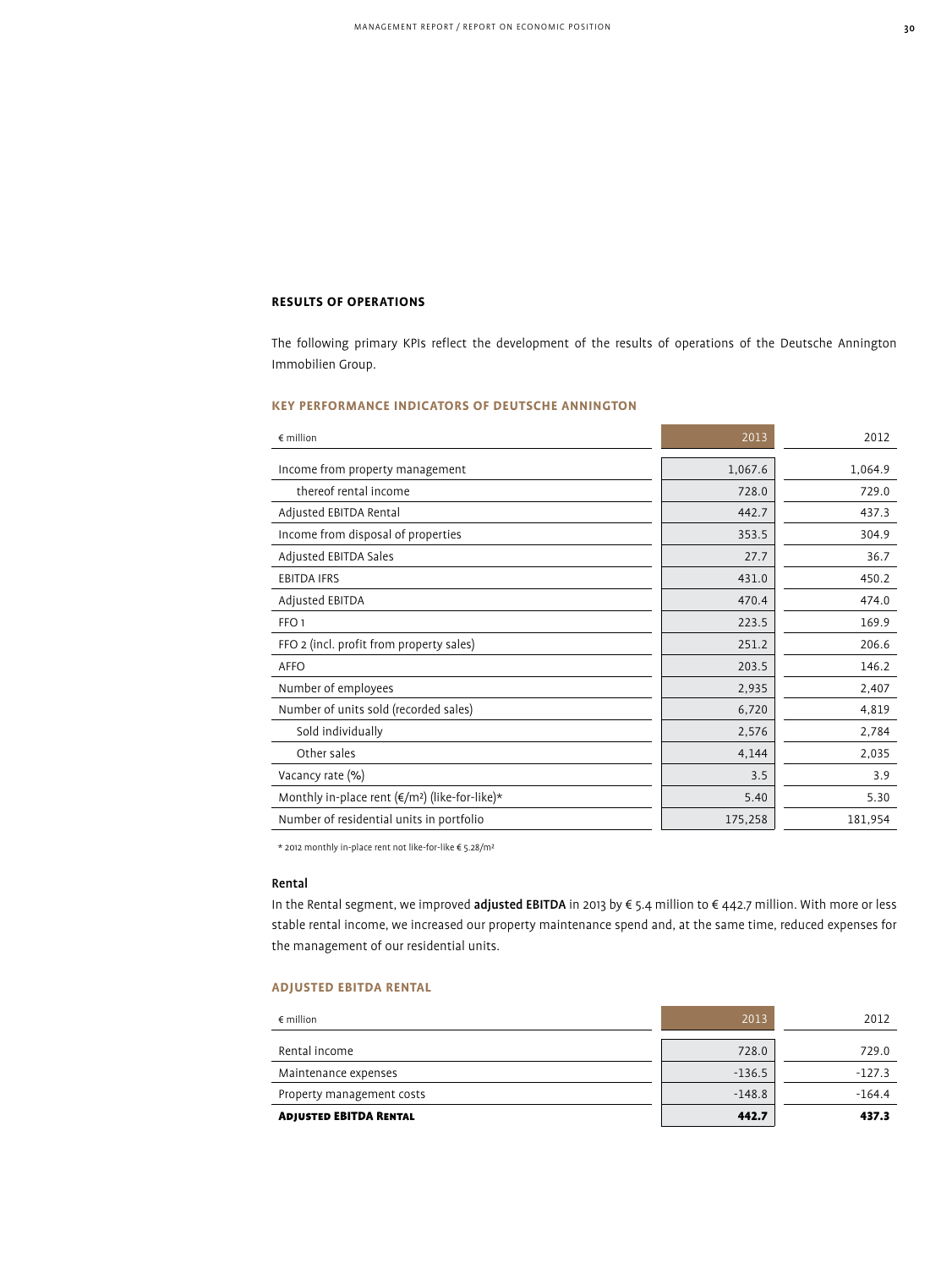Despite the smaller number of residential properties as a result of property sales, rental income in 2013 totalled € 728.0 million, which is only slightly below the prior-year figure of € 729.0 million. The main reason for this was that the monthly in-place rent for the units rented as at the end of 2013 increased to  $\epsilon$  5.40/m<sup>2</sup>. If the effects of changes in the portfolio on the monthly in-place rent are taken into account, this increase was 2.3%, like-for-like 1.9%. Furthermore, rental income was positively impacted by the development of the vacancy rate, which we reduced significantly from 3.9% at the end of 2012 to 3.5% at the end of 2013.

Maintenance expenses for the past year totalled € 136.5 million and were therefore € 9.2 million higher than in the previous year despite the reduction in our housing stocks due to sales. Including capitalised maintenance of € 21.1 million as well as value-enhancing modernisation work of € 70.8 million, we invested a total of € 228.4 million in modernisation and maintenance work in our properties in 2013 (2012: € 216.7 million).

# **Maintenance and modernisation**

| $\epsilon$ million                                      | 2013  | 2012  |
|---------------------------------------------------------|-------|-------|
| Maintenance expenses                                    | 136.5 | 127.3 |
| Capitalised maintenance*                                | 21.1  | 23.7  |
| Modernisation work                                      | 70.8  | 65.7  |
| <b>TOTAL COST OF MODERNISATION AND MAINTENANCE WORK</b> | 228.4 | 216.7 |
| thereof sales of own craftsmen's organisation           | 123.8 | 54.3  |
| thereof bought-in services                              | 104.6 | 162.4 |

\* 2013 including intra-Group profits of € 1.1 million

Related to square metres of living area, this is an increase in the modernisation and maintenance expenses of 8.3% from € 18.43 in 2012 to € 19.95 in 2013.

Property management costs cover all expenses for the Rental segment which cannot be allocated to maintenance expenses. In addition, we also include other income from property management which is offset by costs, such as income from condominium administration for other owners or public-sector rent supplements.

In the 2013 financial year, we pushed ahead with our initiatives to optimise the business model and therefore reduced our property management costs. Compared with the 2012 financial year, they fell by € 15.6 million or 9.5% to € 148.8 million. The expansion of our craftsmen's and caretaker organisations had a crucial positive effect. Furthermore, optimisations in receivables management as well as in service charge and ancillary cost billing contributed to this reduction in costs.

Related to the number of residential units, this represents a reduction in the property management costs of some 7% from € 892 to € 830 per unit. For us, this metric is an important indicator of our property management efficiency. To further support the reduction in property management costs, the Management Board and the works council agreed a reorganisation and pre-retirement part-time work programme in 2013.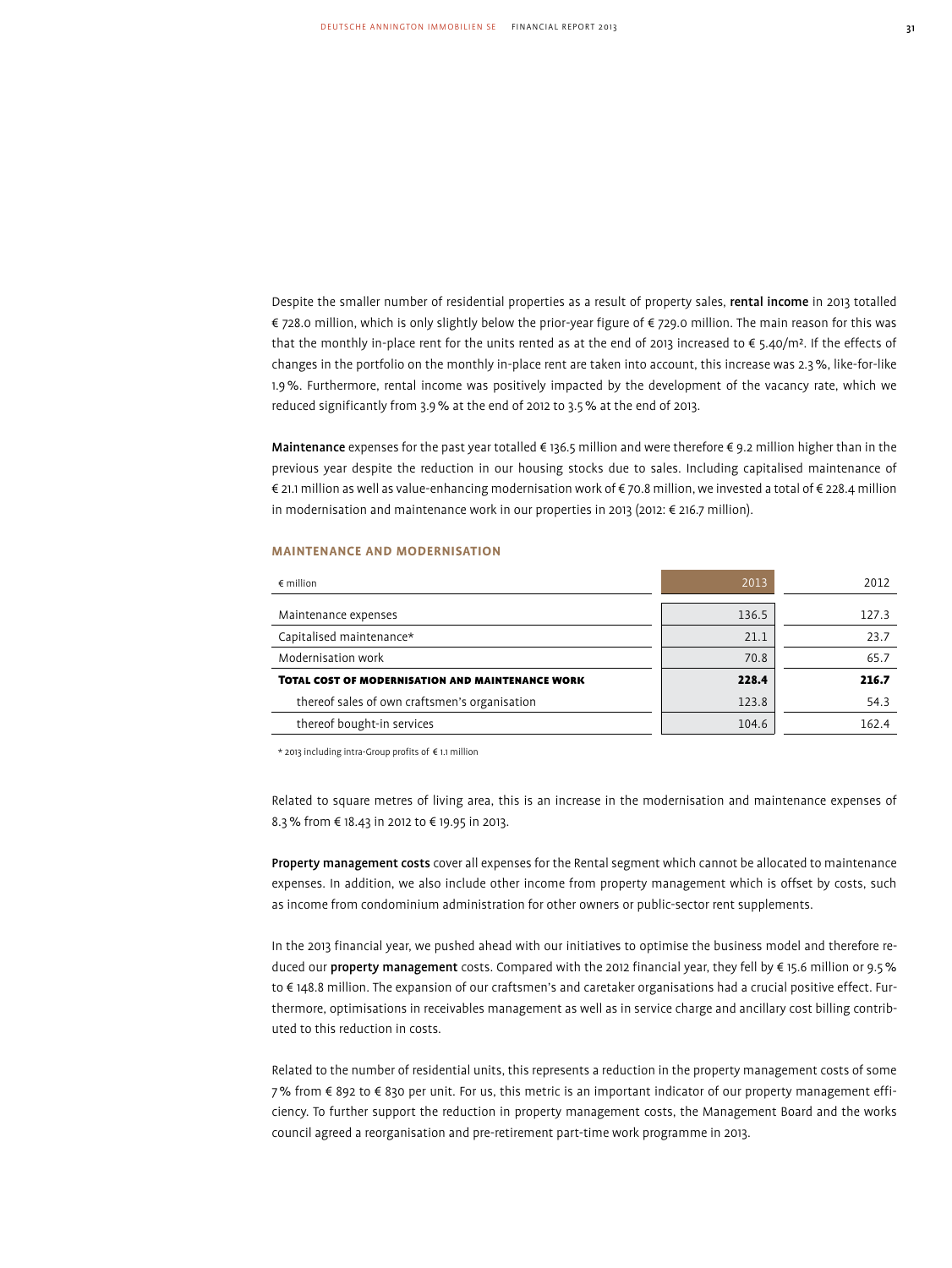# Sales

The Sales segment covers all business activities relating to the sale of single residential units (Privatise) and the sale of entire buildings or land (Non-Core sales).

# **sales of privatise portfolio segment**

| $\epsilon$ million                                 | 2013     | 2012     |
|----------------------------------------------------|----------|----------|
| Number of units sold                               | 2,576    | 2,784    |
| Income from disposal of properties                 | 223.4    | 233.5    |
| Fair value of properties sold*                     | $-178.8$ | $-191.0$ |
| <b>ADJUSTED PROFIT FROM DISPOSAL OF PROPERTIES</b> | 44.6     | 42.5     |
| Fair value step-up (%)                             | 24.9     | 22.2     |

\* The fair values of properties sold including fair value effects from assets held for sale

In the Privatise portfolio segment, the number of units sold fell slightly compared with the prior year. Consequently, income from the disposal of properties decreased slightly from € 233.5 million to € 223.4 million. This reduced sales volume was accompanied by a much improved sales margin, expressed in the fair value step-up, which rose from 22.2% in 2012 to 24.9%. Thanks to this improved margin, in 2013 we even managed to slightly increase the sales result adjusted for period effects.

# **SALES OF NON-CORE PORTFOLIO SEGMENT**

| $\epsilon$ million                                      | 2013     | 2012    |
|---------------------------------------------------------|----------|---------|
| Number of units sold                                    | 4,144    | 2,035   |
| Income from disposal of properties                      | 130.1    | 71.4    |
| Fair value of properties sold*                          | $-131.7$ | $-59.7$ |
| <b>ADJUSTED PROFIT/LOSS FROM DISPOSAL OF PROPERTIES</b> | $-1.6$   | 11.7    |
| Fair value step-up (%)                                  | $-1.2$   | 19.5    |

\* The fair values of properties sold including fair value effects from assets held for sale

In the Non-Core portfolio segment, we optimised our portfolio by selling properties which do not fit in with our strategy in the medium to 169

. We sold 4,144 residential units, which is 29% of the housing stocks assigned to this segment and represents a doubling of sales performance compared with the 2012 financial year. A major step in this portfolio optimisation was the sale of a residential portfolio of 2,114 units in North Rhine-Westphalia, which, at € 56.2 million, is reflected in the increase in proceeds from sales. Accordingly, the average step-up and the adjusted income from the disposal of properties fell significantly year-on-year.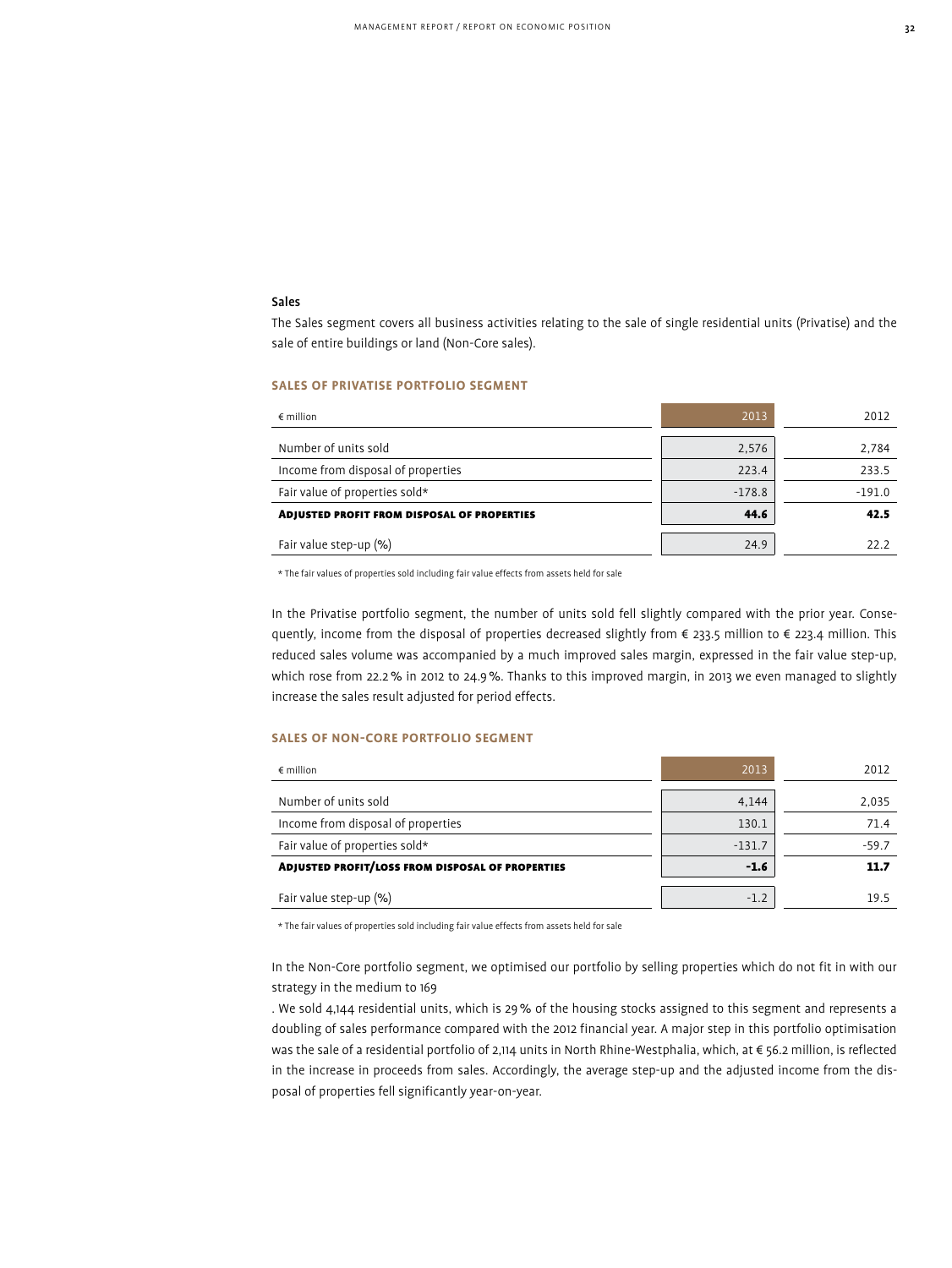The Sales segment developed as follows in 2013 compared with 2012:

# **Adjusted EBITDA Sales**

| $\epsilon$ million                                 | 2013     | 2012     |
|----------------------------------------------------|----------|----------|
|                                                    |          |          |
| Income from disposal of properties                 | 353.5    | 304.9    |
| Carrying amount of properties sold                 | $-325.8$ | $-270.4$ |
| Revaluation of assets held for sale*               | 24.3     | 17.1     |
| <b>PROFIT ON DISPOSAL OF PROPERTIES (IFRS)</b>     | 52.0     | 51.6     |
| Revaluation (realised) of assets held for sale*    | $-24.3$  | $-17.1$  |
| Revaluation from disposal of assets held for sale* | 15.3     | 19.7     |
| ADJUSTED PROFIT FROM DISPOSAL OF PROPERTIES        | 43.0     | 54.2     |
| Selling costs                                      | $-15.3$  | $-17.5$  |
| <b>ADJUSTED EBITDA SALES</b>                       | 27.7     | 36.7     |

\* For the first time in the interim management report for the first half of 2013, EBITDA Sales was adjusted for these period effects. The purpose of this adjustment is to show effects from the application of IFRS 5 on property sales affecting net income only in the period in which the sale actually takes place.

The selling costs fell from € 17.5 million to € 15.3 million in 2013 despite the higher sales volume. Adjusted EBITDA Sales decreased from € 36.7 million to € 27.7 million as a result of the portfolio sale in the Non-Core segment described above.

# Non-recurring items

To show the development of operating performance and to ensure comparability with prior periods, we determine, as mentioned above, adjusted EBITDA for both the Rental and the Sales segments. The sum of these two KPIs gives the adjusted EBITDA of the Group. The adjustments made include special effects which do not relate to the period, are non-recurring or do not relate to the object of the company. These special effects comprise expenses for refinancing and equity increases (where not treated as capital procurement costs), expenses for pre-retirement parttime work arrangements, severance payments, IPO preparation costs, the development of new fields of business, acquisition projects and the development of business processes.

The table gives a detailed list of the non-recurring items:

# **Non-recurring items**

| $\epsilon$ million                                                | 2013 | 2012 |
|-------------------------------------------------------------------|------|------|
| Business model optimisation/Development of new fields of business | 4.8  | 7.5  |
| Acquisition costs                                                 | 2.3  | 0.0  |
| Refinancing and equity measures                                   | 20.4 | 10.5 |
| Severance payments/Pre-retirement, part-time work arrangements    | 20.9 | 3.2  |
| <b>TOTAL NON-RECURRING ITEMS</b>                                  | 48.4 | 21.2 |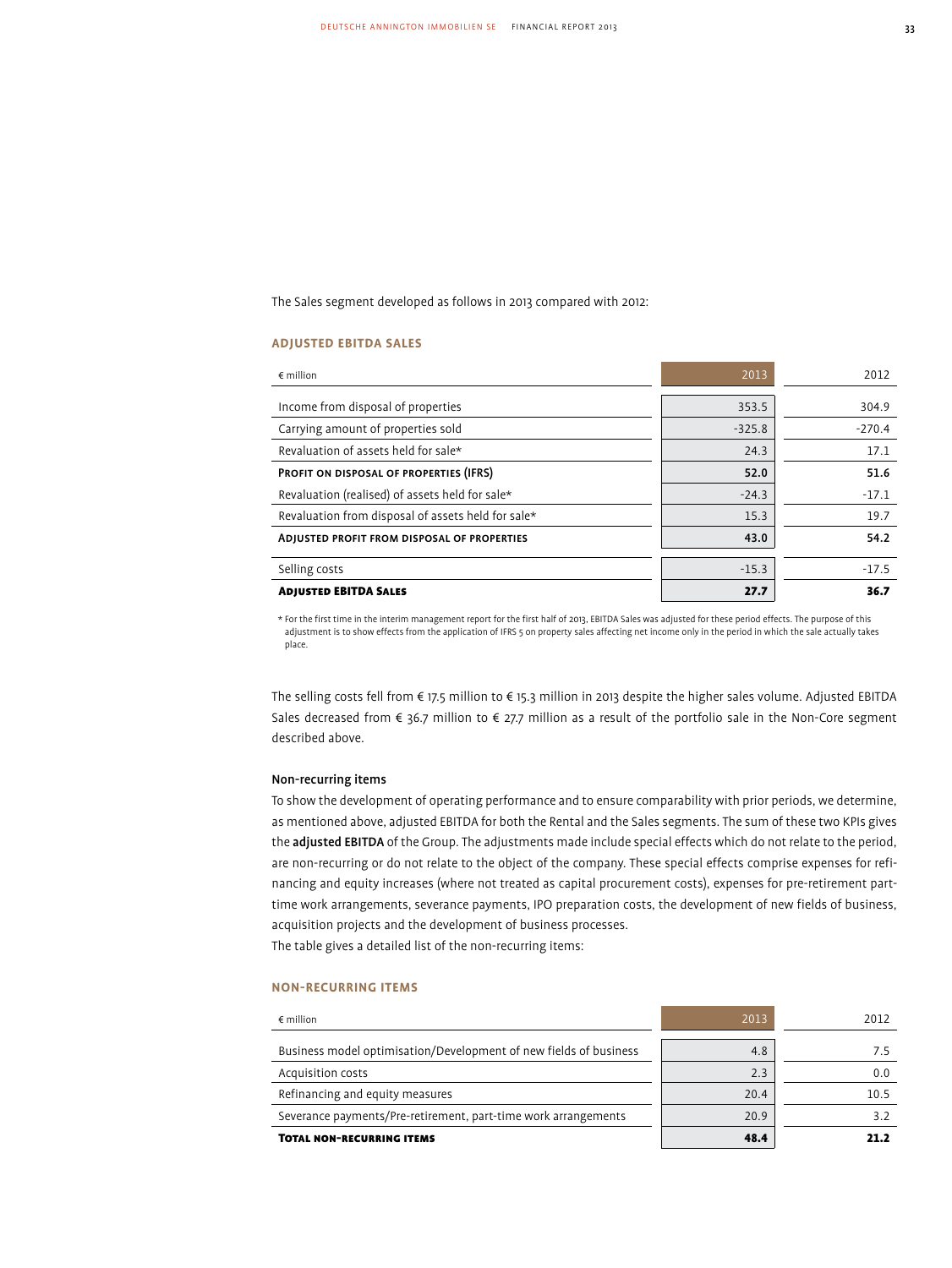In addition, in the Sales segment, we adjust for effects not relating to the period from assets held for sale. This adjustment is made to show the effect of property sales on the result only in the period in which the sale takes place.

Adjusted EBITDA decreased slightly to € 470.4 million in 2013, compared with € 474.0 million in 2012. If these adjustments for non-recurring items and effects not relating to the period in the Sales segment are excluded, this gives **EBITDA IFRS,** which fell from € 450.2 million in 2012 to € 431.0 million in 2013.

# FFO

We increased our primary key performance indicator for sustained operating performance, FFO 1, by  $\epsilon$  54 million or 32% to € 223.5 million year-on-year. This rise is due, in particular, to much improved current interest expense as a result of our refinancing measures in 2013 as well as improved adjusted EBITDA Rental. The € 6.4 million increase in tax expenses, above all due to the improved earnings situation, had an opposite effect. Related to the number of our shares as at December 31, 2013, FFO 1 is € 1 per share. On the basis of FFO 1 of € 223.5 million, it is planned to distribute a dividend of € 0.70 per share to the shareholders; that is some € 157 million and some 70% of FFO 1.

The table shows the reconciliation of key financial performance indicators:

# **FUNDS FROM OPERATIONS (FFO)**

| $\epsilon$ million                                                     | 2013     | 2012     |
|------------------------------------------------------------------------|----------|----------|
| Profit for the period                                                  | 484.2    | 172.2    |
| Interest expense/income                                                | 288.3    | 433.9    |
| Income taxes                                                           | 205.4    | 43.6     |
| Depreciation                                                           | 6.8      | 6.1      |
| Income from fair value adjustments of investment properties            | $-553.7$ | $-205.6$ |
| = EBITDA IFRS                                                          | 431.0    | 450.2    |
| Non-recurring items                                                    | 48.4     | 21.2     |
| Total period adjustments from assets held for sale                     | $-9.0$   | 2.6      |
| = ADJUSTED EBITDA                                                      | 470.4    | 474.0    |
| Adjusted EBITDA Sales                                                  | $-27.7$  | $-36.7$  |
| = ADJUSTED EBITDA RENTAL                                               | 442.7    | 437.3    |
| Interest expense FFO*                                                  | $-210.7$ | $-265.3$ |
| Current income taxes                                                   | $-8.5$   | $-2.1$   |
| $=$ FFO $1$                                                            | 223.5    | 169.9    |
| Capitalised maintenance                                                | $-20.0$  | $-23.7$  |
| $=$ AFFO                                                               | 203.5    | 146.2    |
| FFO 2 (FFO 1 incl. profit from property sales)                         | 251.2    | 206.6    |
| FFO 1 per share in $\epsilon^{**}$                                     | 1.00     | 0.85     |
| FFO 2 per share in $\xi^{**}$ (FFO 1 incl. profit from property sales) | 1.12     | 1.03     |
| AFFO per share in €**                                                  | 0.91     | 0.73     |

\* The net cash interest "Interest expense FFO" of the prior year has been adjusted for interest accretion of € 6.2 million.

\*\* based on the shares qualifying for a dividend on the reporting date Dec. 31, 2013: 224,242,425, Dec. 31, 2012: 200,000,000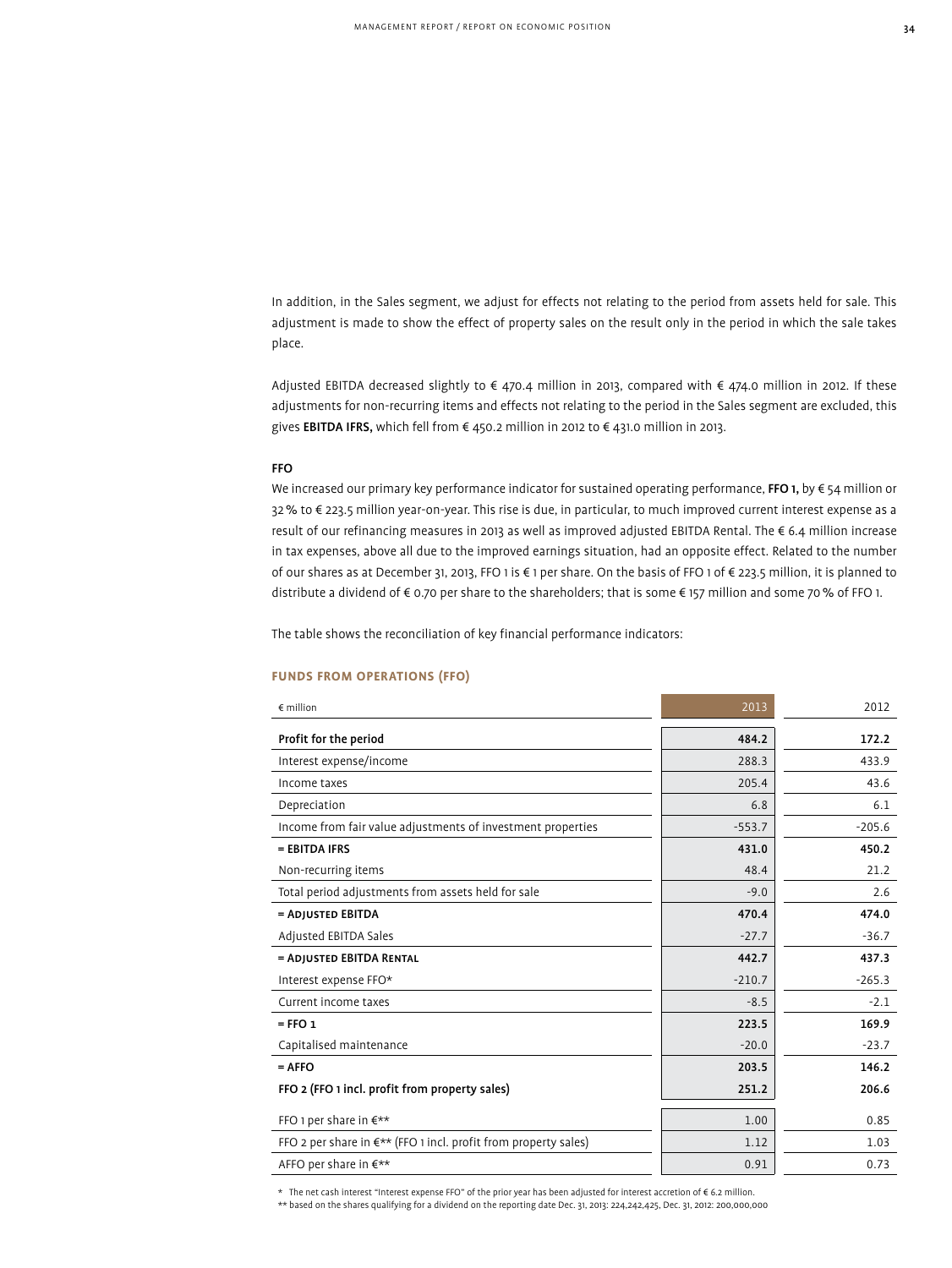The net interest result improved by € 145 million to € 288 million, including some € 55 million from the improvement in direct financing costs while the rest of the reduction of some € 90 million is attributable to the costs incurred in the prior year for the restructuring of the GRAND CMBS securitisation. By contrast, the financial year was impacted by prepayment penalties and valuation effects of the derivatives. The reduction of direct financing costs ultimately results from the implementation of the financing strategy and optimised equity and debt capital financing, which is evident in the refinancing of the GRAND CMBS securitisation and the reduction of the loan volume through equity and new debt capital. The average loan costs improved from about 4.4% to about 3.3% and the average maturity of loans is 8.4 years.

# **Reconciliation of net interest result to net cash interest**

| $\epsilon$ million                              | 2013     | 2012     |
|-------------------------------------------------|----------|----------|
| Income from non-current loans                   | 1.9      | 1.9      |
| Interest income                                 | 9.3      | 7.4      |
| Interest expense                                | $-299.6$ | $-443.2$ |
| NET INTEREST RESULT*                            | $-288.4$ | $-433.9$ |
| Adjustments:                                    |          |          |
| Transaction costs                               | 9.6      | 57.1     |
| Prepayment penalties and commitment interest    | 27.5     | 2.1      |
| Initial measurement effect of GRAND refinancing | 0.0      | 83.1     |
| Effects from the valuation of loans             | 4.6      | 6.7      |
| Derivatives                                     | 22.2     | 1.5      |
| Interest accretion to provisions/EK02           | 8.6      | 19.6     |
| Accrued interest                                | $-10.9$  | $-6.2$   |
| Other effects                                   | 5.2      | $-1.5$   |
| <b>NET CASH INTEREST</b>                        | $-221.6$ | $-271.5$ |
| Accrued interest adjustment                     | 10.9     | 6.2      |
| <b>INTEREST EXPENSE FFO**</b>                   | $-210.7$ | $-265.3$ |

\* Excluding income from other investments

\*\* The net cash interest "Interest expense FFO" of the prior year has been adjusted for accrued interest of € 6.2 million.

# Taxes

Income taxes rose by € 162 million compared with the prior year, largely as a result of the significant increase in the valuation of the investment properties. Current income taxes increased from  $\epsilon$  2.1 million to  $\epsilon$  8.5 million owing to greatly improved profit before tax compared with 2012, which was impacted by expenses for the restructuring of the GRAND CMBS securitisation. The tax rate for the 2013 financial year is 29.8% compared with the expected Group tax rate of 32.6%. The tax rate of 20.2%, which applied in 2012, results from the higher influence of non-taxable effects in relation to the profit before tax and from non-recurring effects from the utilisation of tax loss carryforwards under new profit-and-loss transfer agreements.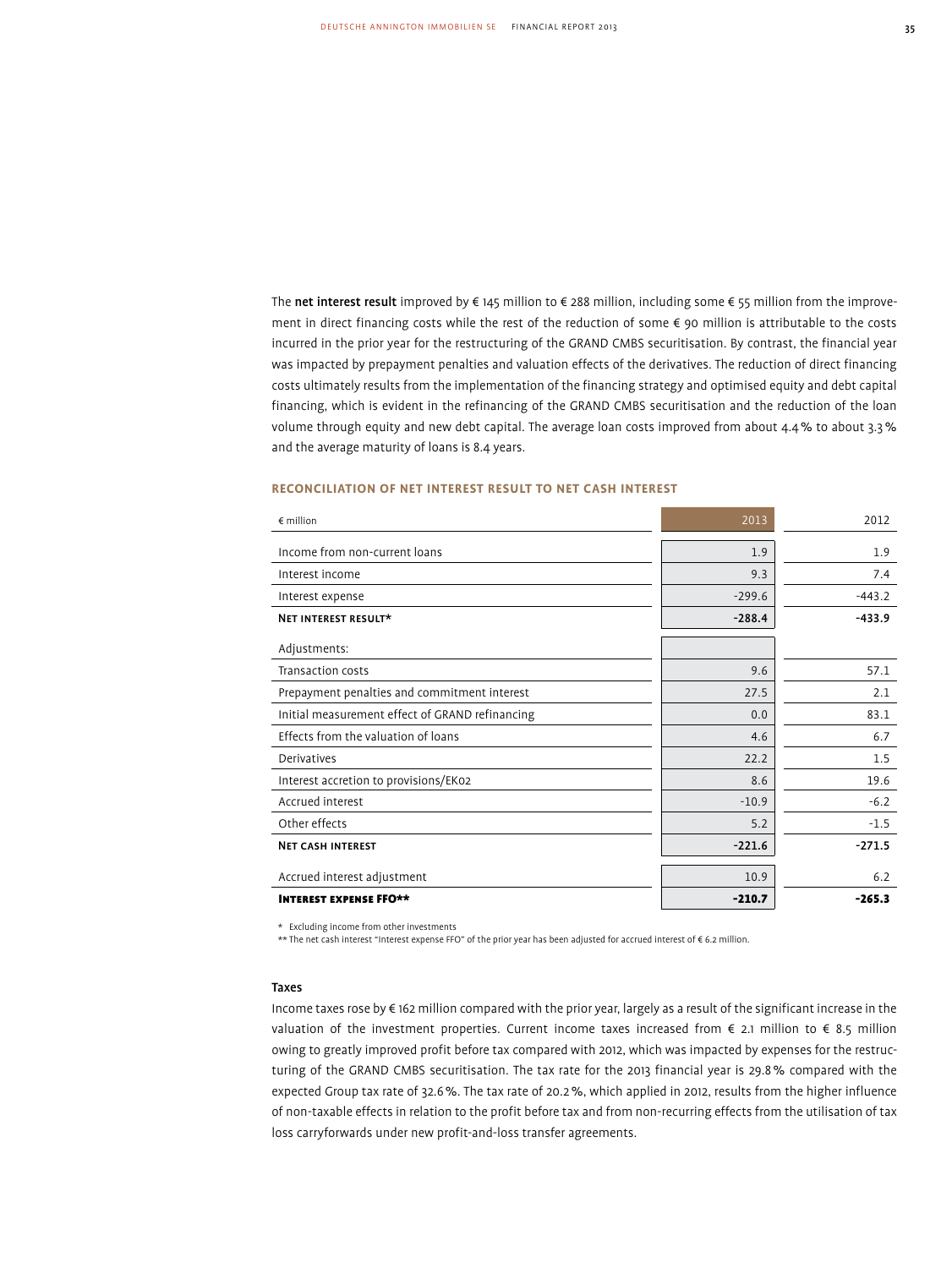# Net profit for the period

The profit for the period increased in 2013 year-on-year by € 312.0 million to € 484.2 million. The main driver was the sharp increase in the income from fair value adjustments of investment properties.

# **Assets Position**

# Asset and capital structure

The equity of the Deutsche Annington Immobilien Group increased in the 2013 financial year by € 1,140.6 million from € 2,677.4 million to € 3,818.0 million. The main drivers of this increase were the contribution of the "S" Notes of € 239 million by the then sole shareholder Monterey in the spring, the net capital increase of € 386 million as part of the IPO as well as the contribution from the profit for the period of €484.2 million.

Within financial liabilities, the GRAND CMBS securitisation was repaid in full on July 18, 2013. The funds necessary were provided by placing unsecured bonds of € 2.5 billion and raising structured and secured loans of € 1.7 billion. This gave DAIG a flexible and balanced maturity profile. The borrowings are underpinned by the corporate credit rating BBB long-term and A2 short-term with a stable outlook granted by S&P.

The non-current liabilities also include pension obligations of € 291 million, lease obligations of € 88 million as well as residual pollution provisions of € 24 million and non-current provisions for personnel expenses under preretirement part-time work arrangements totalling € 11 million.

Current liabilities included current payment obligations for capital repayments and interest on loans as well as liabilities from current operating activities.

|                                     | Dec. 31, 2013      |       | Dec. 31, 2012    |       |
|-------------------------------------|--------------------|-------|------------------|-------|
|                                     | $\epsilon$ million | %     | $\notin$ million | $\%$  |
| Non-current assets                  | 10,352.6           | 93.3  | 9,946.8          | 93.8  |
| Current assets                      | 740.2              | 6.7   | 661.5            | 6.2   |
| <b>TOTAL ASSETS</b>                 | 11,092.8           | 100.0 | 10,608.3         | 100.0 |
| Equity                              | 3,818.0            | 34.4  | 2.677.4          | 25.2  |
| Non-current liabilities             | 6,830.7            | 61.6  | 6.940.5          | 65.5  |
| Current liabilities                 | 444.1              | 4.0   | 990.4            | 9.3   |
| <b>TOTAL EQUITY AND LIABILITIES</b> | 11,092.8           | 100.0 | 10,608.3         | 100.0 |

# **GROUP BALANCE SHEET STRUCTURE**

The equity ratio rose from 25.2% as at the 2012 reporting date to 34.4% as at December 31, 2013. At € 10,266.4 million (2012: € 9,843.6 million), the Group's main non-current assets are investment properties. The total real estate assets including properties used by the Group and assets held for sale are € 10,324.5 million (GAV or gross asset value).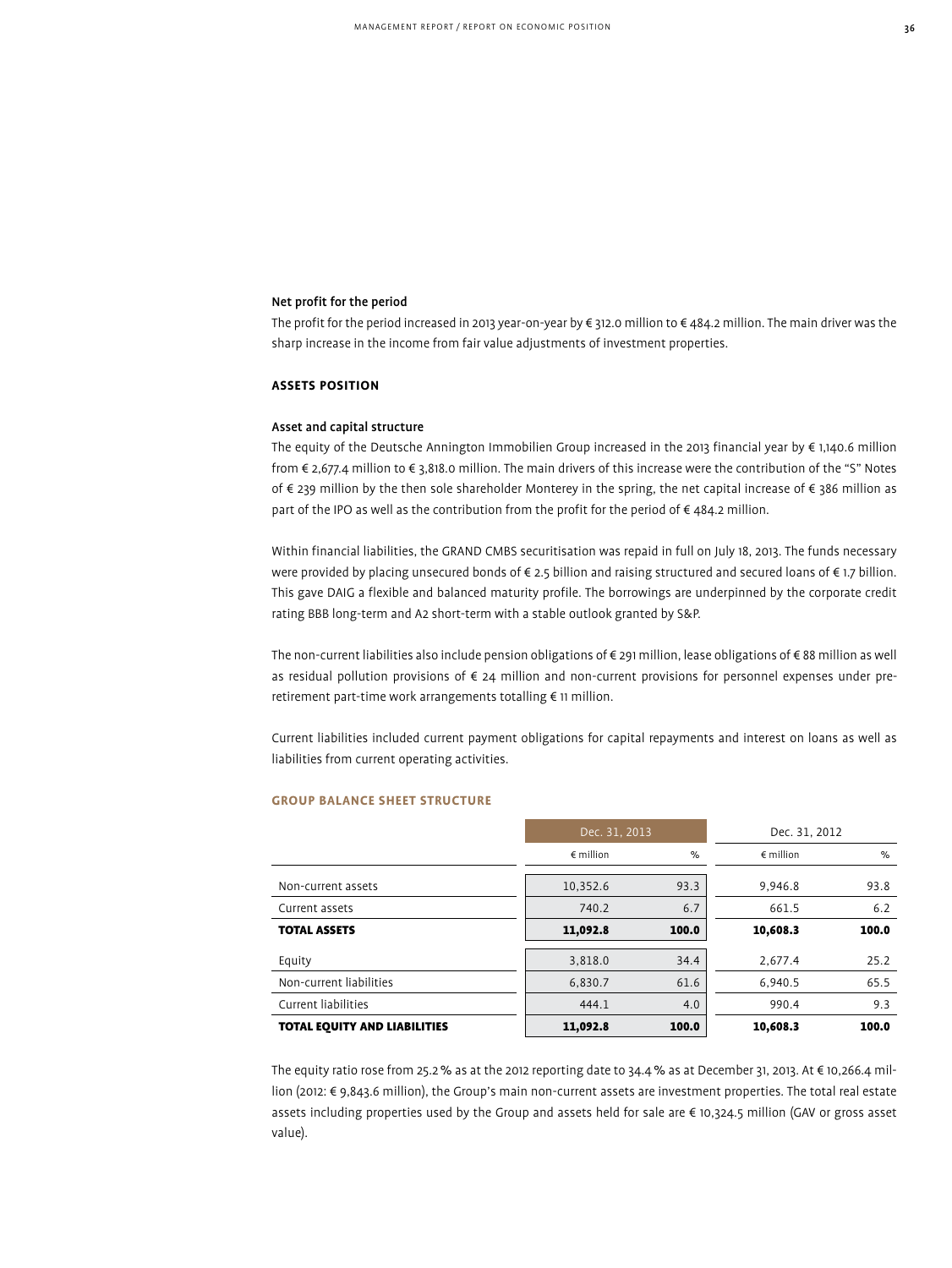Cash and cash equivalents totalled € 548 million at the end of 2013 as a result of cash inflows from the IPO and the bond placements; of this figure, € 49.1 million are cash-restricted.

#### Fair values

The fair values of Deutsche Annington are reviewed every quarter and updated to reflect the current market situation. The residential real estate market in Germany again enjoyed a positive development in 2013. This market development and the optimisation of the portfolio through investment, rent increases and a reduction of voids led in 2013 to an increase in the value of our housing stock of 6.8% compared with 2012.

The results of the internal property valuation are confirmed by an independent report of the external property appraiser CBRE GmbH.

#### Continuous determination of the fair values creates a transparent valuation of the company's properties.

Calculating and showing the fair values provides a control parameter inside the company and also helps to make the development of the value of our assets transparent to people outside the company.

The value of the entire portfolio of residential properties was determined on the basis of the International Valuation Standard Committee's definition of market value.

The valuation methodology used by the DAIG is based on the discounted cash flow (DCF) methodology. Under the DCF methodology, the fair values are derived from the income and costs associated with a property. Under the DCF methodology, the expected future income and costs of a property are forecast over a period of 10 years and then discounted to the date of valuation as the net present value. The income mainly comprises expected rental income (current in-place rent, market rents as well as their development) taking vacancy losses into account. They are derived for each location from the latest rent indices and rent tables (e.g. IVD and IDN ImmoDaten GmbH) as well as from studies on spatial prosperity (Federal Institute for Research on Building, Urban Affairs and Spatial Development (BBSR), Prognos, empirica, Bertelsmann Stiftung inter alia). The range of sustained rentability thus derived for "Residential", the type of use characteristic of the portfolio, is from 0.6% to 10.8% for the individual locations and is on average 3.1%.

On the cost side, maintenance expenses and administrative costs are taken into account in accordance with the II. Berechnungsverordnung and inflated in the reporting period (II. BV; German Regulation on Calculations for Residential Buildings in Accordance with the Second Housing Construction Law, stipulating how economic viability calculations for accommodation are to be performed). Modernisation measures carried out in the housing stocks are factored in by decreasing the current maintenance expenses and adjusting market rents. The commercial properties in the portfolio are mainly small commercial units for the supply of the local residential area. Different cost approaches were used to those for residential properties, and the capitalised interest rates were adjusted to reflect the market specifics.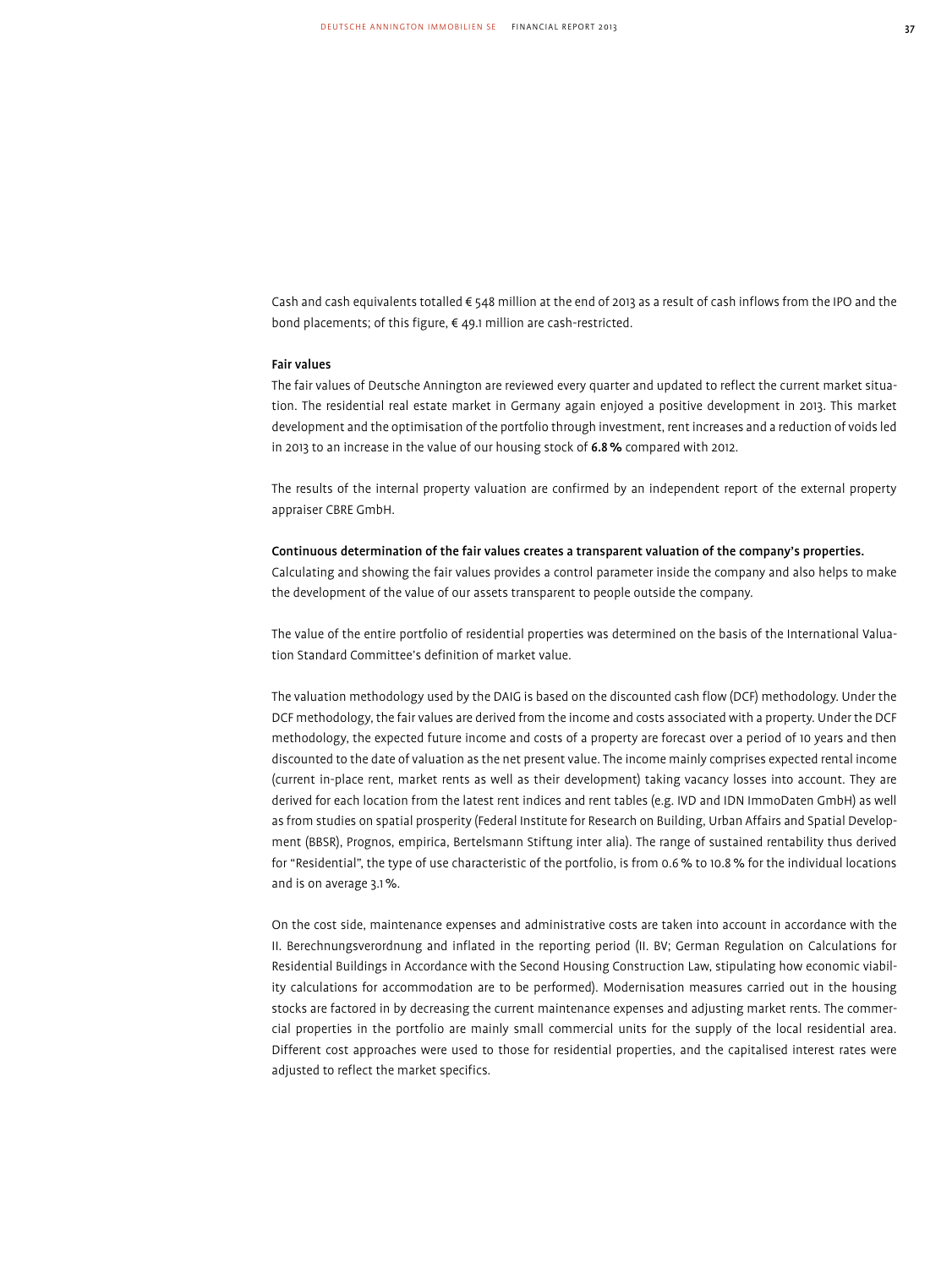The recognition and valuation of investment properties are explained in detail in the Notes to the consolidated financial statements.

The fair value of the real estate portfolio of the Deutsche Annington Immobilien Group of residential buildings, commercial properties, garages and parking spaces as well as undeveloped land and any inheritable rights granted was approx. € 10,326.7 million as at December 31, 2013 (2012: € 9,982.0 million). This led overall to net income from fair value adjustments of  $\epsilon$  553.7 million.

The fair values for each real estate portfolio segment are as follows.

|                     | Units   |         | Fair value ( $\notin$ million) |         |
|---------------------|---------|---------|--------------------------------|---------|
|                     | 2013    | 2012    | 2013                           | 2012    |
| Operate             | 78,764  | 77,560  | 4,604.7                        | 4,228.2 |
| Upgrade Buildings   | 43,476  | 46.409  | 2,469.2                        | 2,444.0 |
| Optimise Apartments | 21,363  | 19,744  | 1,446.8                        | 1,209.4 |
| <b>RENTAL ONLY</b>  | 143,603 | 143,713 | 8,520.7                        | 7,881.6 |
| Privatise           | 20,536  | 23.214  | 1,350.7                        | 1,529.4 |
| Non-Core            | 11,119  | 15,027  | 404.6                          | 519.6   |
| <b>TOTAL</b>        | 175,258 | 181,954 | 10,276.0                       | 9,930.6 |

The values of our real estate portfolio are a main factor influencing the assessment of our asset position and therefore the development of our important performance indicator, net asset value.

# Net asset value

The EPRA net asset value (EPRA NAV) of the Deutsche Annington Immobilien Group increased by € 1,333.3 million or by 39% from € 3,448.9 million to € 4,782.2 million in the reporting period in line with equity due to the increase in the value of the real estate assets but also as a result of the capital measures performed. The triple NAV according to the EPRA definition is the reported equity of the Deutsche Annington shareholders.

# **Net asset value (NAV) based on application of IAS 40**

| $\epsilon$ million                              | Dec. 31, 2013 | Dec. 31, 2012 |
|-------------------------------------------------|---------------|---------------|
| Equity attributable to DAIG shareholders        | 3,805.5       | 2,666.4       |
| Fair value of derivative financial instruments* | 54.7          | 67.1          |
| Deferred taxes                                  | 922.0         | 715.4         |
| <b>NAV</b>                                      | 4,782.2       | 3,448.9       |
| NAV per share in $\varepsilon^{\star\star}$     | 21.33         | 17.24         |

 $^\star~$  adjusted for effects from cross currency swaps

\*\* based on the number of shares on the reporting date Dec. 31, 2013: 224,242,425; Dec. 31, 2012: 200,000,000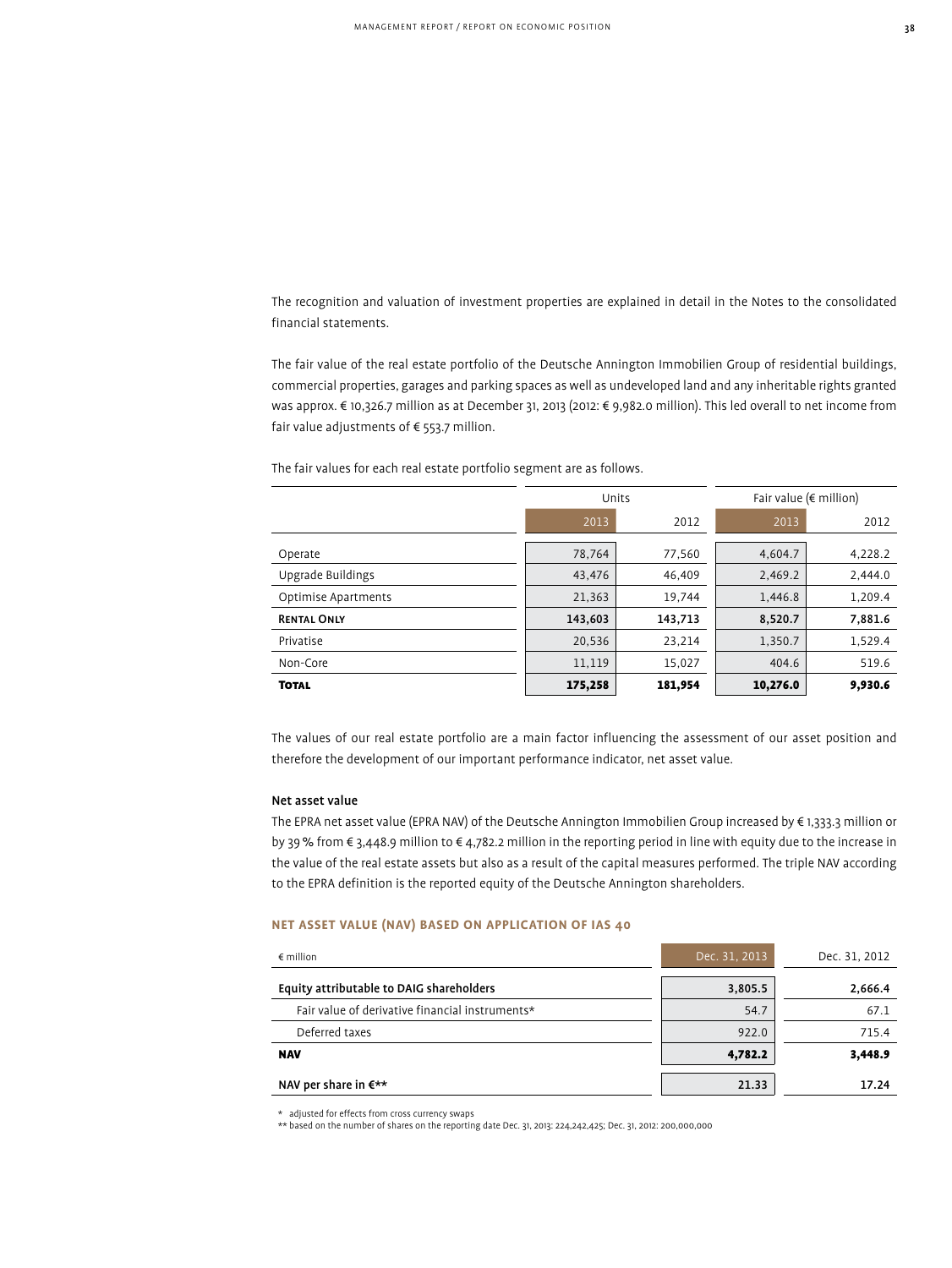Over a period of five years, DAIG created value and increased NAV and GAV every year:

| $\epsilon$ million | <b>NAV</b> | GAV      |
|--------------------|------------|----------|
| 2013               | 4,782.2    | 10,324.5 |
| 2012               | 3,448.9    | 9,981.9  |
| 2011               | 2,968.0    | 9,936.1  |
| 2010               | 2,670.5    | 9,605.4  |
| 2009               | 2,543.3    | 9,685.9  |

# **Financing Position**

The paramount goal of the financing strategy is to serve the Group and therefore the operational business and to provide the necessary financing and the necessary liquidity at all times on the most advantageous conditions. Financing decisions are taken centrally and implemented centrally by the Treasury department. The Group therefore presents one face to the financial markets for financing and liquidity management. The Treasury is divided into a front, middle and back office, with the middle office handling central operational risk management for financial transactions.

The main cash inflows from operating activities were from rental income and sales proceeds. The Group's liquidity is allocated by central liquidity management (cash pooling) as required in order to optimise the financial result.

When procuring funds on the international financial markets, DAIG benefits from the corporate credit rating granted by S&P of BBB long term and A2 short term with a stable outlook. An important goal of the financial strategy is to maintain this investment grade rating and therefore sustained access to the capital markets.

To increase flexibility, a tap issue for up to € 4 billion was placed under an EMTN programme (European Medium Term Notes Programme) to cover mid-term and long-term funding requirements. Current account credit lines are used on a case-by-case basis to cover short-term liquidity requirements.

In addition, in the 2013 financial year, net cash inflows were generated from equity increases. Cash inflows from loans were ultimately used to repay the GRAND CMBS Notes.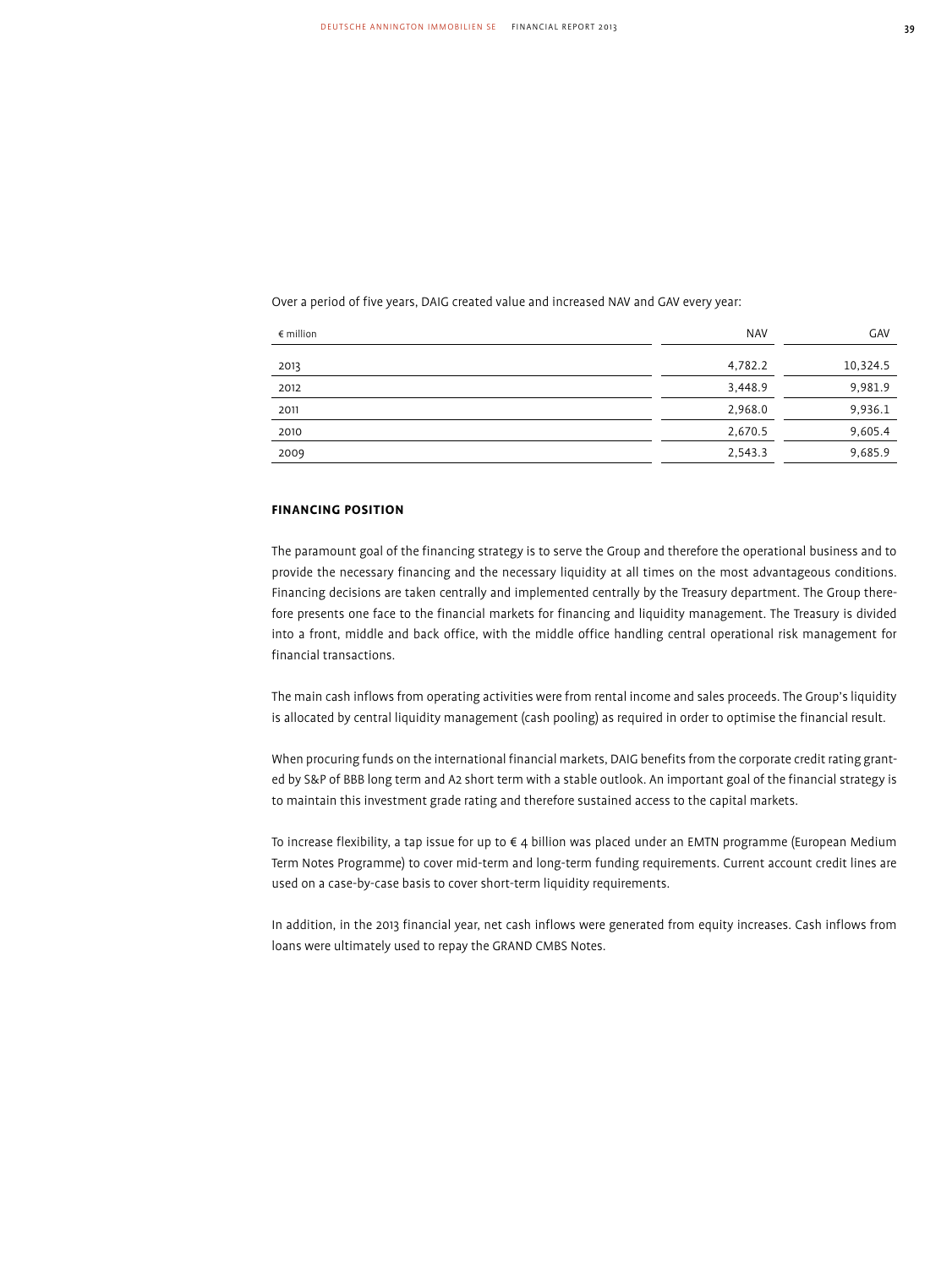# Cash flow

#### **Statement of cash flow**

| $\epsilon$ million                                       | 2013     | 2012     |
|----------------------------------------------------------|----------|----------|
|                                                          |          |          |
| Cash flow from operating activities                      | 259.6    | 385.5    |
| Cash flow from investing activities                      | 171.3    | 194.5    |
| Cash flow from financing activities                      | $-353.2$ | $-388.4$ |
| NET CHANGES IN CASH AND CASH EQUIVALENTS                 | 77.7     | 191.6    |
| Cash and cash equivalents at the beginning of the period | 470.1    | 278.5    |
| CASH AND CASH EQUIVALENTS AT THE END OF THE PERIOD       | 547.8    | 470.1    |

Cash flow from operating activities is considerably influenced by the non-recurring items in 2013 in connection with the IPO and the refinancing of loans. One major item is the cash outflow for the repayment of the EK02 liability; in addition, tax payments increased by € 17.5 million year-on-year. The changes in working capital led to positive cash flows of € 4.4 million compared with cash outflows of € 2.2 million in 2012.

Cash flow from **investing activities** decreased in the reporting period by € 23.2 million to € 171.3 million. Whilst the cash outflows for investments in real estate stocks totalled € 94.9 million and were thus at the level of the prior year, income from disposal of properties fell by some € 14 million. At € 8.3 million, investments in intangible assets and in other property, plant and equipment increased by € 1.5 million year-on-year, whilst at € 3.2 million, interest received was € 5.6 million below the prior-year figure.

Cash flow from financing activities reflects the refinancing of the GRAND CMBS securitisation as well as the repayment of a further portfolio loan and the raising of new equity and debt capital through the capital increase as part of the IPO, the placement of the bonds as well as financing through new structured and secured loans. It also includes transaction costs in connection with equity and debt capital financing.

#### Funding

Funding in the reporting period was dominated by three major subjects: the initial listing on the Frankfurt stock exchange and the related net cash inflows from the capital increase of some € 380 million as well as the realignment of financing in accordance with the newly formulated financing strategy through the issue of unsecured and non-subordinated bonds, which ultimately served to refinance the GRAND CMBS Notes. The main prerequisite for this was the granting of a BBB long-term corporate credit rating to Deutsche Annington Immobilien SE by S&P on June 10, 2013. Prerequisites for this were in turn the successful listing on July 11 in the Prime Standard segment of the Frankfurt stock exchange and the related net issue proceeds from the capital increase.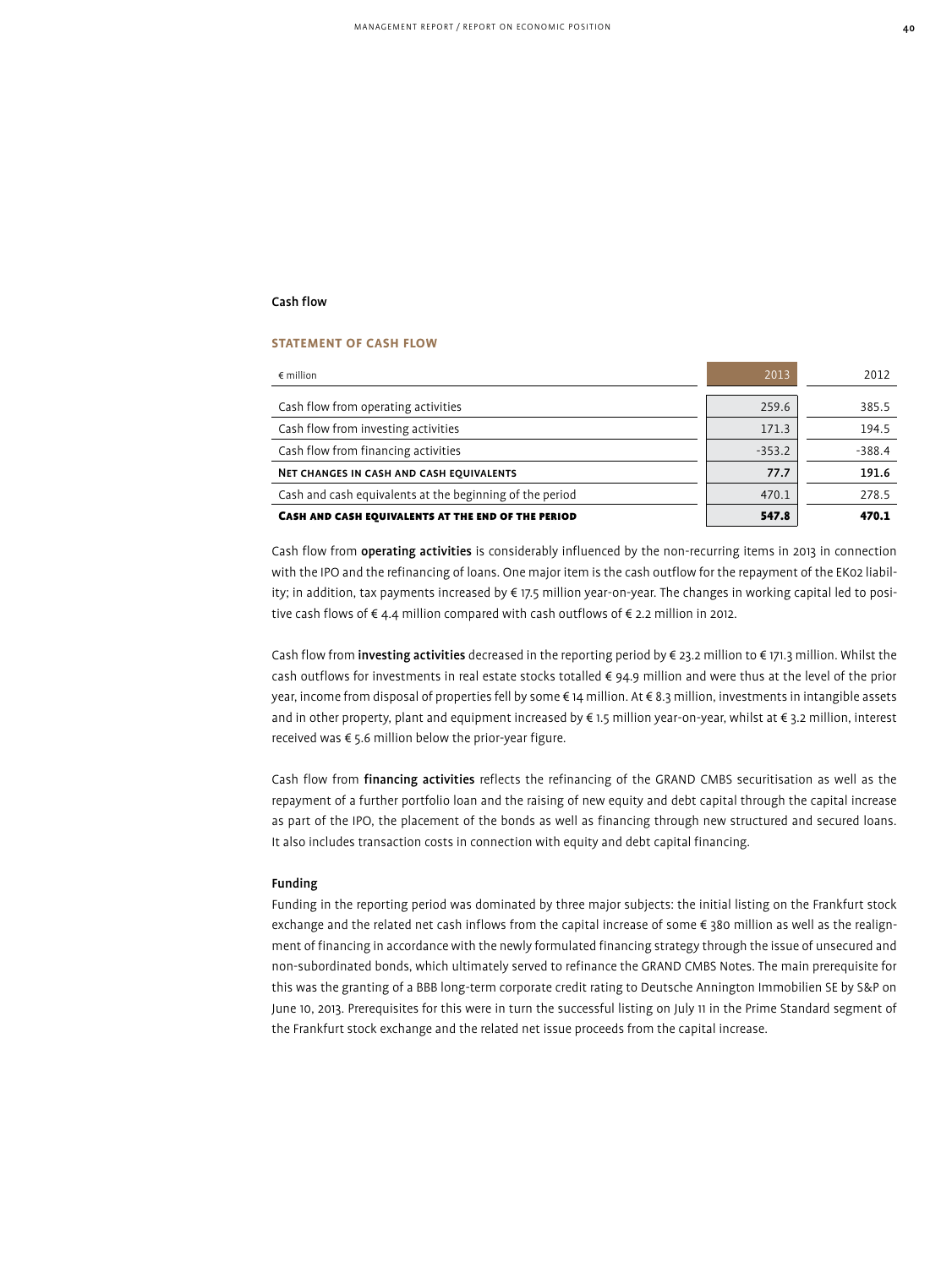At the beginning of the financial year, Group financing built on the restructuring of the GRAND CMBS Notes completed in December 2012. In six refinancing transactions with various banks and insurance companies, DAIG managed to successfully contract a total volume of some € 1.7 billion through secured loans for individual portfolios from the GRAND securitisation.

Securities in the form of pledge agreements and land charges were provided for all loans. In no case is there any cross-collateralisation with other loans. The loans are subject to normal market covenants which are to be regularly reviewed.

Furthermore, we used part of the net proceeds (€ 218.6 million) from the IPO on July 22, 2013 for early repayment of the portfolio financing of Deutsche Annington WOGE Vier GmbH & Co. KG, Düsseldorf.

As part of its financing strategy, DAIG established Deutsche Annington Finance B.V., Amsterdam, (Finance B.V.), a wholly owned subsidiary of DAIG, whose purpose is to procure funds on the international debt capital markets by issuing unsecured, non-subordinated bonds. The funds subsequently procured were then lent to the DAIG to ultimately permit the refinancing of the GRAND CMBS securitisation, which frees the DAIG from all restrictions which are connected with a CMBS financing. It is standard international practice to use a Dutch financing company.

On July 25, 2013 the first issue of corporate bonds with an aggregate notional volume of € 1.3 billion was placed. The first issue consisted of two tranches: a three-year tranche with a volume of € 700.0 million and a coupon of 2.125% as well as a six-year tranche with a volume of € 600.0 million and a coupon of 3.125%.

The placement of a US-dollar bond in two tranches: a four-year tranche with a volume of US-\$ 750 million and a coupon of 3.2% and a ten-year tranche with a volume of US-\$ 250 million and a coupon of 5.0% followed on October 2, 2013. At the same time, the currency risk was hedged in full by contracting appropriate interest-currency derivatives (cross currency swaps). Due to the interest rate differences between the US dollar and the euro, this also resulted in a reduction in the financing costs compared with the US-dollar coupon so that the interest rate is 2.97% on the four-year tranche and 4.68% on the ten-year tranche.

On October 8, a further bond was placed under the € 4.0 billion EMTN Programme (European Medium Term Note Programme) with a volume of  $\epsilon$  500 million, a term of eight years and a coupon of 3.625%.

Finance B.V. is supported by an unconditional and unlimited guarantee provided by DAIG. Finance B.V. is included in DAIG's control and risk management system and is controlled and monitored by the middle office of DAIG's Treasury department, which looks after in particular the main business risks of Finance B.V.: the interest risk, the liquidity risk, the counterparty risk and to a certain extent the currency risk. DAIG's Treasury department is also responsible for appropriate hedging of the above-mentioned risks.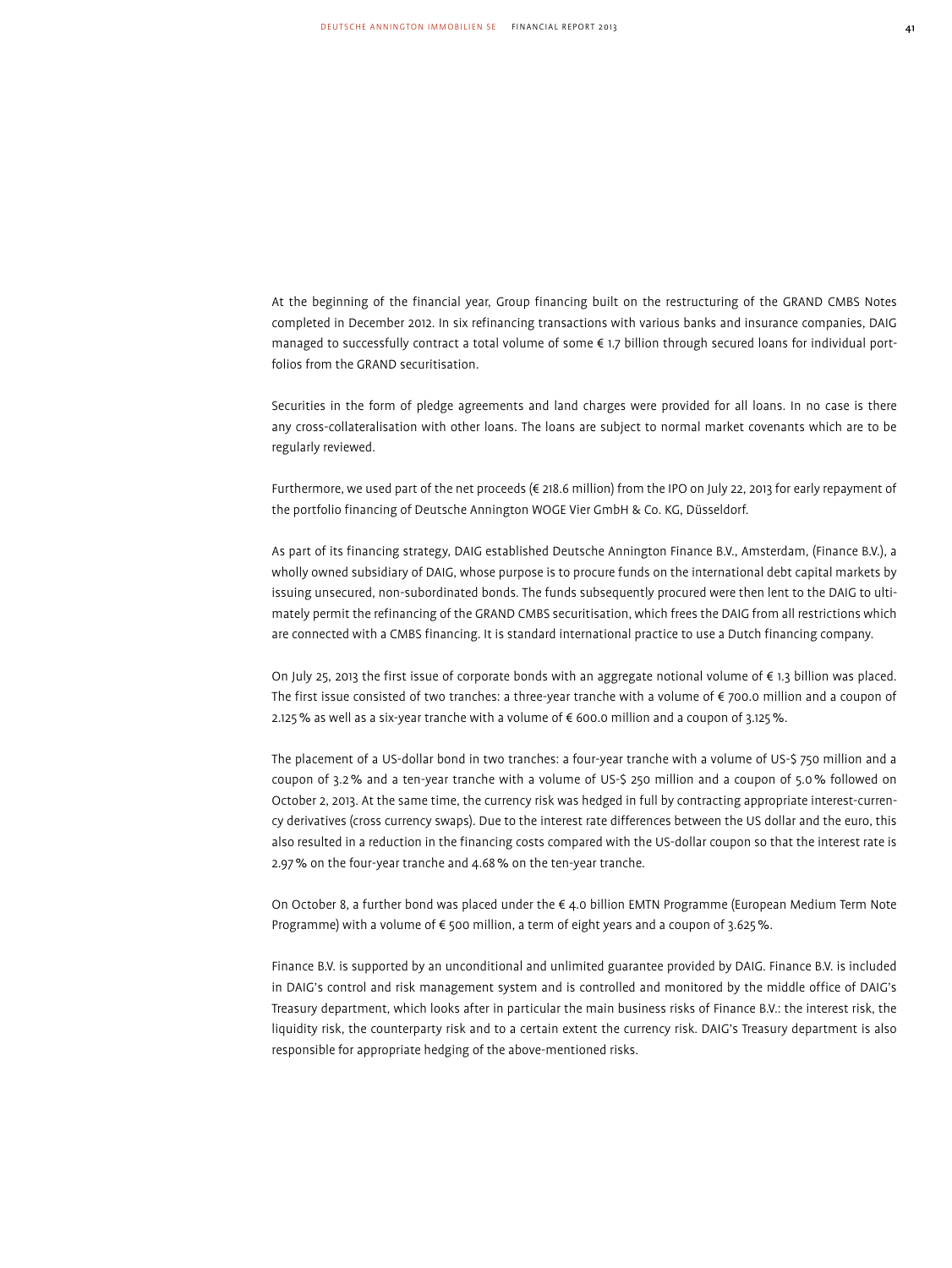In order to support the procurement of funds in North America – through the first bond ever placed in the USA by a European residential real estate company and with which the DAIG has secured access to the North American debt capital markets – swaps were purchased to hedge the associated interest/currency risk.

In connection with the issue of unsecured bonds by Deutsche Annington Finance B.V., we have committed to the observance of the following normal market covenants:

- > limitations on incurrence of financial indebtedness
- > maintenance of consolidated coverage ratio and
- > maintenance of total unencumbered assets.

As at December 31, 2013, these financial covenants had been fulfilled as expected. Any failure to meet to financial covenants agreed could have a negative impact on the liquidity status.

With the completion of the listing of its shares as well as the bond placements on the basis of the investment grade rating, DAIG has gained access to the international equity and debt capital markets and can therefore achieve flexible and balanced financing with a balanced maturity profile; this new financing of Deutsche Annington led to the following maturity structure as at December 31, 2013:



For more detailed information, we refer to the relevant explanations in the Notes to the consolidated financial statements under note [32] Other financial liabilities.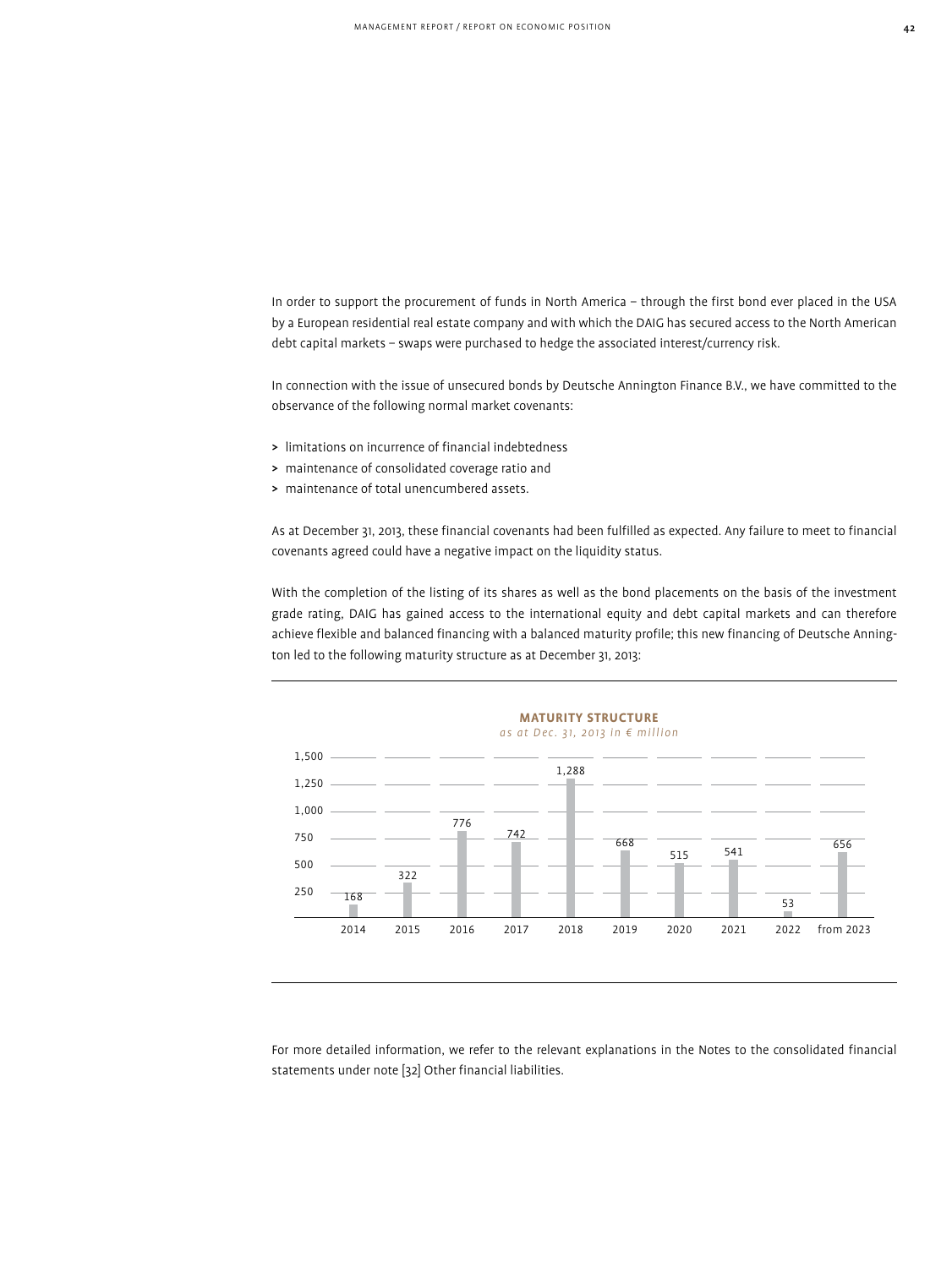# **Subsequent Events**

- > Acquisition of the real estate business of the DeWAG Group
- > Integration of the real estate business of the Vitus Group
- > Capital increase from authorised capital
- > Non-cash capital increase from authorised capital
- > Creation of new authorised capital
- > Hybrid bond

#### Approval to acquire the real estate business of the DeWAG Group

On February 28, 2014, the Management Board resolved, with the approval of the Supervisory Board, to acquire a real estate business managed by the DeWAG Group by purchasing the relevant approx. 94% of the shares on the basis of a submitted contract ready for signature. The object of the purchase contract is the relevant real-estateholding property companies in addition to selected holding companies. The expected completion of the acquisition is April 1, 2014. The agreed purchase price, taking debt into account, is approx. € 970 million. The sellers of the DeWAG Group are holding companies under Luxembourg and Dutch law which are advised by international real estate funds.

DeWAG is a real estate management company operating throughout Germany with housing stocks of more than 11,000 units. The majority of these stocks are in the metropolises of Munich, Frankfurt am Main, Düsseldorf, Cologne and Hamburg. The portfolio comprises almost exclusively properties used for residential purposes, which are being further developed through professional property management as well as value-focused refurbishment and modernisation measures.

Apartments are also offered for sale at selected locations where the demand for residential property is high. DeWAG's professional property management is characterised by its aspiration to continuously optimise the quality of life and housing for the tenants in its estates and to generate a corresponding higher value as a return for the owners.

Therefore, the DeWAG Group is an excellent supplement to the DAIG strategy.

#### Approval to integrate the real estate business of the Vitus Group

On February 28, 2014, the Management Board further resolved, with the approval of the Supervisory Board, to integrate the real estate business of the Vitus Group. The object of the Contribution and Investment Agreement is the relevant real-estate-holding property companies of the Vitus Group. The expected completion of the transaction is October 1, 2014. The agreed consideration, taking debt into account, is approx. € 1.4 billion.

With over 30,000 apartments of its own, the Vitus Group is one of the leading housing companies in northern and western Germany. The properties are located in the Rhine-Ruhr conurbation as well as in the cities of Bremen, Kiel and Wuppertal.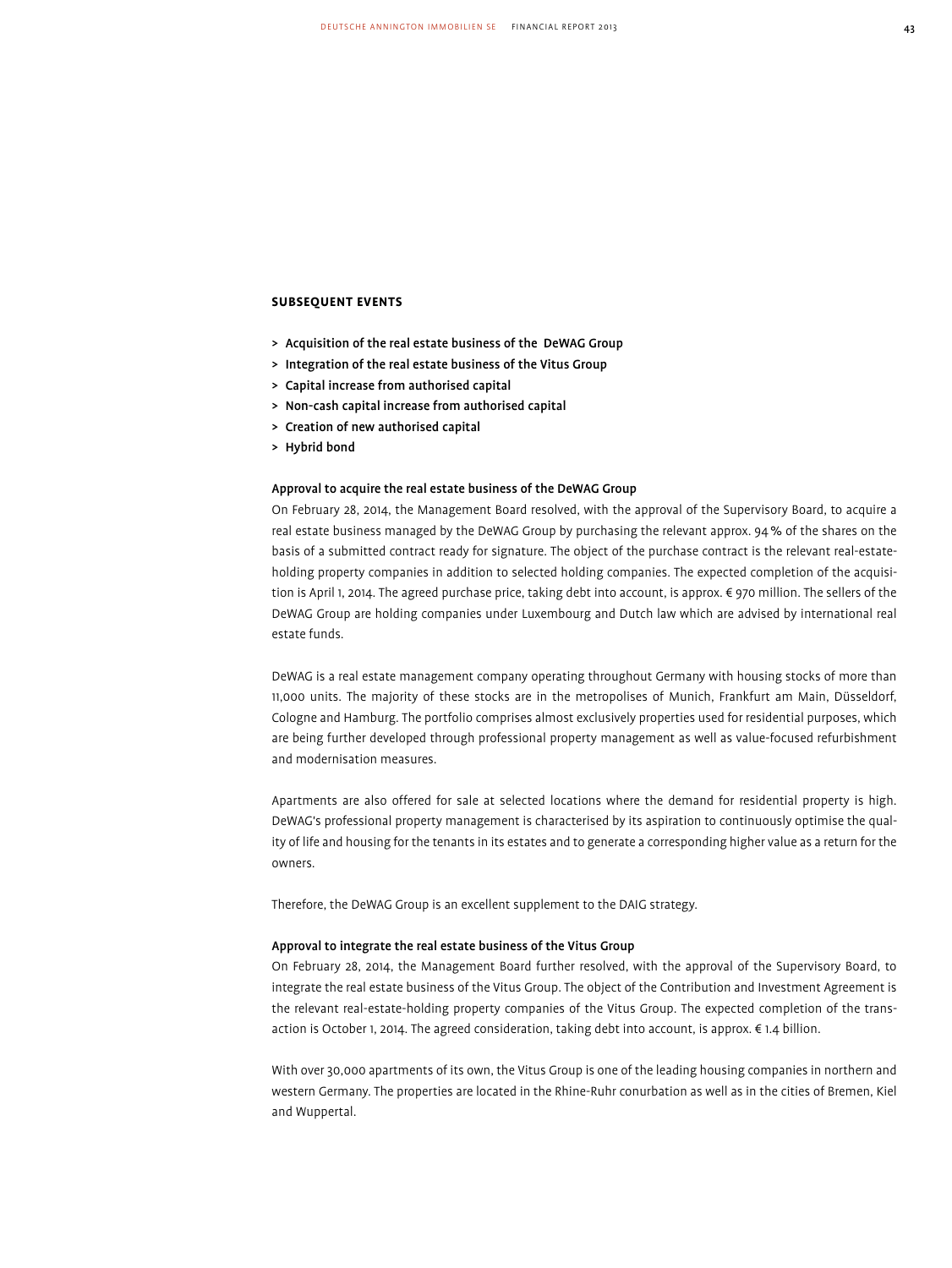The business model is based on the sustainable improvement of earnings by optimising the core portfolio and acquiring properties in areas with economic development potential and is aimed at maintaining and enhancing value. This business model therefore addresses the main interests of the tenants and, at the same time, the owners' interest in receiving a good return. This is a particularly holistic business approach which goes beyond pure letting and administration of properties by providing numerous service offerings, combined with local tenant and district support to create a residential environment worth living in based on standardised core business processes geared to optimisation and efficiency increases.

Therefore, the Vitus Group is another excellent supplement to the DAIG strategy.

To finance the approved transactions, the Supervisory Board has approved the following flanking financing options.

#### Capital increases from authorised capital

#### Capital increase against cash contributions to the exclusion of the subscription right

On February 28, 2014, the Management Board of Deutsche Annington Immobilien SE resolved, with the Supervisory Board's approval, a capital increase against cash contributions of 16,000,000 no-par value registered shares to the exclusion of the subscription rights of the shareholders from the existing authorised capital.

The new no-par value registered shares, each with a proportionate amount of the share capital of € 1.00, are to be offered for sale to institutional investors in an accelerated book-building process to be performed in the near future. The new shares are fully entitled to a dividend with effect from January 1, 2013. On the basis of the proposed appropriation of profit amounting to € 0.70 per share, the newly created shares account for a further dividend volume of € 11,200,000.

The company intends to use the issue proceeds of the transaction in particular to partly finance the acquisition of the DeWAG Group and the Vitus Group.

# Non-cash capital increase granting new shares as part of the total consideration to be paid in connection with the Vitus integration

On February 28, 2014, the Management Board of Deutsche Annington Immobilien SE also resolved, with the Supervisory Board's approval, a non-cash capital increase against the granting of approx. 11,780,000 new shares from the existing authorised capital to the exclusion of the subscription rights of the shareholders. The shares will be created in order to settle parts of the total compensation in new shares on completion of the integration of the real estate business of the Vitus Group. It is planned to complete this transaction and thus the entry in the commercial register of the new no-par value registered shares to be issued in this connection in the 4<sup>th</sup> quarter 2014.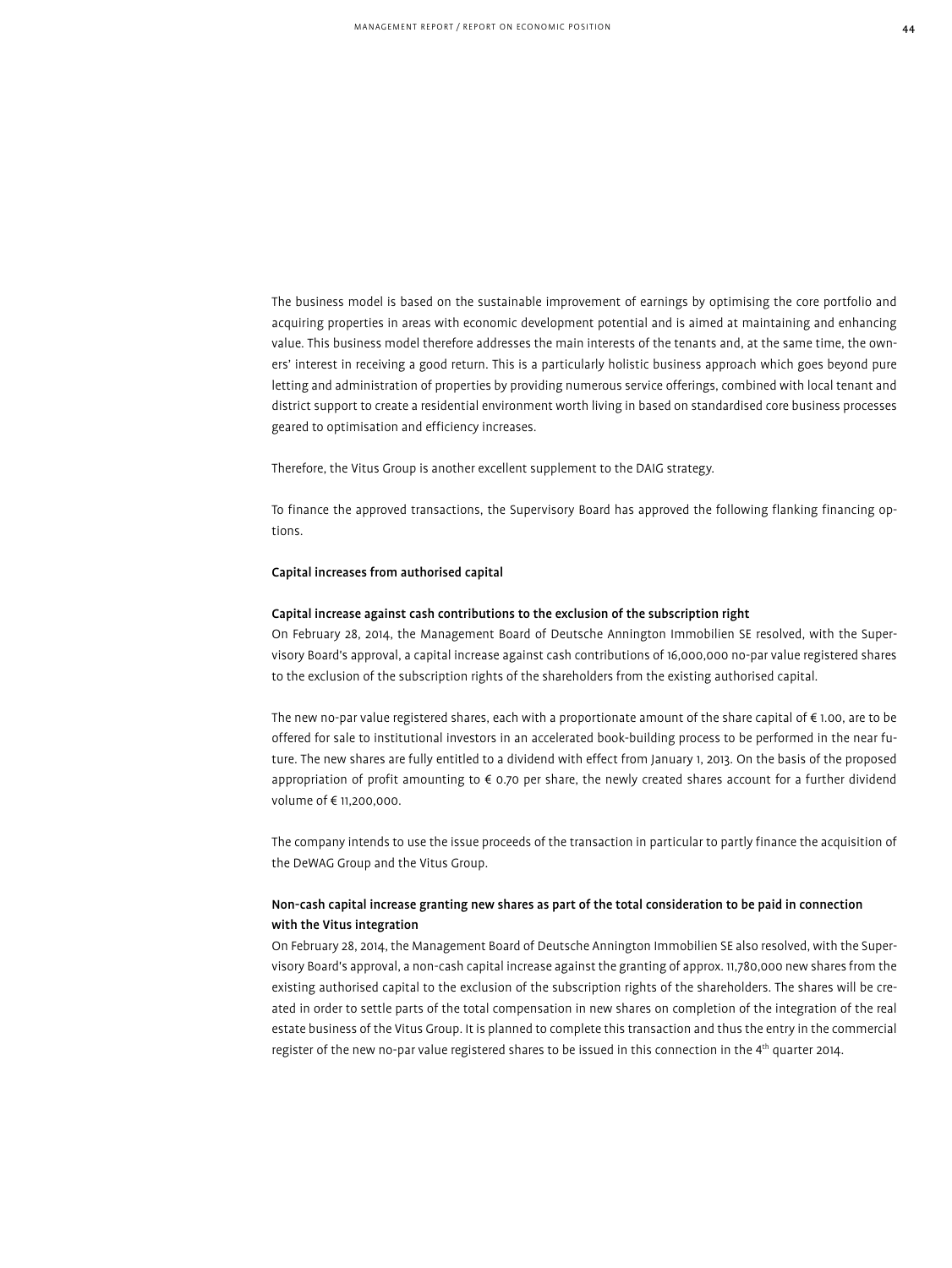The new shares are to be admitted for trading on the stock exchange on the basis of a stock exchange prospectus still to be prepared and thus included in the existing listing in the sub-segment of the regulated market with additional obligations arising from admission (Prime Standard) on the Frankfurt Stock Exchange.

With the equity transactions announced, DAIG intends to maintain a sound and strong financing structure for planned acquisitions.

# Creation of further authorised capital

On February 28, 2014, the Management and Supervisory Boards resolved, in principle, against the background of the planned partial use of the existing authorised capital, to propose a motion to the Annual General Meeting for the creation of further new authorised capital 2014 with the possibility of excluding the subscription right of the shareholders and for the corresponding inclusion of a new Article 5a in the Articles of Association.

On June 30, 2013, the Annual General Meeting had authorised the Management Board, with the Supervisory Board's approval, to increase the company's share capital by up to a total of € 111,111,111 through one or more issuances on or before June 29, 2018 by issuing up to 111,111,111 new no-par value registered shares against contributions in cash and/or in kind and, under certain circumstances, to the exclusion of the subscription right of the shareholders (authorised capital) and had passed an appropriate amendment to Article 5 of the Articles of Association. Against the background of the partial use of the authorised capital, an admissible amount of further authorised capital is to be created (authorised capital 2014), the possibilities of excluding the subscription right, which are provided for the existing and still applicable authorised capital, also being provided for the authorised capital 2014. The amount of the authorised capital 2014 is to be the difference between (i) the EUR amount to which the authorisation under the existing authorised capital after performance of the capital increase against cash contributions resolved on February 28, 2014 is reduced, and (ii) 50% of the EUR share capital figure of Deutsche Annington Immobilien SE increased on the basis of the aforementioned performance of the capital increase. The authorisation under the new authorised capital 2014 is to apply for a period of max. five years (Section 202 AktG).

#### Issuance of a hybrid bond

On February 28, 2014, the Management Board resolved, with the Supervisory Board's approval, to issue a subordinated, long-term bond (hybrid bond) in the amount of € 600 million to € 750 million for the partial financing of the planned acquisitions. The hybrid bond will be issued through Deutsche Annington Finance B.V. As part of placement in a private placement procedure, the hybrid bonds will only be offered for purchase to institutional investors.

To generate further financing volumes, the Supervisory Board has also issued the authorisation to place, through Deutsche Annington Finance B.V., further bonds on the international financial markets from the tap issue of the EMTN programme.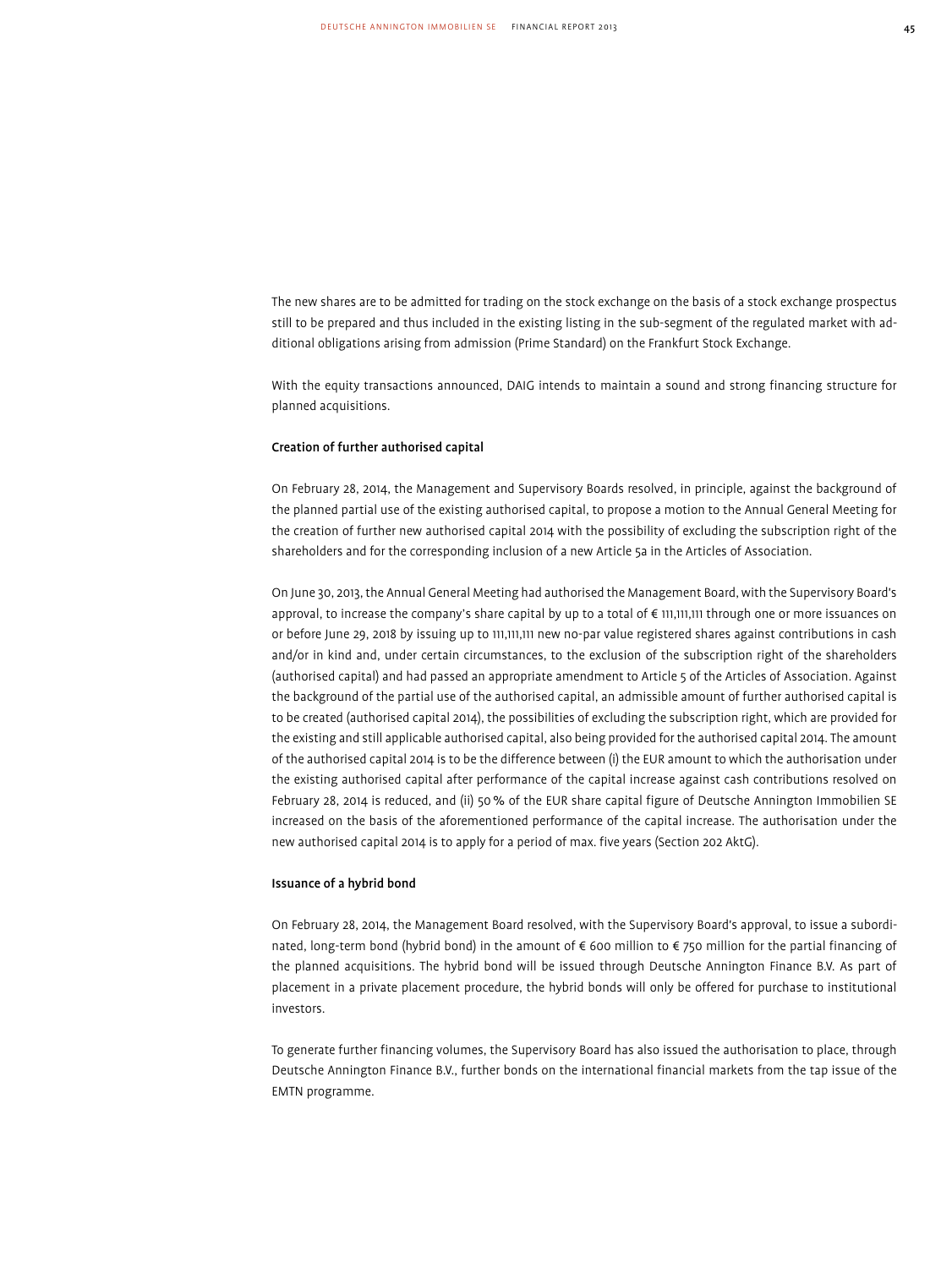# **Statement of the Management Board on the Economic Situation**

The net assets, financial position and results of operations of the Group are highly positive particularly given the successful refinancing, the resulting balanced maturity profile and the financing flexibility gained through the rating-backed bond financings with a view to both organic and external growth. Steady improvements to the property management processes promote an improved cost structure.

# **Non-financial Influencing Factors**

In addition to the financial and operational non-financial performance indicators explained in the section on the management system, customer satisfaction and our employees are relevant for the Deutsche Annington Group as further non-financial performance factors.

# Customer Satisfaction

The economic success of a company is closely linked with the satisfaction of its customers. We have understood this fact and therefore implement a wide variety of measures to improve our services in the interest of our tenants.

#### Customer satisfaction survey

Our customer satisfaction survey is an important indicator for gearing improvement potential closely to our tenants' needs. This survey helps us to create a measurable and sound analysis basis for aligning our strategy.

Every month, we conduct a survey on how we keep our service promises. The survey covers such subjects as the quality of services and punctuality. We contact some 400 customers through a reputable independent market research institute. We ask equal numbers of potential tenants, new customers, existing tenants as well as customers who have recently reported a fault in need of repair. The results are evaluated by our service provider and sent to the company in anonymised form.

In addition to the business operations survey, which focuses on everyday subjects connected with rental accommodation, since 2012 we have also been conducting a strategic customer satisfaction survey. This deals with overarching aspects such as image, loyalty, overall satisfaction and also subjects connected with customer care or maintenance and conversion measures. Using the strategic surveys, we determine our customer satisfaction index and the customer commitment index. These indices give us important information on the statistical satisfaction of our customers and their loyalty to our company.

Therefore, the surveys cover all main elements of our relationship with customers: from the first contact when they are interested in an apartment to reports of necessary repair work and their perception of the company as a whole, we would like to know how our customers rate us as a company and our services. We take this feedback as an opportunity to review and sustainably optimise internal processes.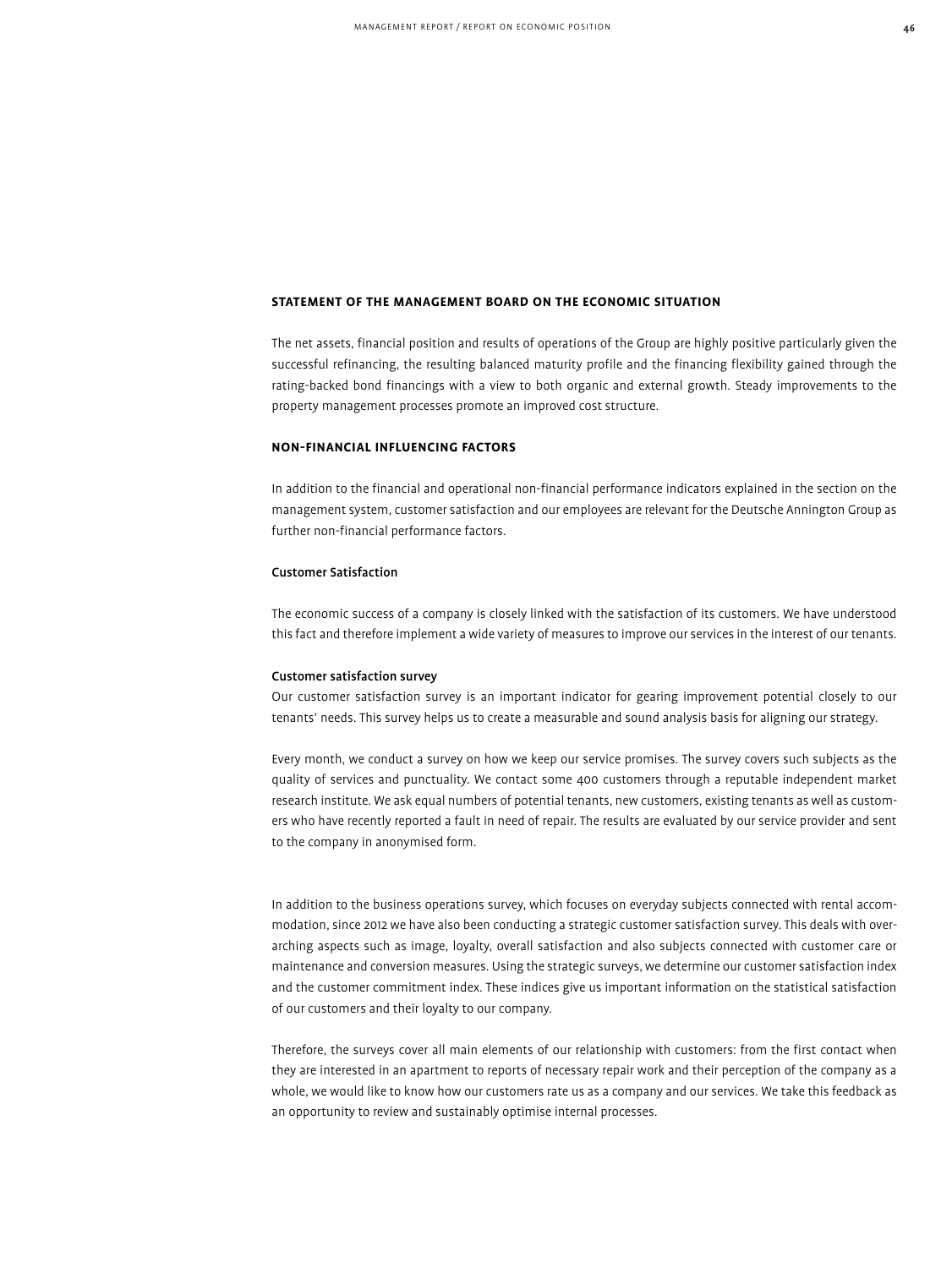The company attaches great importance to customer satisfaction and therefore the survey results have a direct influence on the variable remuneration of all employees of Deutsche Annington. This link underscores the close relationship between customer and staff satisfaction, which, from the company's viewpoint, are mutually dependent.

# Organisational management through efficient and fully integrated management platform

Deutsche Annington steers its processes with a balanced combination of central and decentralised responsibilities.

The close interaction of the departments in the Local Customer Service - New Rentals, Property Management, Technology and Caretaking – permits high flexibility and fast response times in the on-site handling of customers' inquiries. Special service levels have been defined for written and telephone customer inquiries which the Central Customer Service receives. Our customers receive a binding reply from us within an average of five to ten working days.

All necessary management and support functions are pooled in the Corporate unit. Deutsche Annington Immobilien SE performs the function of the management holding company for the Group.

All in all, we managed to deal with our customers' wishes even faster and more reliably in 2013 and have greater local presence with our own employees. This concept is supplemented by our own caretaker and craftsmen's organisations.

# Closer to the customer with our own caretakers and craftsmen

In 2011, we started to build up our own caretaker organisation: parallel to this, together with a joint venture partner, we established craftsmen's organisations which operate under the names Deutsche TGS West GmbH and Deutsche TGS GmbH.

We used the 2013 financial year to further gear the new caretaker organisation to the new processes and enlarge it. Our caretakers, who have already been trained in a large number of property-specific areas, are competent on-site partners for our customers. Every month, some 750 on-site service hours are held throughout Germany. At the same time, they make sure that our residential estates are clean and tidy. We offer this service for some 140,000 apartments.

Thanks to our craftsmen's organisations, we can perform work in our residential properties such as painting, plumbing, heating and masonry work with our own people.

In 2013, our own craftsmen's organisations performed more than 195,000 minor repairs in our housing stocks and renovated some 5,000 vacant apartments. At the end of 2013, 1,200 employees worked at ten locations throughout Germany and were responsible for about 175,000 residential units.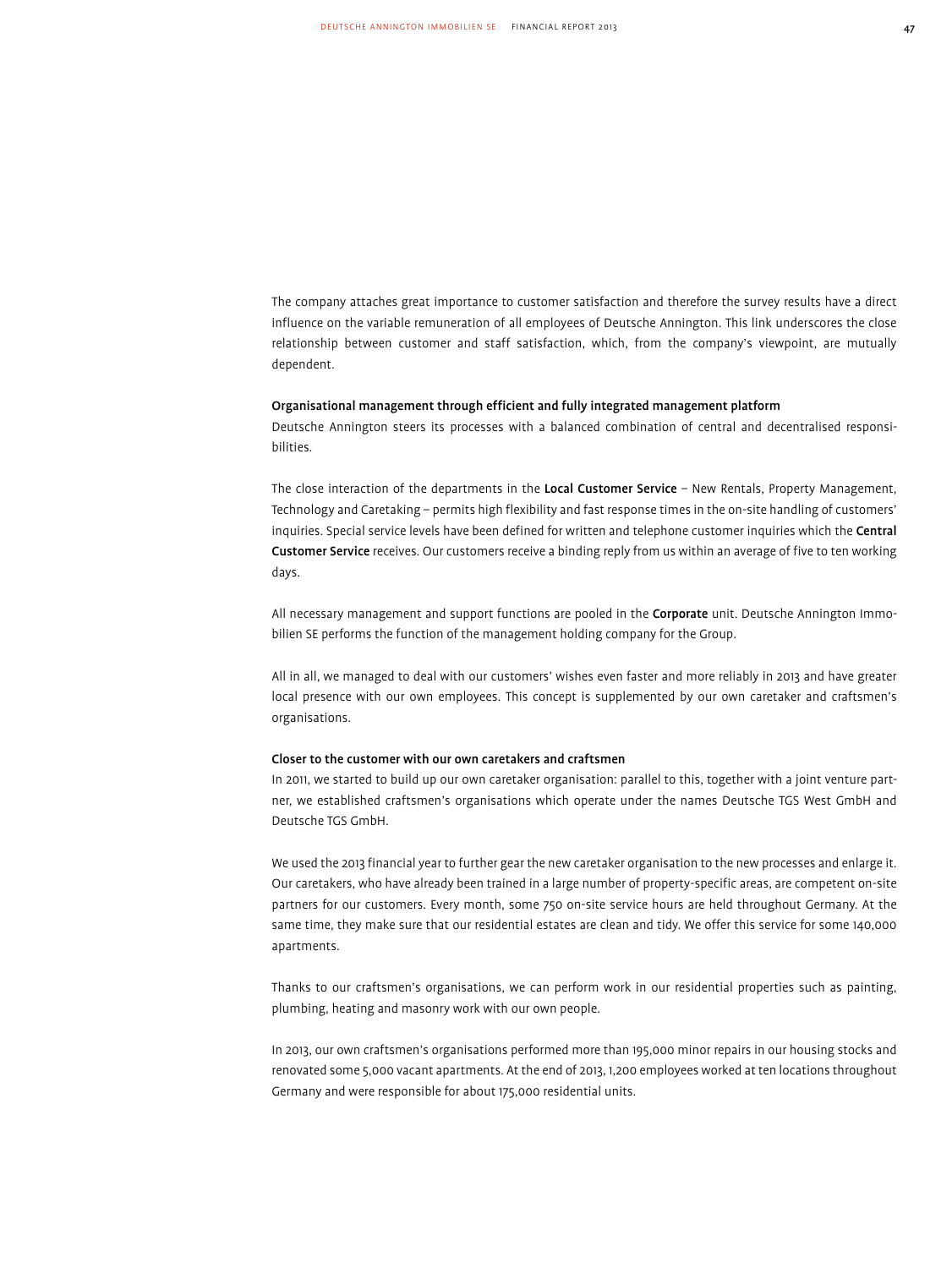#### Senior-friendly apartment conversions

The demographic change can already be seen today in the Deutsche Annington tenant structure: some 36% of our customers are over 60. Many people want to live for as long as possible in their own four walls and in their neighbourhood – and we have prepared ourselves accordingly. We are continuously converting some of our apartments to meet the needs of the elderly. Our aim is to safeguard the quality of housing and life for our customers in the long term. Therefore, our concept of senior-friendly accommodation would not be complete without close cooperation with politicians, welfare associations and local service providers.

#### Debt counselling offer for customers with rent arrears

We employ some 110 social managers throughout Germany who give our tenants expert advice if they are in arrears with their rent. The aim of this measure is to work together with these tenants and develop sustainable solutions to their debt problems. In 2013, we avoided more than 450 evictions and safeguarded over 1,600 rental contracts in the long term thanks to this approach.

# Energy management leads to lower costs for tenants

Major ancillary cost items are gas, electricity and oil where prices on the open market have been steadily rising for years. These higher prices are a significant extra financial burden on our tenants. To keep the costs for our customers as low as possible, we have set up an energy management unit which focuses on negotiating pan-regional framework agreements. The aim is to secure long-term beneficial conditions for our customers. The prices in existing framework agreements are regularly reviewed.

# Modern fibre-optic technology installed in apartments

At the end of 2011, Deutsche Annington entered into a strategic partnership with Deutsche Telekom in order to equip our housing stocks throughout Germany with modern fibre-optic technology and provide the tenants with a TV signal.

In 2013, the first 43,000 apartments were switched over to a TV signal provided by the Group subsidiary, Deutsche Multimedia Service GmbH. Some 7,300 of these units are already connected to the cutting-edge, fibre-optic network of Deutsche Telekom. With the new offering, we are giving our customers access to the latest telecommunications infrastructure and, at the same time, increasing the attractiveness of our apartments.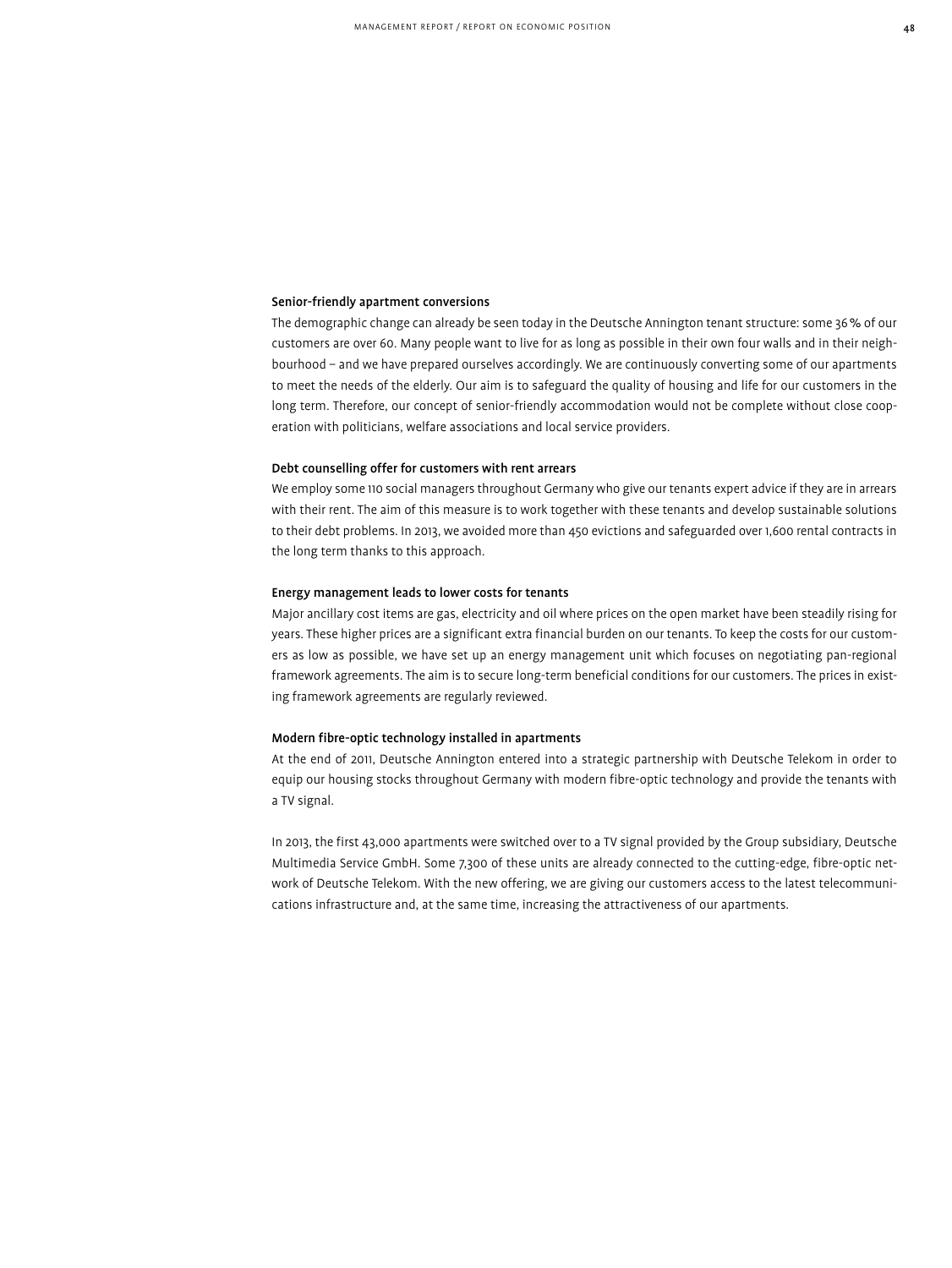# Customers benefit from certified ancillary cost bills

In 2013, the quality of ancillary cost and service charge bills was again attested by the Geislinger Konvention quality seal and ISO 9001:2008 certification by TÜV Rheinland. The certifications verify the efficiency of our processes as well as the high quality of our ancillary cost and service charge bills.

In the last three years, the number of customer complaints about our ancillary cost bills has more than halved. At the same time, the justified customer objections were cut to 3%, partly as a result of optimised billing preparation.

#### Socially responsible partner

The Deutsche Annington Immobilien Group has grown from the merger and integration of various housing companies. When we acquire companies, existing and negotiated social clauses to protect the tenants are a priority for the company.

We are also committed to the development of urban districts and conclude individual estate agreements. Our Group is party to numerous regional cooperation agreements throughout Germany. We maintain a constructive dialogue with political representatives and tenants' associations.

We help our tenants in difficult situations. Through our two non-profit foundations, we offer help in cases of social hardship and to people in need. Furthermore, we encourage a strong community spirit among our tenants by supporting selected projects, such as tenants' festivals as well as local initiatives and clubs. Through sponsoring in various areas, we also back cultural activities as well as social projects for children and young people.

# **Employees**

As at December 31, 2013, the Deutsche Annington Immobilien Group employed 2,935 people. This figure included 781 women, which is 26.6% of the total workforce. 271 employees had part-time jobs. Furthermore, 117 people were doing an apprenticeship in our company as at the reporting date.

A balanced staff structure is important to us. The average age of employees in our Group is 41.1; the average number of years of service is 5.6.

#### **Oualifications**

An important part of our HR strategy is to recruit, keep and advance qualified employees by offering them further training opportunities and, at the same time, create added value for our customers. As the market environment becomes more demanding and changes, further training measures also help to prepare our employees in the best possible way to meet the challenges of the market. The training offerings range from targeted individual programmes to specialised training programmes.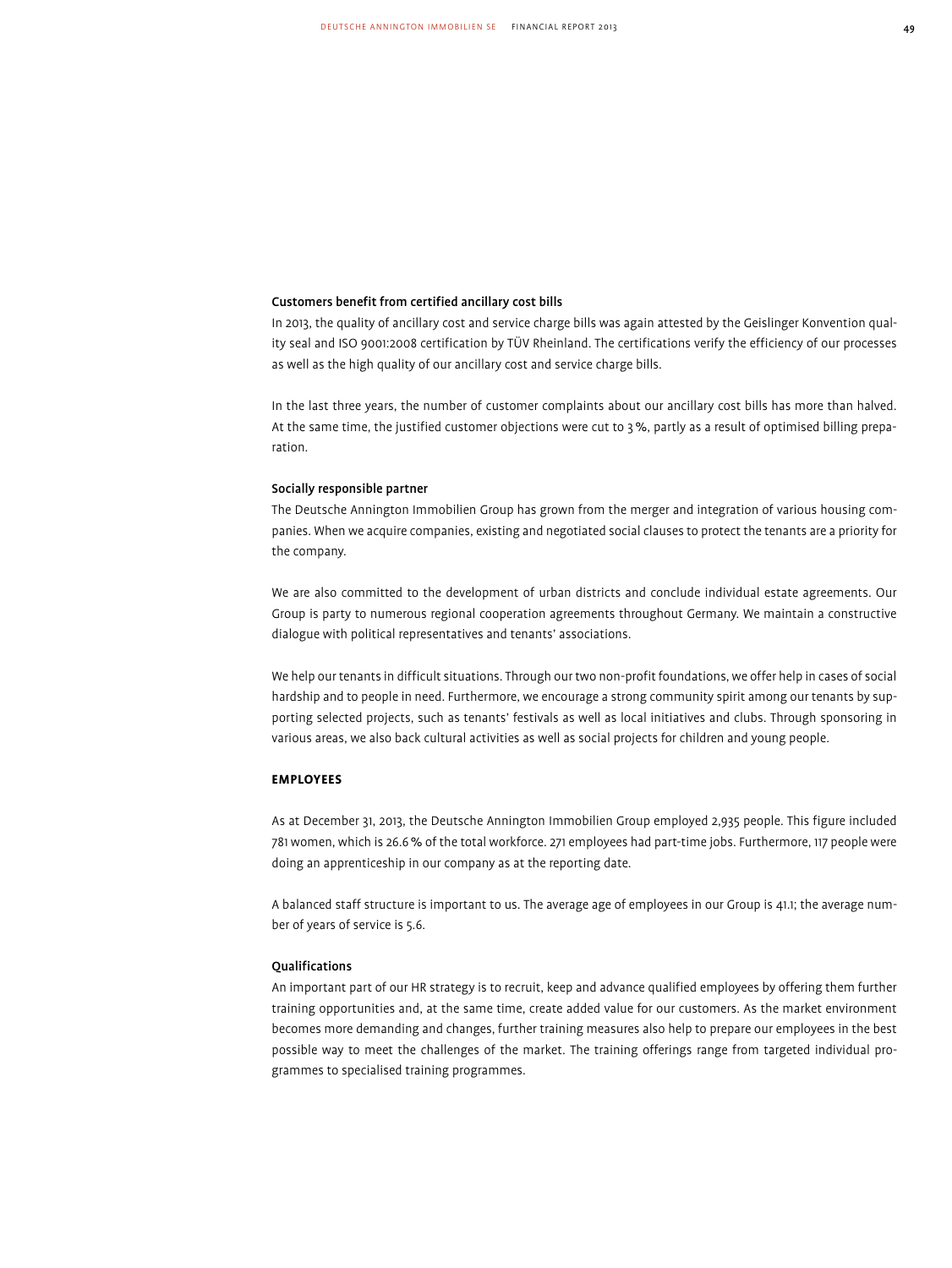DAIG offers its employees the opportunity to obtain a Chamber of Industry and Commerce qualification as a "Residential Real Estate Caretaker". This opportunity is unique in the industry and aroused great interest among our caretakers. As at December 31, 2013, 132 employees had already taken part in and successfully completed the training for the certificate. The programme will be further expanded in 2014.

Further elements of our career advancement offering are part-time studies, e.g. for a Bachelor or Masters in Real Estate Management at the EBZ business school.

#### Vocational training

The company attaches great importance to vocational training. We aim to offer targeted individual advancement programmes and long-term prospects.

In 2013, all 19 apprentices in their third and final year passed their exams in the individual apprenticeship occupations.

The Chamber of Industry and Commerce also gave an award to five apprentices of Deutsche Annington who obtained the best mark "excellent" in their final exams. Special mention should be made of the outstanding performance of one female real estate administration apprentice whose final exam result made her one of the two best real estate administration clerks in North Rhine-Westphalia and who received a further "Best of NRW" award.

In 2013, Deutsche Annington was conferred the "Vocational Training Ace" award for its commitment to vocational training as one of Germany's best vocational training enterprises.

# > Strong vocational training initiative 2013

With 43 apprentices between 17 and 35 years of age, one of the largest apprentice intakes in the history of Deutsche Annington and also one of the most varied started in 2013: most of the job starters began an apprenticeship in real estate administration. Seven of them are studying for a degree parallel to their apprenticeship. Furthermore, Deutsche Annington trains people as office communications clerks and IT specialists; one young lady is serving an HR services apprenticeship.

Since 2013, the Deutsche Annington Immobilien Group has widened its commitment to vocational training to include trade apprenticeships. The fast-growing subsidiaries, Deutsche TGS and Deutsche TGS West, were able to offer ten young people apprenticeships in plant engineering with specialisation in sanitary equipment, heating and air-conditioning technology as well as in electronics with specialisation in energy and building technology. The programme will be further expanded starting in the 2014 apprenticeship intake year.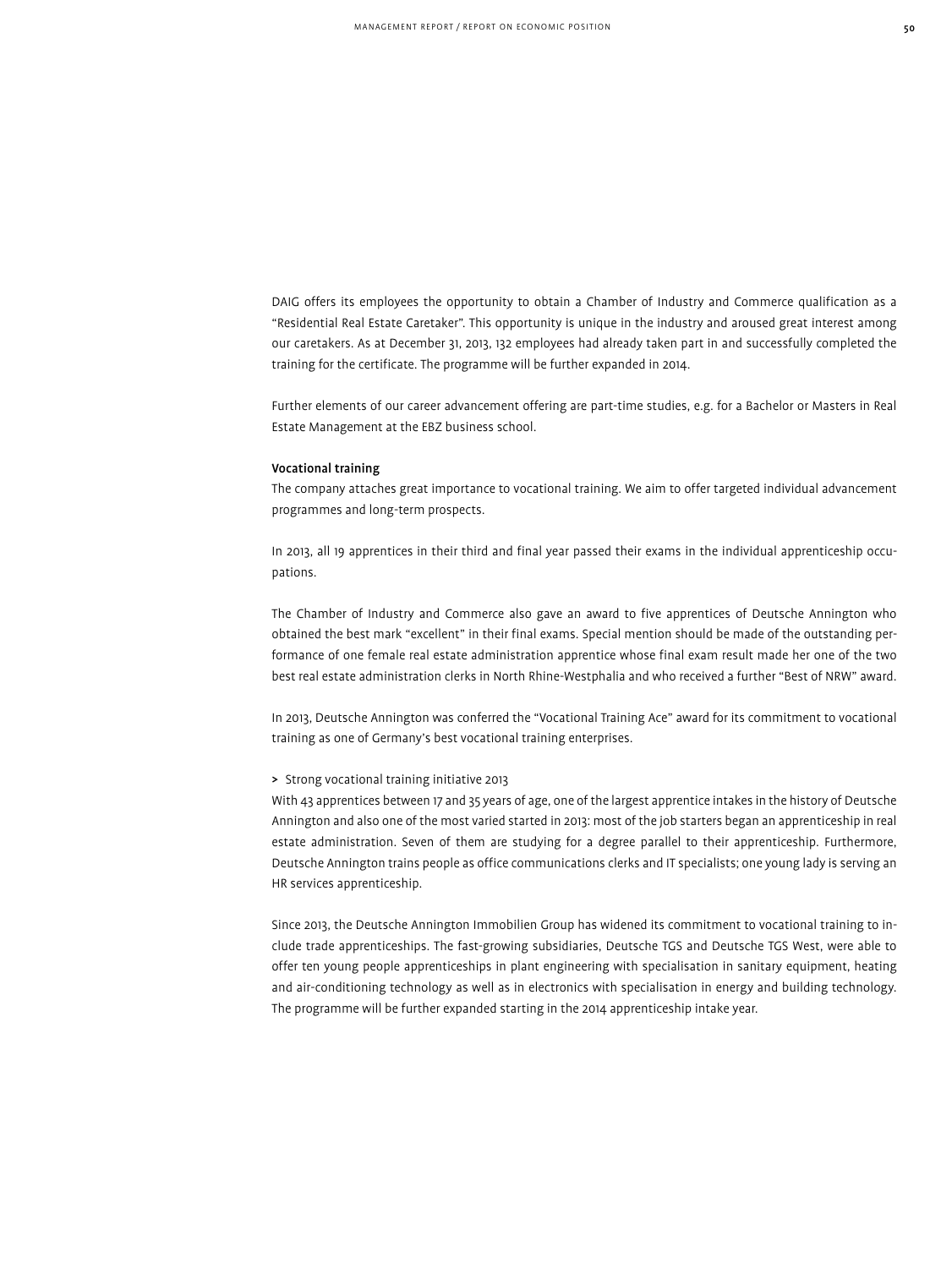# > Young talent advancement programmes

In view of the demographic change and the increasing complexity of professional challenges, the early identification and recruiting of people with high potential is very important. Targeted qualification programmes already safeguard succession planning today.

#### > Graduate trainee programmes

Our graduate trainee programmes, which are aimed at internal and external university graduates, are a fundamental part of talent and succession management and geared to their long-term deployment in an expert or management function.

The 18-month programme offers the trainees the opportunity to get to know the different interfaces of Deutsche Annington and, above all, our core business in a structured manner in five to six work assignments.

This year, Absolventa again awarded our trainee programme the seal of quality "Charta karrierefördernde und faire Trainee-Programme", which is given to career-advancing and fair trainee programmes.

#### > International placements

In cooperation with AIESEC, the world's largest student organisation, we successfully took on university placement students from abroad in 2013. As part of a six to twelve-month placement, we offer high-calibre students the opportunity to develop their social and professional skills and to build up an international network. We are engaged as a partner of the committee in AIESEC Bochum.

# **Economic Development of Deutsche Annington Immobilien SE**

(Reporting on the basis of the German Commercial Code (HGB))

#### Fundamental Information

Deutsche Annington Immobilien SE ("DAIG") was established as Deutsche Annington Immobilien GmbH with its head office in Frankfurt am Main on June 17, 1998. Today, together with its subsidiaries, it forms the Deutsche Annington Immobilien SE Group and is Germany's leading residential property management company with some 175,000 residential units.

The DAIG annual financial statements have been prepared in accordance with the provisions of the German Commercial Code (HGB) taking into account the supplementary regulations of the German Stock Corporation Act (AktG) as well as the applicable transitional regulations of the German Accounting Law Modernisation Act (BilMoG) and have been audited by the auditor.

The company assumes the function of the management holding in the Group of Deutsche Annington Immobilien SE. In this function, it is responsible for determining and pursuing the overall strategy and implementing the company's goals and performs property management, financing, service and coordination tasks for the Group.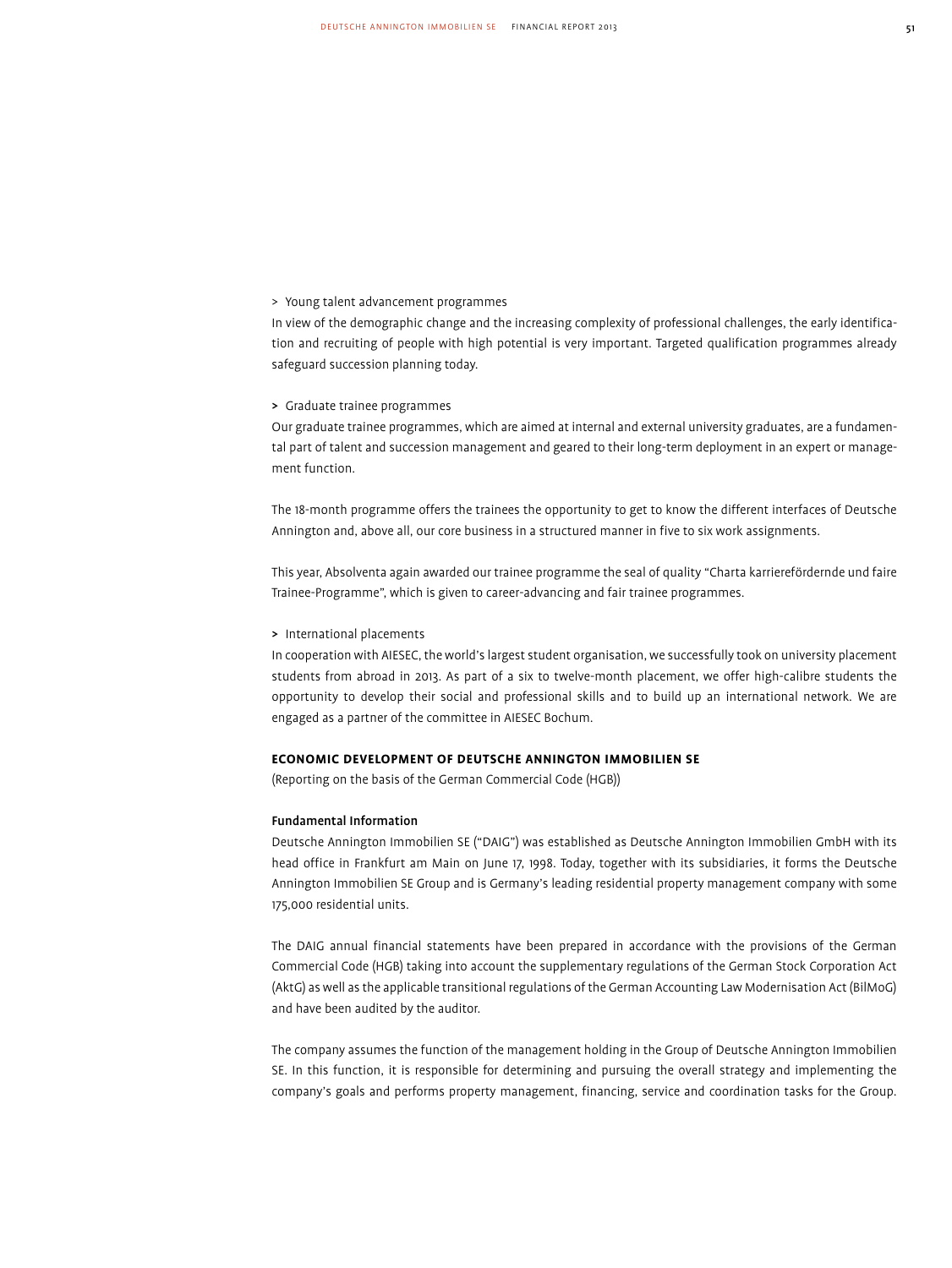Furthermore, it is responsible for the management, control and monitoring system as well as risk management. To carry out these management functions, DAIG has established service companies to pool certain functions, such as the central and local customer service units. By pooling the corporate functions, DAIG achieves harmonisation, standardisation and economies of scale objectives and therefore the other Group companies do not need to perform such functions themselves.

The preceding reporting for the Group of Deutsche Annington Immobilien SE therefore also expresses the company's position.

The description of the company's net assets, financial position and results of operations is based largely on and influenced by the Group reporting. The company's risk profile is largely the same as the Group's.

The single-entity and consolidated financial statements as well as the combined management report are published in the Federal Gazette (Bundesanzeiger).

## Development of Business in 2013

In June 2013, Deutsche Annington Immobilien SE applied for admission of its no-par value registered shares in Germany and Luxembourg on the basis of a stock exchange prospectus in accordance with the German Securities Prospectus Act (Wertpapierprospektgesetz (WpPG)). On July 2, 2013, the shares were admitted to trading on the Prime Standard of the regulated market by Frankfurt stock exchange. The German Securities Code (WKN) is: A1ML7J; the ticker symbol: ANN. The company is therefore subject to the rules of the German Securities Trading Act (Wertpapierhandelsgesetz (WpHG)). On July 11, 2013, the share of Deutsche Annington Immobilien SE was first listed in the Prime Standard segment of the regulated market of the Frankfurt stock exchange. The IPO resulted in gross proceeds of € 400 million. The successful IPO and the related net issue proceeds from the capital increase were the prerequisites for the granting of a BBB long-term corporate credit rating by Standard & Poor's.

Monterey Holdings I S.à r.l., Luxembourg ("Monterey"), was, until the stock exchange listing on July 11, 2013, the sole owner of the shares in our company.

#### Employees of Deutsche Annington Immobilien SE

At the end of 2013, 149 people were in the employ of Deutsche Annington Immobilien SE (2012: 185). Furthermore, 59 seconded employees (2012: 43 employees) work in the company under personnel supply contracts signed with subsidiaries of Deutsche Annington Immobilien SE.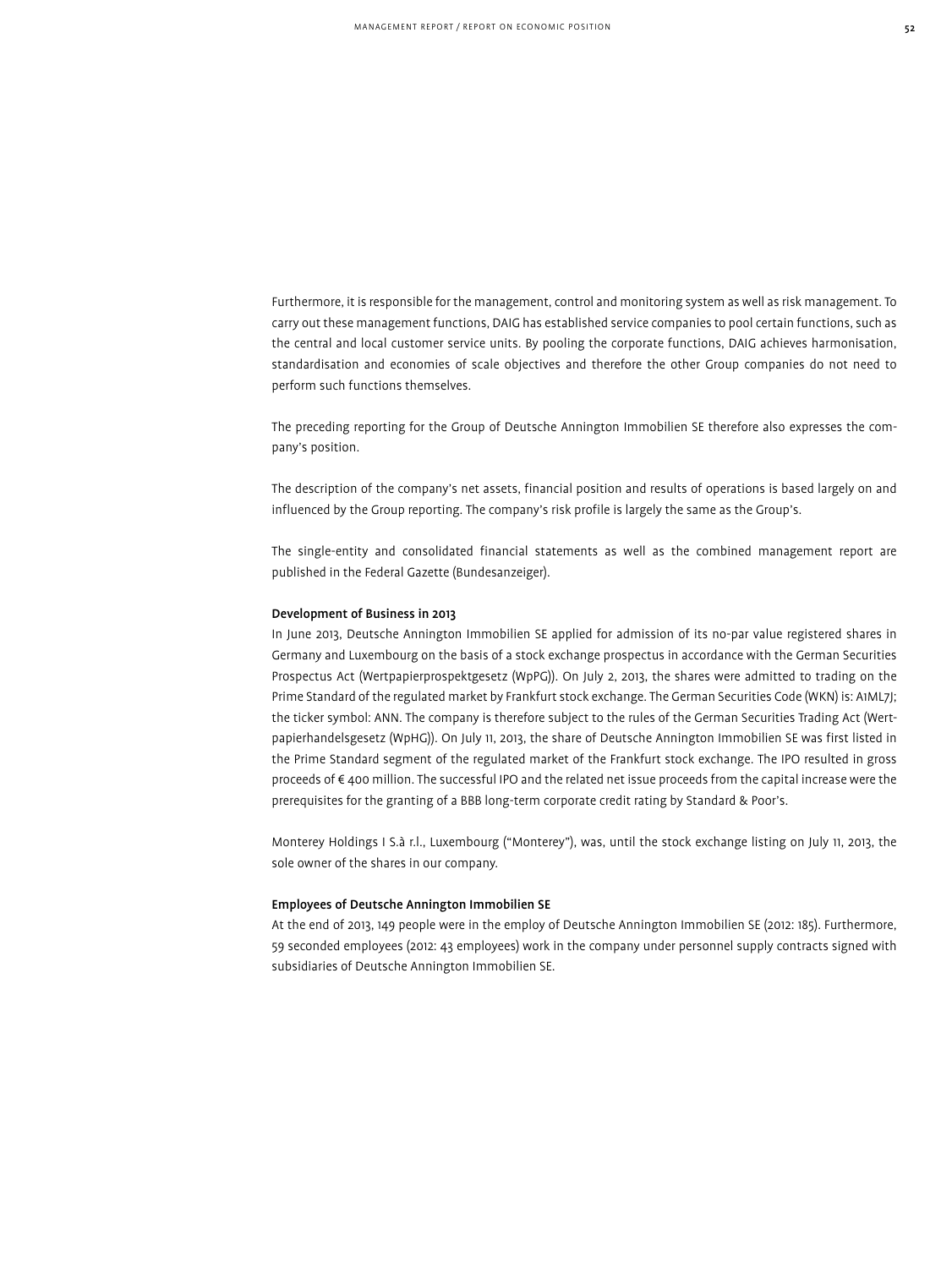# Results of Operations, Net Assets and Financial Position

# Results of operations of Deutsche Annington Immobilien SE

The company regularly generates income from the charging of the services it provides and from the transfer of profits and assumption of losses. Profit-and-loss transfer agreements exist mainly with the service companies which themselves generate income by charging the real estate companies for the services they have provided. Furthermore, DAIG SE can generate income from dividend distributions of its Group companies.

The expenses are largely personnel expenses and non-personnel costs incurred in the performance of its management function.

The financial result is governed by the Group financing.

| $\epsilon$ million                            | 2013     | 2012    | Delta   |
|-----------------------------------------------|----------|---------|---------|
| Income from onward-charging and services      | 97.1     | 130.7   | $-33.6$ |
| Other income                                  | 4.9      | 5.9     | $-1.0$  |
| Personnel expenses                            | $-33.2$  | $-44.4$ | 11.2    |
| Other administrative expenses                 | $-101.8$ | $-90.0$ | $-11.8$ |
| LOSS (PROFIT) BEFORE FINANCIAL RESULT AND TAX | $-33.0$  | 2.2     | $-35.2$ |
| Income from profit transfer                   | 28.7     | 36.8    | $-8.1$  |
| Income from investments                       | 3.8      | 4.0     | $-0.2$  |
| Interest and similar income                   | 45.5     | 1.2     | 44.3    |
| Expense from the assumption of losses         | $-2.1$   | $-1.7$  | $-0.4$  |
| Interest and similar expense                  | $-44.5$  | $-32.5$ | $-12.0$ |
| LOSS (PROFIT) BEFORE TAX                      | $-1.6$   | 10.0    | $-11.6$ |
| Tax                                           | $-0.2$   | $-0.4$  | 0.2     |
| <b>NET LOSS (PROFIT) FOR THE YEAR</b>         | $-1.8$   | 9.6     | $-11.4$ |

#### **income statement**

The income from onward-charging and services fell by some € 34 million in 2013 as the prior-year onward-charging figure contained the considerable expenses from the restructuring of the GRAND securitisation in 2012.

Personnel expenses decreased by € 11.2 million, which is largely due to the smaller number of employees. The number of employees working for DAIG SE fell in 2013 from 185 to 149. The other administrative costs increased by € 11.8 million.

The profit before financial result and tax decreased in the financial year by € 35.2 million to a loss of € 33.0 million. By contrast, the financial result improved by € 23.6 million owing to the changes in Group financing.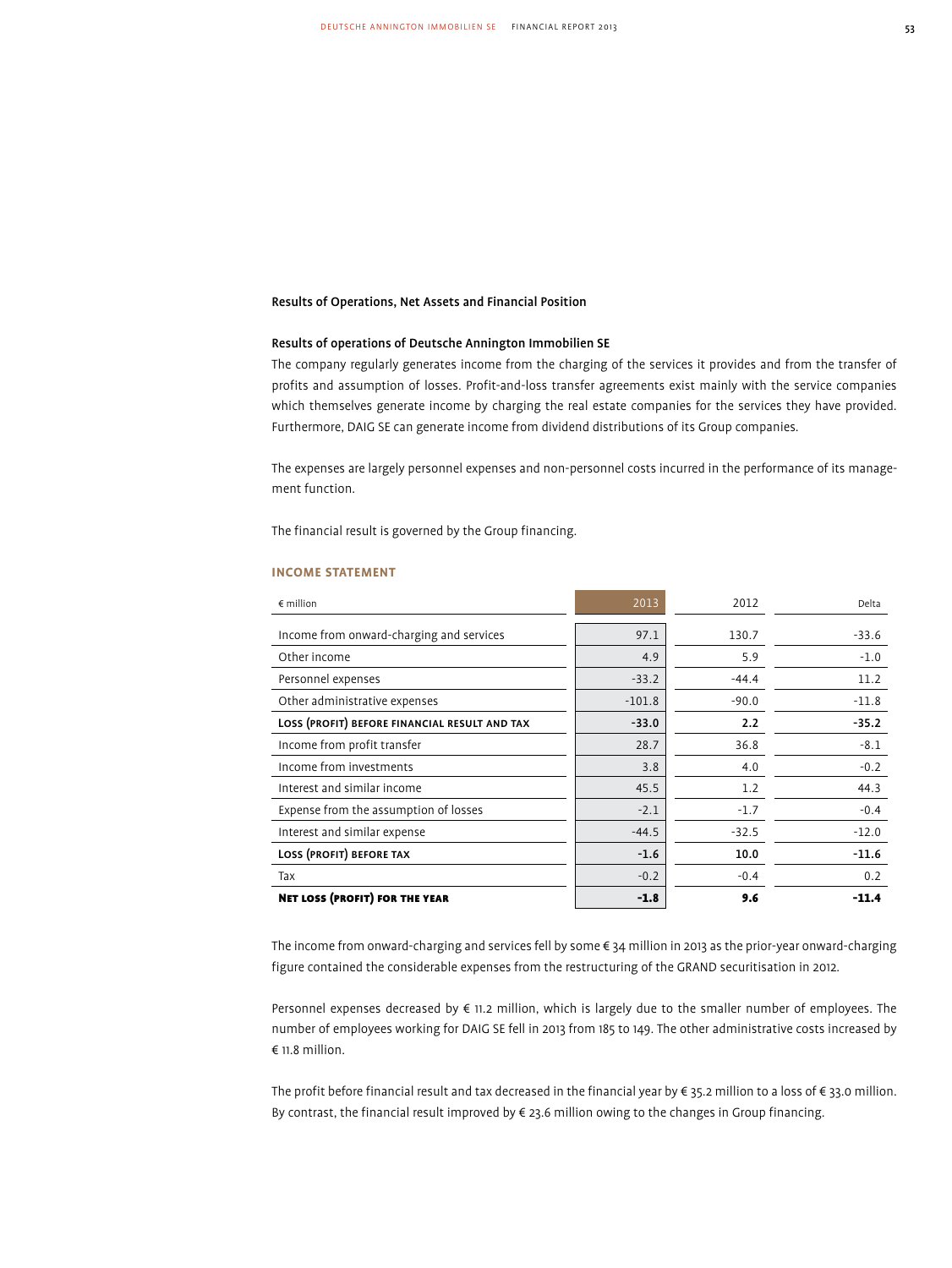In the reporting year, no dividends from subsidiaries were received.

The company therefore closed the financial year with a net loss of  $\epsilon$  1.8 million compared with net income of € 9.6 million in 2012.

#### Net assets of Deutsche Annington Immobilien SE

The change in the financial assets mainly results from the repayment of a loan.

| <b>Assets</b><br>$\epsilon$ million | Dec. 31.<br>2013 | Dec. 31,<br>2012 | <b>Equity and liabilities</b><br>$\epsilon$ million | Dec. 31.<br>2013 | Dec. 31,<br>2012 |
|-------------------------------------|------------------|------------------|-----------------------------------------------------|------------------|------------------|
| Financial assets                    | 1,612.3          | 1,611.4          | Equity                                              | 1,863.9          | 1,226.5          |
| Other assets                        | 0.4              | 0.8              | Provisions                                          | 77.8             | 102.9            |
| Receivables from companies          | 764.7            | 193.7            | Liabilities from companies                          | 851.1            | 537.5            |
| Other receivables and assets        | 9.3              | 4.3              | Other liabilities                                   | 2.5              | 13.9             |
| Cash and cash equivalents           | 408.6            | 70.6             |                                                     |                  |                  |
| <b>TOTAL ASSETS</b>                 | 2,795.3          | 1,880.8          | <b>TOTAL EQUITY</b><br><b>AND LIABILITIES</b>       | 2,795.3          | 1,880.8          |

Cash and cash equivalents increased in 2013 as a result of the extension of Group financing and thus of cash pooling following the GRAND refinancing and the absence of cash restrictions previously in place in this connection. Furthermore, the amount is influenced by cash inflows from the placement of the bonds and the positive cash flow from the operating companies, which, through the Group financing and cash pooling, are both reflected in the amount reported by DAIG SE. The increase in amounts receivable from and payable to affiliated companies therefore also results from the GRAND refinancing and the Group financing optimised in cash pooling.

The increase in equity in 2013 of some € 637 million results almost exclusively from the capital increase as part of the IPO as well as from the non-cash contribution in the form of the "S" Notes by Monterey Holdings I S.à r.l., Luxembourg. In the 2013 financial year, parts of the capital reserves were accordingly converted into share capital. The share capital as at December 31, 2013 amounted to  $\epsilon$  224.2 million, the capital reserves to  $\epsilon$  1,444.0 million. Equity also contains profit carried forward from the prior year amounting to  $\epsilon$  174.1 million.

#### Financial position of Deutsche Annington Immobilien SE

The financial position is governed by the previously described finance strategy as well as, on the operations side, by the degree of Group financing and cash management. The company generates cash flows by charging services. Cash outflows result from personnel expenses and administrative costs.

DAIG SE only has appreciable cash flows from investing activities when acquisitions are made.

Cash inflows from financing activities result from income from investments and interest income as well as from additions to equity. Furthermore, there are cash outflows for interest payments. Interest expenses and interest income are closely connected with the Group financing.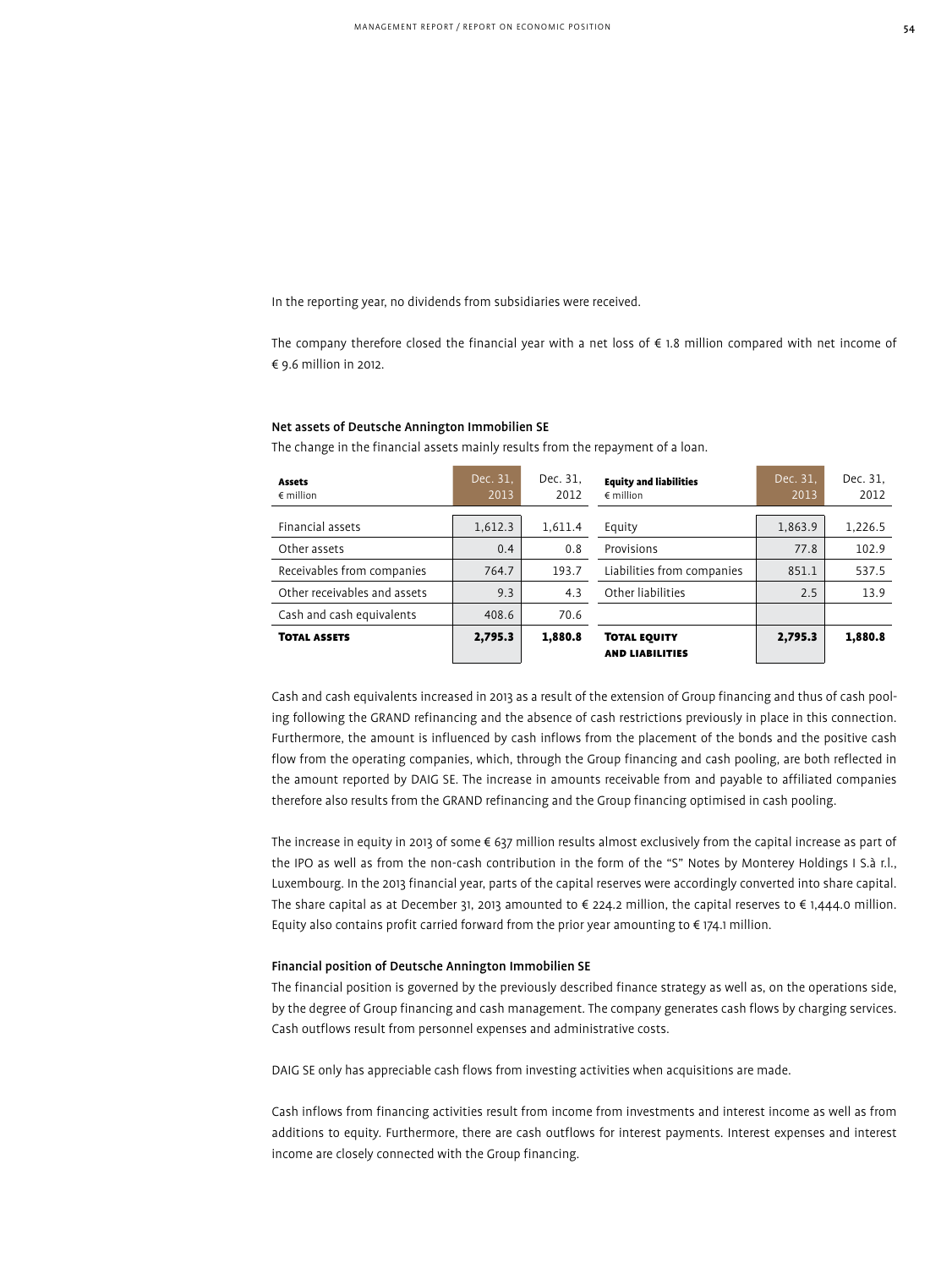The company received equity of some € 380 million in 2013 as a result of the cash capital increase.

Expenses which were incurred on behalf of the former sole shareholder in connection with the IPO were reimbursed before the end of the reporting year.

# **Forecast Report**

The company's net assets, financial position and results of operations are determined solely by the ability of the Group companies to generate profits. Accordingly, we refer at this point to the Group forecast report.

The result for the 2014 financial year will again be influenced by the income received from the service companies on the basis of profit-and-loss transfer agreements. The results of operations of DAIG SE will also be governed by the extent to which profits of the Group companies are distributed to DAIG SE under the inter-Group dividend policy.

It is generally planned for DAIG SE to distribute 70% of the Group's performance indicator, FFO 1, to the shareholders as a dividend.

# Further Statutory Disclosures

# **Declaration by the Management Board in Accordance with Section 312, para. 3 AktG**

In accordance with Section 17, para. 2, AktG, Deutsche Annington Immobilien SE is a dependent company of Monterey and therefore obliged to prepare a dependent company report in accordance with Section 312 AktG. The final declaration of this dependent company report is reproduced in this Management Report.

"The Management Board declares that our company received appropriate consideration for each transaction and measure listed in the report on relations with affiliated companies under the circumstances known to us at the time the transactions were made or the measures implemented or omitted and the company has not been disadvantaged by the implementation or omission of any measures."

# **Remuneration Report**

The remuneration report describes the principles of the remuneration system for members of the Management Board of Deutsche Annington Immobilien SE (DAIG) and explains the structure as well as the income received by each Management Board member. Furthermore, the remuneration report contains information on the principles and the amount of remuneration for the members of the Supervisory Board.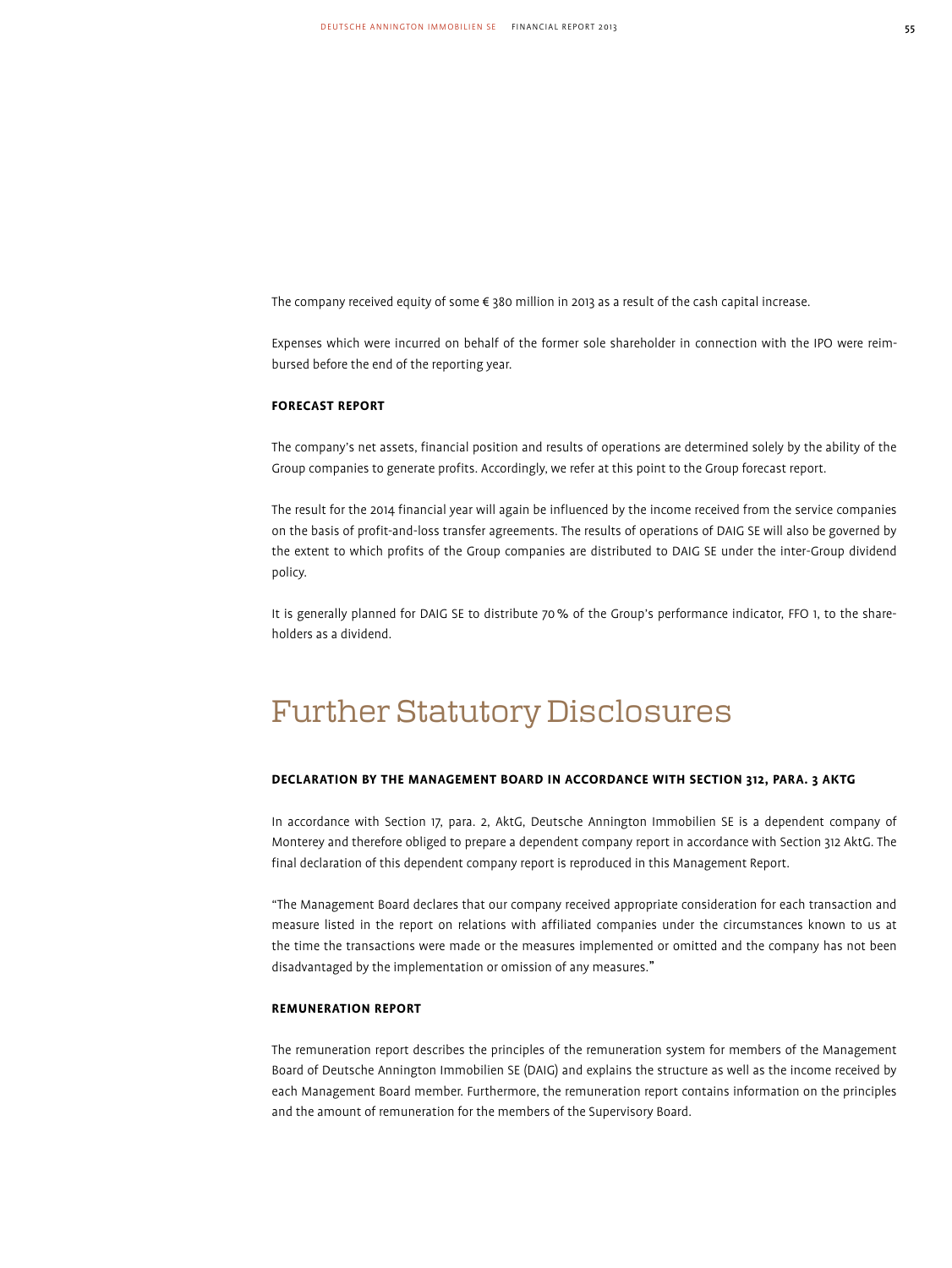The remuneration report takes account of the applicable regulations of the German Commercial Code (HGB), the German Accounting Standard (DRS 17), the laws on disclosure and appropriateness of Management Board remuneration (VorstAG, VorstOG) as well as the principles of the German Corporate Governance Code (DCGK).

The general shareholders' meeting of DAIG passed a resolution on May 10, 2012 in accordance with Section 286, para. 5 HGB that the information in accordance with Section 285, No. 9a, sentences 5 to 8 HGB and Section 314, para. 1, No. 6 HGB, in particular information on the total remuneration of each individual Management Board member, is not to be disclosed for the years 2012 to 2016. For the 2013 reporting year, DAIG is meeting the requirements of the German Corporate Governance Code in spite of the resolution of the general shareholders' meeting and is presenting the remuneration components of the individual Management Board members on a voluntary basis. For the prior year 2012, only total figures for the remuneration of the Management Board members are disclosed in accordance with the resolution of the general shareholders' meeting and in view of the lack of comparability; these 2012 figures are split into non-performance-based and performance-based components.

# Management Board

#### Remuneration system

The remuneration system and the amount of remuneration of the Management Board are determined by the Supervisory Board on the proposal of the Executive and Nomination Committee.

Criteria for determining the appropriateness of remuneration are both the tasks of the individual member of the Management Board, his personal performance, the economic situation, the performance and outlook of the company as well as the common level of remuneration, taking into account peer companies and the remuneration structure in place in other areas of the company. Furthermore, we compare ourselves with other listed companies of a similar size. The remuneration structure is oriented towards sustainable growth of the company.

In addition to basic remuneration, the members of the Management Board receive variable short-term as well as variable long-term remuneration which takes account of both positive and negative developments. The variable remuneration is capped. Furthermore, the members of the Management Board receive benefits in kind in the form of insurance premiums, the private use of communication means and company vehicles. In one case, instead of the provision of benefits in kind in the form of insurance premiums, the rent is paid by the company.

#### Fixed remuneration and fringe benefits

The fixed basic remuneration is paid to the Management Board members in twelve equal monthly amounts. In addition to their fixed remuneration, the Management Board members are given the opportunity to pay an annual pension contribution of 20% of the fixed remuneration into a deferred compensation scheme. Alternatively, the amount is paid out as cash remuneration.

The fringe benefits comprise a risk life insurance and 50% of the health insurance contributions up to a maximum of the relevant employer contributions to the statutory health and nursing care insurance funds. Guaranteed remuneration in the event of illness is for twelve months, but no longer than until the end of the Management Board member's service contract. In the event of death, DAIG continues to pay the salary to the surviving dependants for up to six months.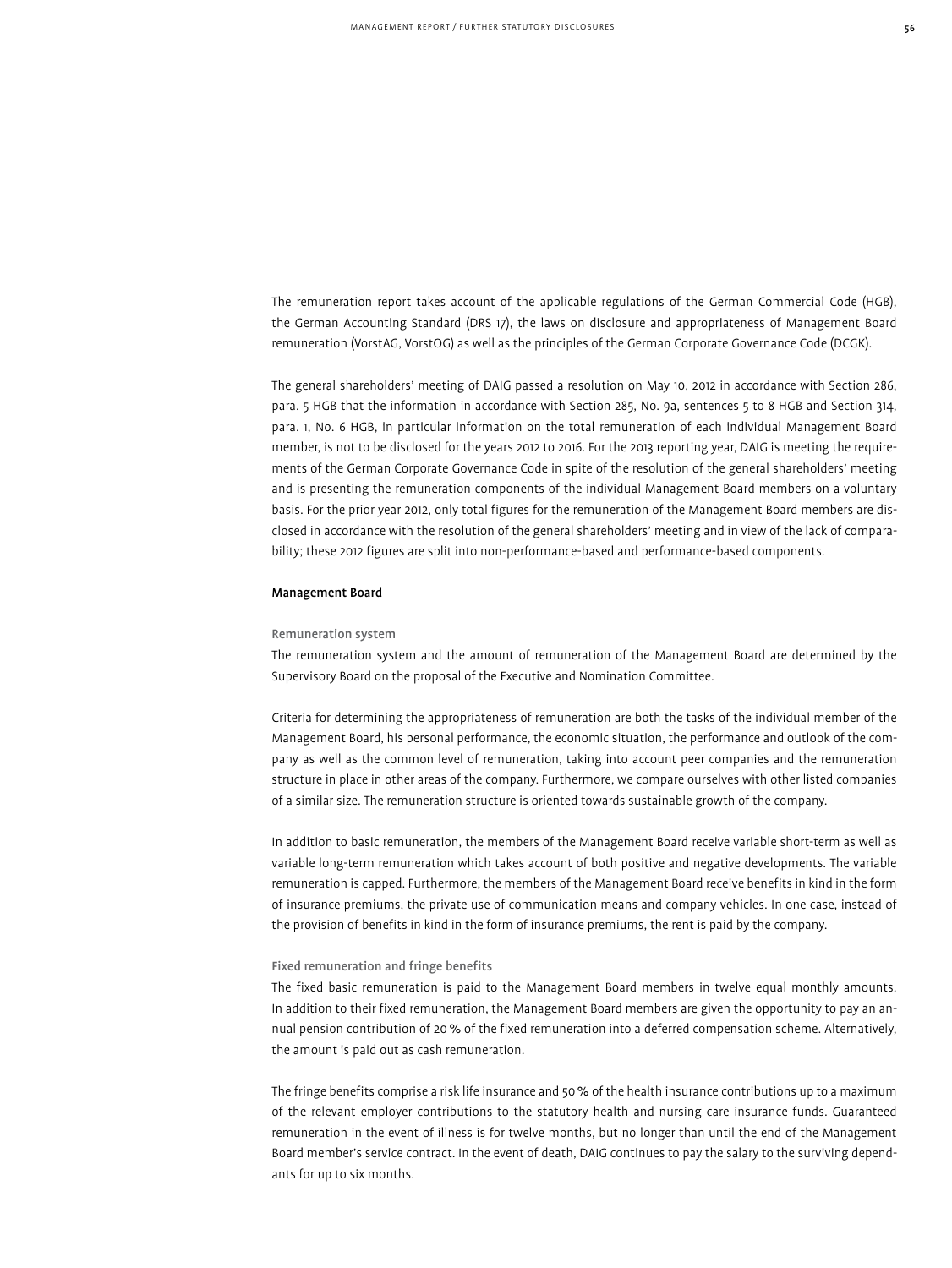The members of the Management Board are provided with a company car as well as communication means which they have the right to use for private purposes. Travel expenses are reimbursed in line with the DAIG Travel Expense Policy.

# Bonus

The variable short-term remuneration is based on success criteria set in advance by the Supervisory Board as well as personal targets. The variable short-term remuneration is capped at € 700,000 for Rolf Buch as the chairman of the Management Board, at € 440,000 for Klaus Freiberg and at € 400,000 for Dr A. Stefan Kirsten. The success criteria state that 40% of the variable short-term remuneration depends on the achievement of the AFFO Group target and 15% on the achievement of the EBITDA Group target for sales and a further 15% is in connection with the improvement of the customer satisfaction index determined by an independent third party. 30% of the variable short-term remuneration is related to the achievement of the personal targets agreed with the Supervisory Board.

The members of the Management Board receive their bonus one month after the adoption of the annual financial statements of DAIG. It is paid out in cash.

# Original LTIP

Until the IPO, there was a Long-Term Incentive Plan (LTIP) for which the triggering event was the successful IPO (original LTIP).

The payments to Klaus Freiberg and Dr A. Stefan Kirsten under the original LTIP, which constitutes a cash-settled long-term incentive plan, were reimbursed by the former sole shareholder, Monterey Holdings I S.à r.l., Luxembourg. The same applies to the payments to the former chairman of the Management Board, Wijnand Donkers, subject to the fulfilment of the triggering conditions.

On June 28, 2013, the replacement of the previous LTIP agreements was resolved subject to the condition precedent of an IPO. The condition precedent occurred with the completion of the IPO on July 11, 2013.

Accordingly, the Management Board members were paid one-off remuneration of € 6.2 million at the time of the initial listing in settlement of all claims arising out of the previous LTIP. Of this figure, € 2,285,299.50 was paid to Rolf Buch, € 1,721,082.00 to Klaus Freiberg and € 2,190,474.00 to Dr A. Stefan Kirsten. Furthermore, the Management Board members received a one-off compensatory payment totalling € 300,000.00. Of this figure, Rolf Buch received € 200,000.00 and Klaus Freiberg and Dr A. Stefan Kirsten € 50,000.00 each.

In this connection, the individual Management Board members had undertaken to purchase 171,424 shares at the subscription price (€ 16.50 per share) when the IPO took place; these shares have full dividend and voting right entitlements but their disposal is restricted until the end of the respective Management Board member's employment contract (restricted shares).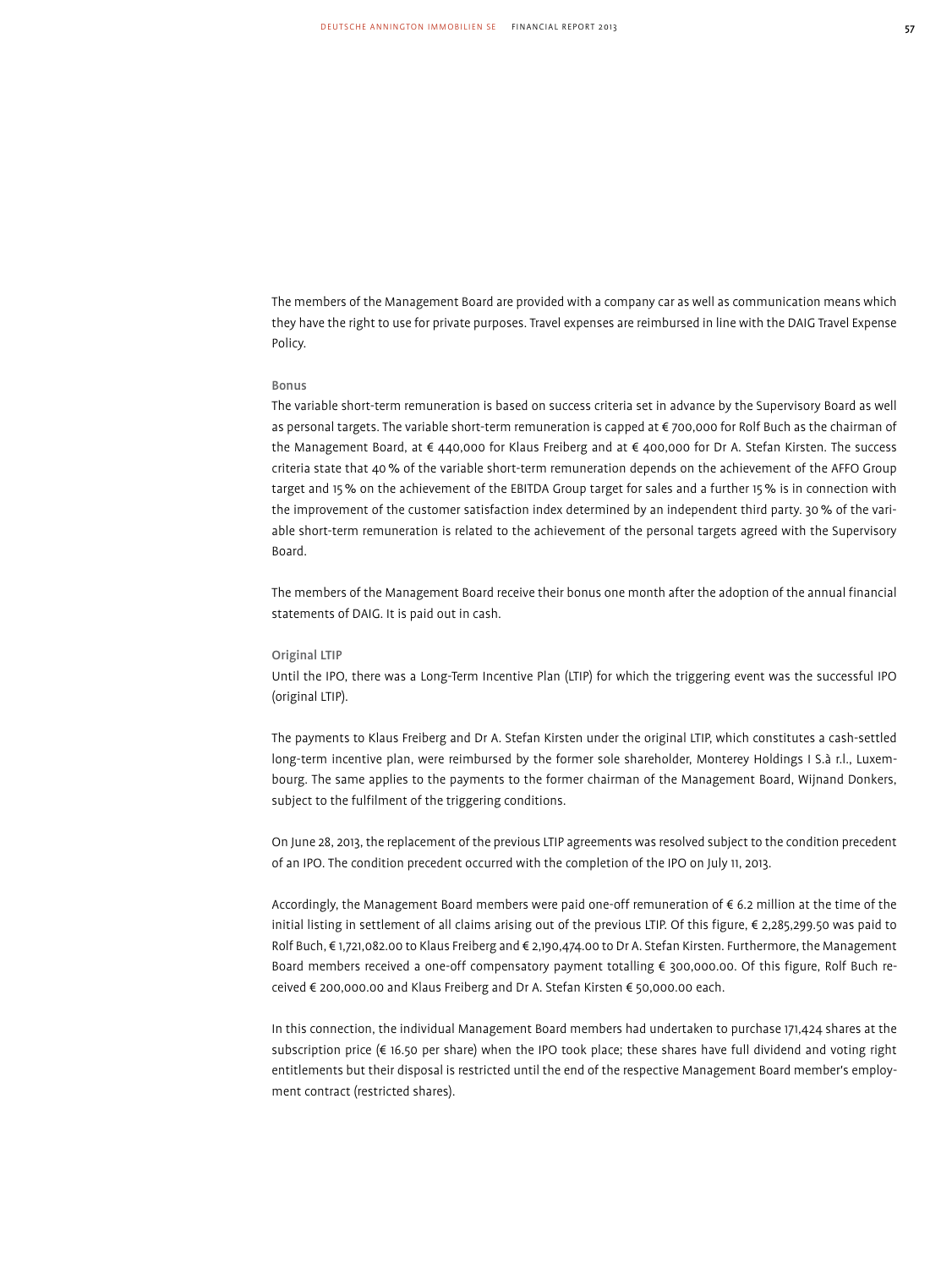The pro-rata income tax totalling € 271,463.74 (Rolf Buch: € 123,899.04, Klaus Freiberg: € 75,036.59; Dr A. Stefan Kirsten: € 72,528.11) was paid by the company as a fringe benefit.

#### New LTIP

Under the new LTIP, the Management Board members are granted a total of 931,030 notional shares (SARs = stock appreciation rights). The plan will run for a period of five years (five annual tranches) with a cliff vesting of 20% per calendar year of the total number of notional shares granted. Over the five-year period, Rolf Buch receives 400,000 of these notional shares with a fair value of € 6,022,720.00 and Klaus Freiberg und Dr A. Stefan Kirsten each receive 265,515 of these notional shares, in each case with a fair value of € 3,997,806.25. In this context, the fair value corresponds to the actuarial fair value of the remuneration expected over the total five-year period. These notional shares will be converted into payout amounts for each annual tranche on the basis of a formula laid down in the LTIP agreement. Therefore, this new LTIP qualifies as a cash-settled share-based plan in accordance with IFRS 2.

Payout of the amounts of the vested tranches will be triggered as soon as and if the previous sole shareholder reduces its shareholding to below 30%, the subsequently vested tranches will become due on July 11 of the following years, but at the latest on September 30, 2019 (long-stop date) all amounts will become due. In deviation from the above, the shares of Rolf Buch will not vest on the respective anniversary days of the initial listing but in each case on February 28 of the following years. If there is a change of control over the company before the investors in funds advised by Terra Firma have reduced the direct or indirect investment in the company to less than 50%, all notional shares will fully vest and all claims connected therewith will become due.

The cash-settled amounts are determined from the product of the number of notional shares per tranche, the market value of the share, taking into account dividend payments in the period between the IPO and the payout date, and the level of performance target achievement for the relevant measurement period. This level of performance target achievement results from the sum of the NAV percentage, the TSR percentage and the AFFO percentage divided by three (NAV = EPRA net asset value, TSR = total shareholder return, AFFO = adjusted funds from operations). The possible performance target achievement may be between 90% and 110%. The following table shows the performance target achievement parameters as well as the factors influencing them:

| NAV increase per share in relation to the comparator group defined<br>in the LTIP agreement                                                                                 |
|-----------------------------------------------------------------------------------------------------------------------------------------------------------------------------|
| Increase in the market closing price adjusted for dividend payments (generally the<br>stock market price) in relation to the comparator group defined in the LTIP agreement |
| AFFO from the last financial statements against the AFFO target for the same period<br>in the medium-term plan                                                              |
|                                                                                                                                                                             |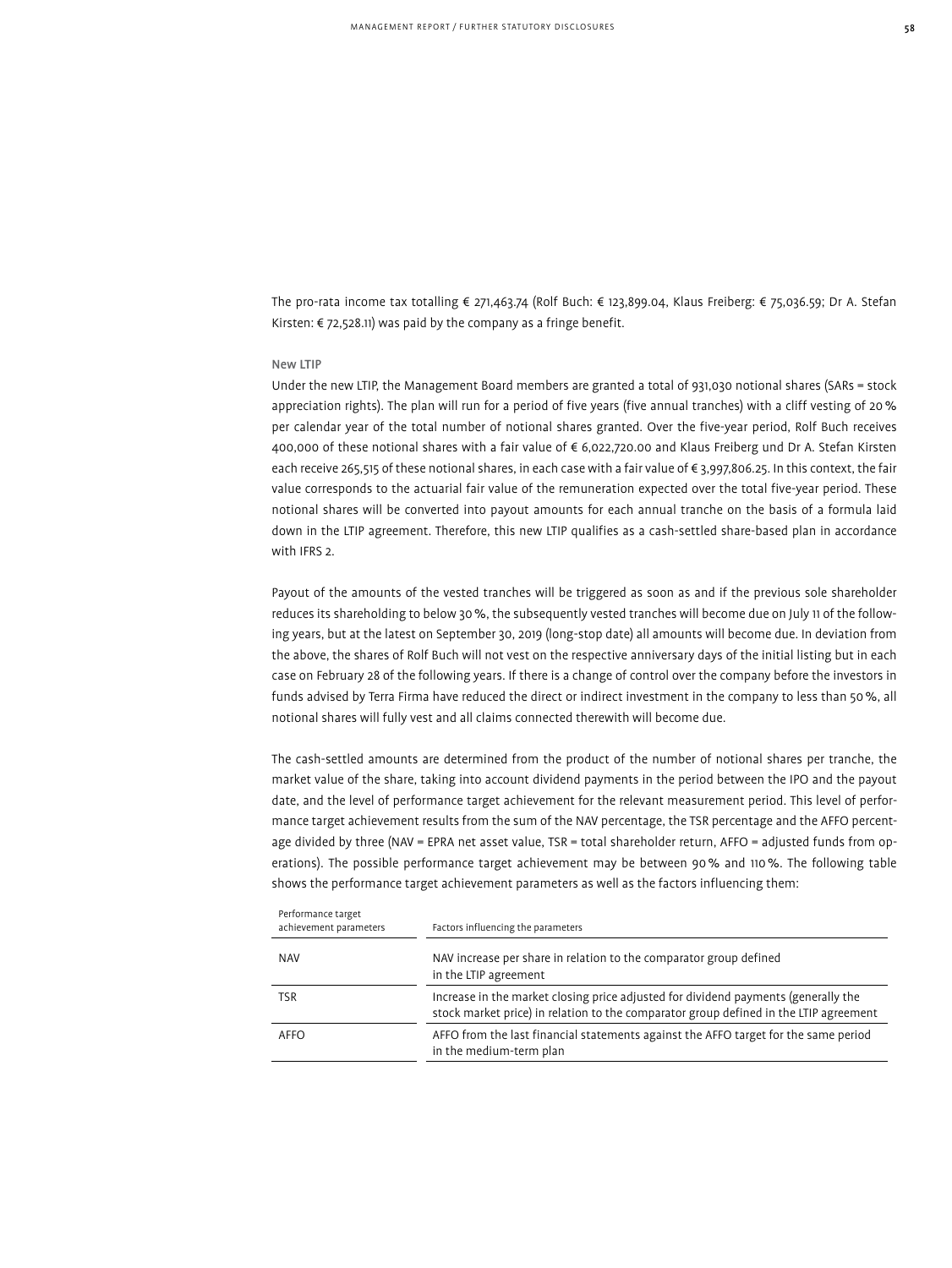Cash-effective remuneration 2013

On the basis of the remuneration structure described above, the individual Management Board members received the following remuneration for the 2013 financial year:

| Cash-effective remuneration | Rolf Buch  | Klaus Freiberg | Dr A. Stefan Kirsten |              |
|-----------------------------|------------|----------------|----------------------|--------------|
| components in $\epsilon$    | CEO        | COO            | <b>CFO</b>           | Total        |
|                             |            |                |                      |              |
| Fixed remuneration          | 750.000.00 | 550.000.00     | 518.000.00           | 1,818,000.00 |
| Deferred compensation       |            | 110.000.00     |                      | 110,000.00   |
| Fringe benefits             | 30,908.90  | 20.400.00      | 35.021.64            | 86,330.54    |
| Bonus (2012)                |            | 375.000.00     | 400.000.00           | 775,000.00   |
| One-off payment             | 200.000.00 | 50.000.00      | 50.000.00            | 300,000.00   |
| <b>TOTAL</b>                | 980,908.90 | 1,105,400.00   | 1,003,021.64         | 3,089,330.54 |

The fixed remuneration after deferred compensation for Rolf Buch amounted to € 750,000.00 and that for Dr A. Stefan Kirsten to € 518,000.00. Klaus Freiberg received fixed remuneration amounting to € 550,000.00.

Rolf Buch and Dr A. Stefan Kirsten are paying their 20 % contractual share of € 150,000.00 and € 103,600.00 respectively, based on their fixed remuneration, into the deferred compensation scheme. Klaus Freiberg has opted for a cash payout for his entitlement of € 110,000.00. This results in a pension obligation for Rolf Buch of € 191,008.00 in accordance with HGB and € 272,689.00 in accordance with IFRS (DBO) as well as a pension obligation for Dr A. Stefan Kirsten of € 404,762.00 in accordance with HGB and € 560,144.00 in accordance with IFRS (DBO).

The other fringe benefits for Rolf Buch amount to € 30,908.90, those for Klaus Freiberg to € 20,400.00 and those for Dr A. Stefan Kirsten to € 35,021.64.

For the 2013 financial year, a provision was established for the short-term variable remuneration for Rolf Buch of € 583,333.33, for Klaus Freiberg of € 440,000.00 and for Dr A. Stefan Kirsten of € 400,000.00.

Robert Nicolas Barr received no remuneration for his service on the Management Board.

The Management Board members have not received any loans from the company.

Moreover, the Management Board members do not receive any additional remuneration for mandates held at Group companies.

Should the Management Board members be held liable for financial losses while executing their duties, this liability risk is, in principle, covered by the D&O insurance for Management Board members of the company. DAIG follows the statutory requirements which provide for a deductible of 10% of any claim up to an amount of oneand-a-half times the fixed annual remuneration for all claims in one financial year.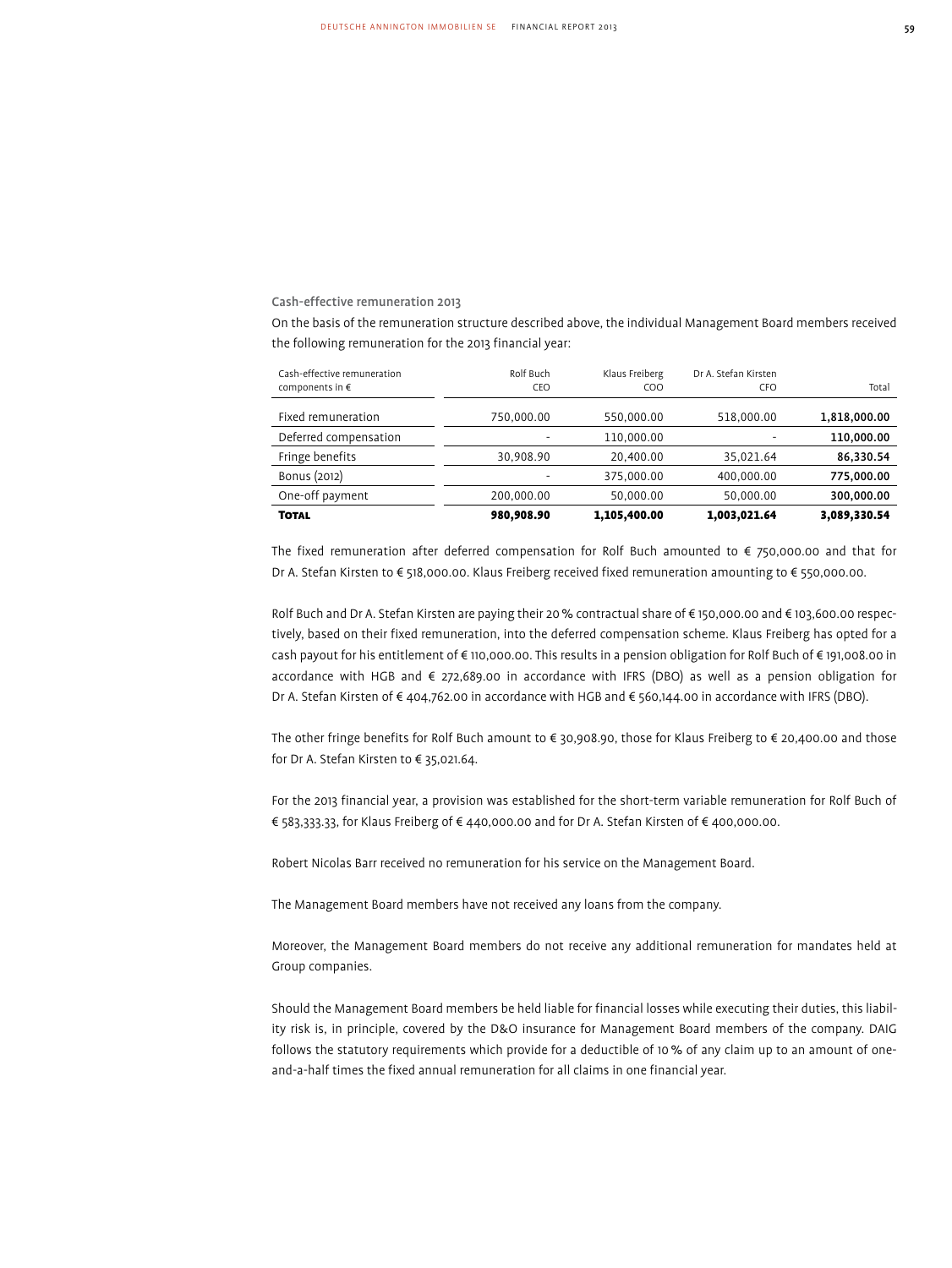### Total remuneration of the Management Board

The total remuneration of the Management Board in the 2013 calendar year in accordance with Section 285, No. 9a), sentence 1 HGB and Section 314, para. 1, No. 6 HGB is shown in the Notes to the consolidated financial statements under note [46] Remuneration.

# Payments in the event of premature termination of Management Board duties

Payments to a Management Board member on premature termination of his contract, including fringe benefits, are contractually regulated to not exceed the value of two years' remuneration and are paid for no more than the remaining term of the employment contract (severance pay cap).

Payments in the event of premature termination of a Management Board member's contract due to a change of control are limited to 150% of the severance pay cap.

#### Former Management Board members

In 2013, the total remuneration of former Management Board members amounted to € 7,284,402.00 (under the original LTIP) (2012: € 3.0 million). The figure according to IAS 24.17d amounts to € 740,750.00 (2012: € 3.0 million). The pension obligations (DBO) to former members of the Management Board and their surviving dependants amount to € 10.7 million (2012: € 12.0 million).

#### Remuneration of the Supervisory Board

The remuneration of the Supervisory Board is determined by the shareholders at the Annual General Meeting and is regulated in Article 13 of the Articles of Association of DAIG.

By resolution of the Annual General Meeting on June 9, 2013, the system of Supervisory Board remuneration was changed.

Each member of the Supervisory Board receives annual fixed basic remuneration of € 100,000.00. The chairman of the Supervisory Board receives double this amount, a deputy chairman one-and-half times this amount.

The members of the Audit Committee receive additional annual fixed remuneration of € 40,000.00; the Audit Committee chairman receives double this amount. Supervisory Board members who are members of one or more other Supervisory Board Committees that have acted at least once a year receive additional annual remuneration of € 20,000.00 per committee; in the case of the committee chairman € 40,000.00.

The sum total of all aforementioned remunerations plus remunerations for membership in Supervisory Boards and comparable supervisory bodies of Group companies must not exceed an amount of € 300,000.00 per calendar year and Supervisory Board member.

The company reimburses the Supervisory Board members for appropriate expenses incurred due to the exercising of their office. VAT is reimbursed by the company to the extent that the Supervisory Board members are eligible to separately invoice VAT and have exercised such right.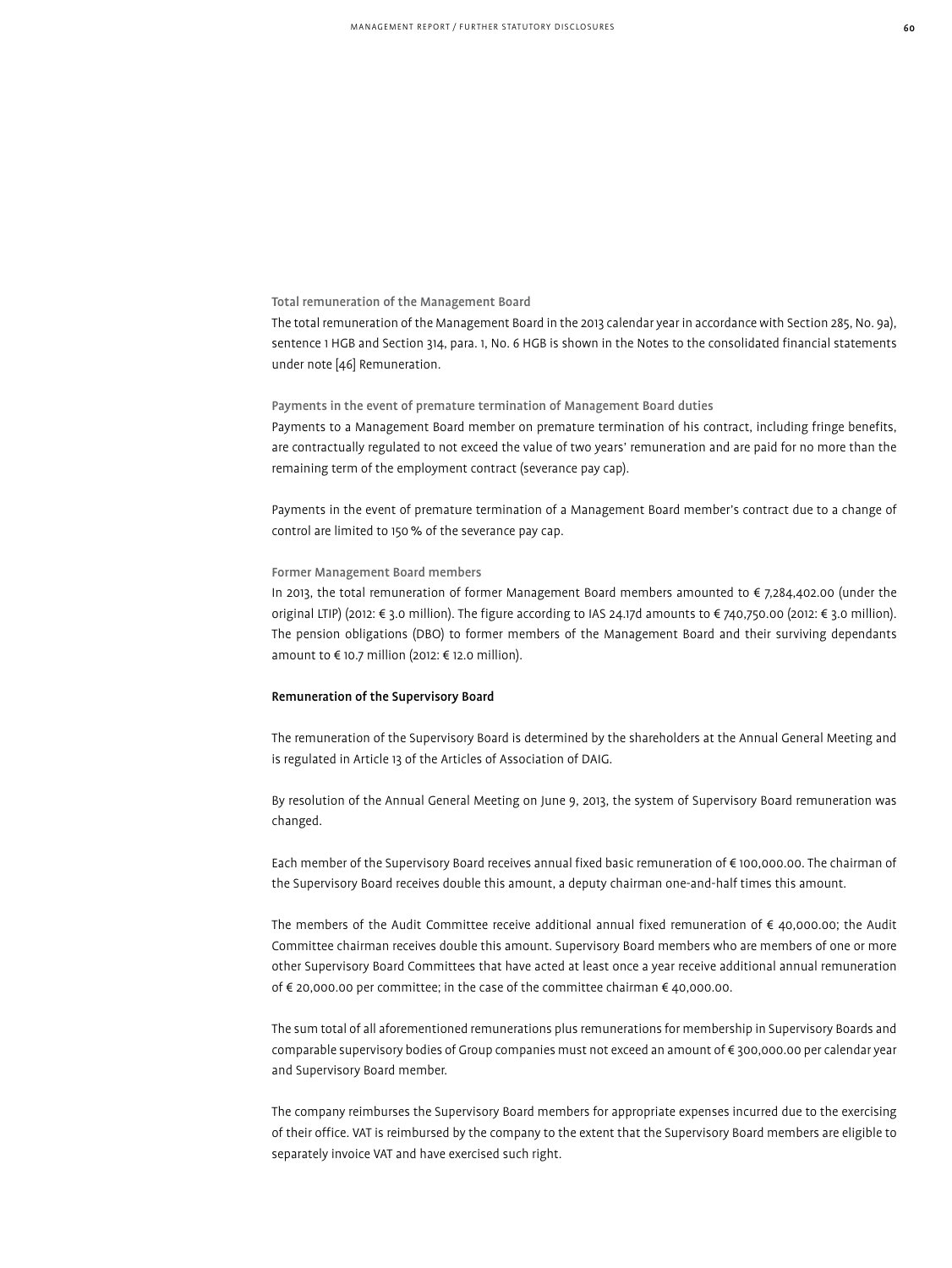The total remuneration of the Supervisory Board including attendance fees for their work in the 2013 financial year amounts to € 639,316.67 (2012: € 194,041.64) as at December 31, 2013.

The remuneration of the Supervisory Board of DAIG breaks down as follows for each member – on a pro-rata basis according to the length of service on the Supervisory Board:

|                                                                                                                   | Fixed remuneration | Remuneration for<br>Committee work | Total remuneration |
|-------------------------------------------------------------------------------------------------------------------|--------------------|------------------------------------|--------------------|
| €                                                                                                                 | 2013               | 2013                               | 2013               |
| Dr Wulf H. Bernotat <sup>2, 3, 6</sup> (since June 18, 2013) Chairman                                             | 116,666.67         | 58,333.33                          | 175,000.00         |
| Guy Hands (until June 18, 2013) Chairman                                                                          |                    |                                    |                    |
| Robert Nicolas Barr <sup>2, 4, 6</sup> (from May 21, 2013; mandate<br>dormant until May 20, 2013) Deputy Chairman |                    |                                    |                    |
| Arjan Breure <sup>4, 6</sup>                                                                                      |                    |                                    |                    |
| Fraser Duncan <sup>2</sup>                                                                                        | 90,983.33          | 23,333.33                          | 114,316.67         |
| Prof. Dr Edgar Ernst <sup>1</sup> (since June 18, 2013)                                                           | 58,333.33          | 46,666.67                          | 105,000.00         |
| Neil Hasson (until June 18, 2013)                                                                                 |                    |                                    |                    |
| Hildegard Müller <sup>4</sup> (since June 18, 2013)                                                               | 58,333.33          | 11,666.67                          | 70,000.00          |
| Tim Pryce (since June 18, 2013)                                                                                   |                    |                                    |                    |
| Prof. Dr Klaus Rauscher                                                                                           | 93,333.33          |                                    | 93,333.33          |
| Clara-Christina Streit <sup>5</sup> (since June 18, 2013)                                                         | 58,333.33          | 23,333.33                          | 81,666.67          |
| <b>TOTAL</b>                                                                                                      | 475,983.3          | 163,333.3                          | 639,316.67         |

1 Chairman of the Audit Committee

2 Member of the Audit Committee

3 Chairman of the Executive and Nomination Committee

4 Member of the Executive and Nomination Committee

5 Chairman of the Finance Committee

6 Member of the Finance Committee

The Supervisory Board members Robert Nicolas Barr, Arjan Breure and Tim Pryce waived their respective remuneration for the 2013 financial year.

The inclusion of prior-year figures has been dispensed with in this report owing to the changes to the remuneration structure in 2013 and thus the lack of comparability.

All remuneration is payable after the expiry of each financial year. Supervisory Board members who are Supervisory Board members or members of a committee of the Supervisory Board for only part of a financial year receive corresponding pro-rata remuneration rounded to the full month.

Furthermore, DAIG has taken out a liability insurance (D&O insurance) for the members of the Supervisory Board. DAIG is therefore following the statutory requirements which provide for a deductible of 10% of any claim up to an amount of one-and-a-half times the fixed annual remuneration for all claims in one financial year.

The Supervisory Board members have not been granted any loans by the company.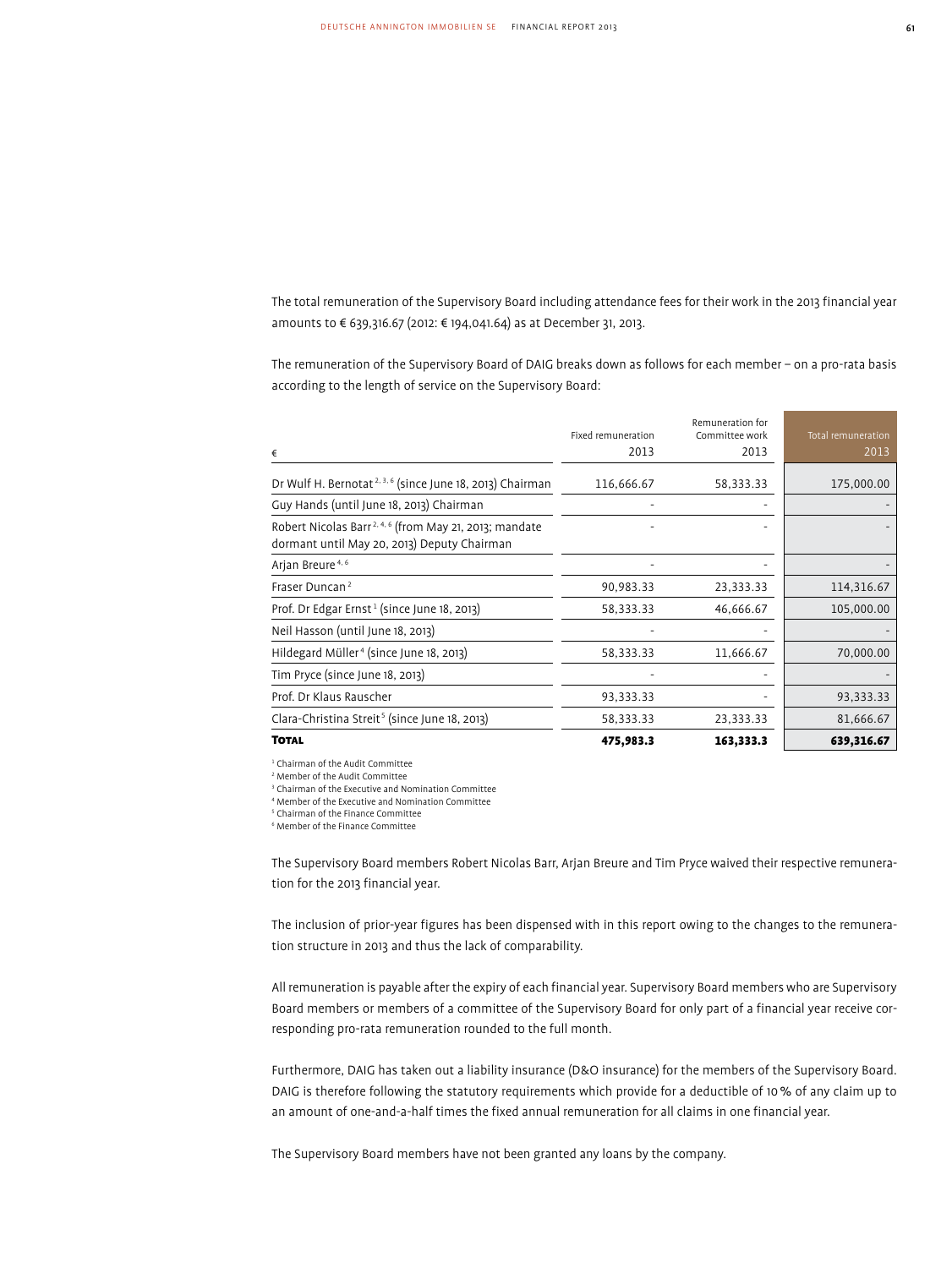# Opportunities and Risks

# **Structure and Instruments of the Risk Management System**

# Accounting-related internal control and risk management system

The Management Board of DAIG is responsible for the preparation of the annual financial statements, the consolidated financial statements and the combined management report. This includes responsibility for the set-up and maintenance of a suitable accounting-related internal control and risk management system.

The aim of the accounting-related internal control and risk management system is to ensure correct and timely financial reporting pursuant to the relevant regulations. The accounting-related internal control and risk management system is embedded in the overarching Group-wide risk management system.

Organisationally, preparation of the financial statements is in the area of responsibility of the CFO and in particular of the Accounting department. Therefore, the Accounting department exercises the authority to lay down guidelines for the application of relevant accounting standards as well as for the content and timing of the steps in the financial statements preparation process.

From the organisational and systems side, the preparation of the financial statements for all companies included in the consolidated financial statements as well as the preparation of the consolidated financial statements themselves are performed in the central shared service centre of the Accounting department, which ensures consistent and continual application of accounting policies in a uniform financial statement preparation process. Furthermore, through the shared service centre it is ensured that both content and organisational changes in the requirements are incorporated in the financial statement preparation process.

The financial statements of all companies included in the consolidated financial statements are located in a computerised SAP environment with a uniform system configuration and are thus subject to uniform charts of account, accounting guidelines, processes and process controls. The requirement of separation of functions and the four-eyes principle is taken appropriate account of with preventive and also subsequent checks. Finally, the relevant financial statement data of the individual companies are made available to the SAP consolidation module via an integrated, automated interface with comprehensive validation rules for further processing and preparation of the consolidated financial statements. A comprehensive authorisation concept is in place granting access to the financial statements in line with the respective job profile of the employee.

The prepared consolidated financial statements and the single financial statements of the companies included then constitute the authoritative source of data for internal analysis and external communications.

The system and control environment is regularly reviewed for effectiveness by the Internal Audit department; the audit comments then trigger an improvement process.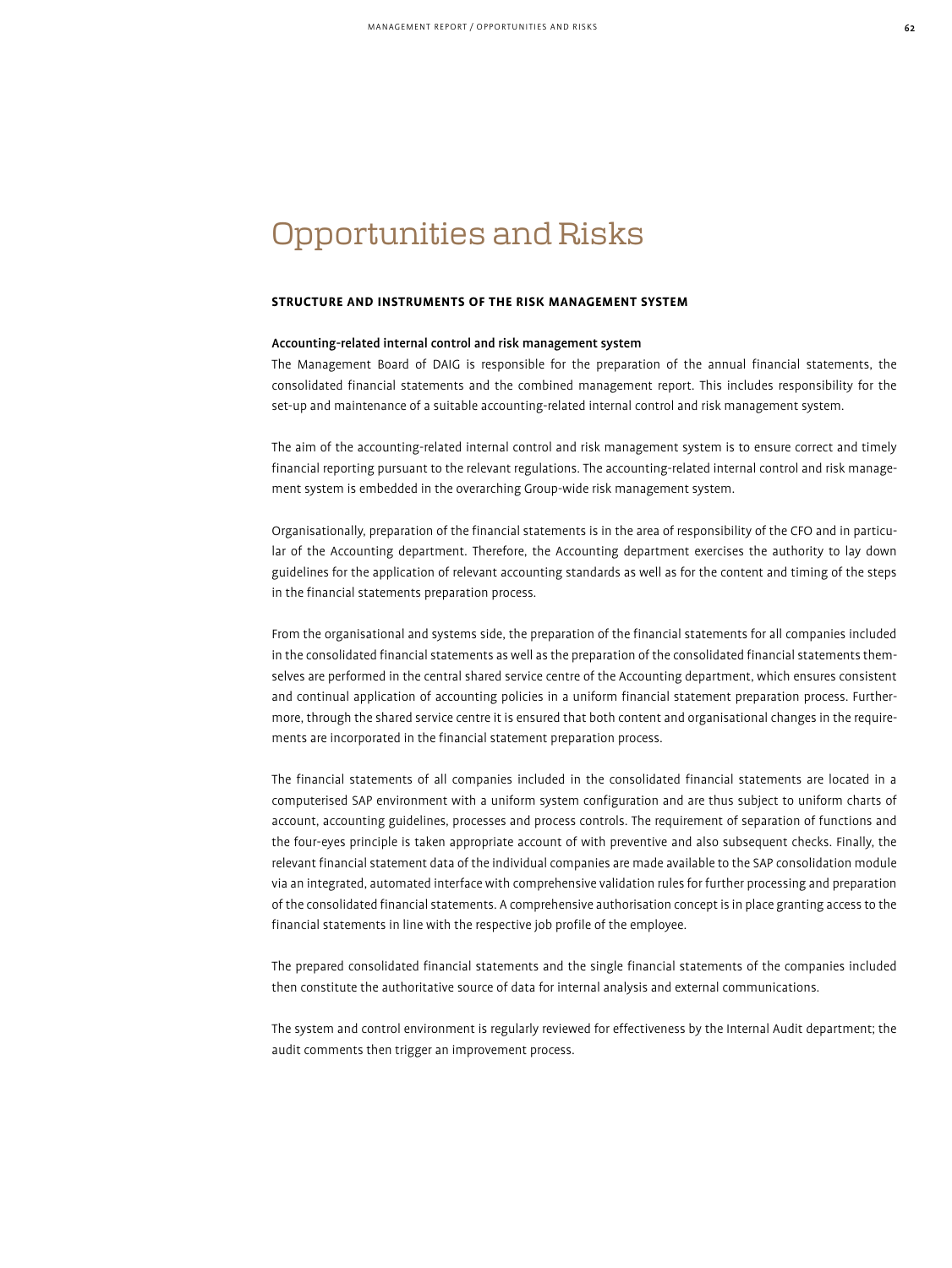Following the preparation of the financial statements, the annual financial statements and the consolidated financial statements as well as the combined management report are presented to the Audit Committee of the Supervisory Board for examination, which then makes a recommendation to adopt or approve. This examination may include the auditor's presence at the committee meeting and is subject to the auditor's report. The Audit Committee is continually involved in the establishment and refinement of the accounting-related internal control and risk management system. The Internal Audit department also reports to the Audit Committee.

# **Further Features of Risk Management**

# Risk strategy

DAIG's risk management is governed by the company's business strategy. In the interests of the customers, employees and investors, the Management Board of Deutsche Annington pursues a conservative risk strategy designed for safety. Every employee must act in a risk-conscious manner, i.e. he must always have clarity about the risk situation in his area of responsibility and handle any risks identified in a responsible manner. Unreasonably high risks are always to be avoided. DAIG ensures that suitable measures are taken to avoid, reduce or transfer risks or that there is a conscious acceptance of the risks.

#### Responsibility

The Management Board has overall responsibility for risk management and determines the risk strategy. It decides on the organisational structures and workflows of risk management and provision of resources. It approves the documented risk management findings and takes account of them in steering the company. The Audit Committee of the Supervisory Board monitors the effectiveness of the risk management system. The senior managers are appointed as risk officers and, in this role, assume responsibility for the identification, assessment, documentation and communication of all material risks in their area of responsibility.

#### Risk management

DAIG has established an appropriate and effective risk management system. It not only ensures the continued existence of the company but also makes a sustainable contribution to the achievement of the company's goals. The Management Board is able at all times to identify and assess material risks within the company and in the company's environment in good time as well as to take appropriate counteraction. The Management Board of Deutsche Annington Immobilien SE currently sees no risks which might jeopardise the company's existence.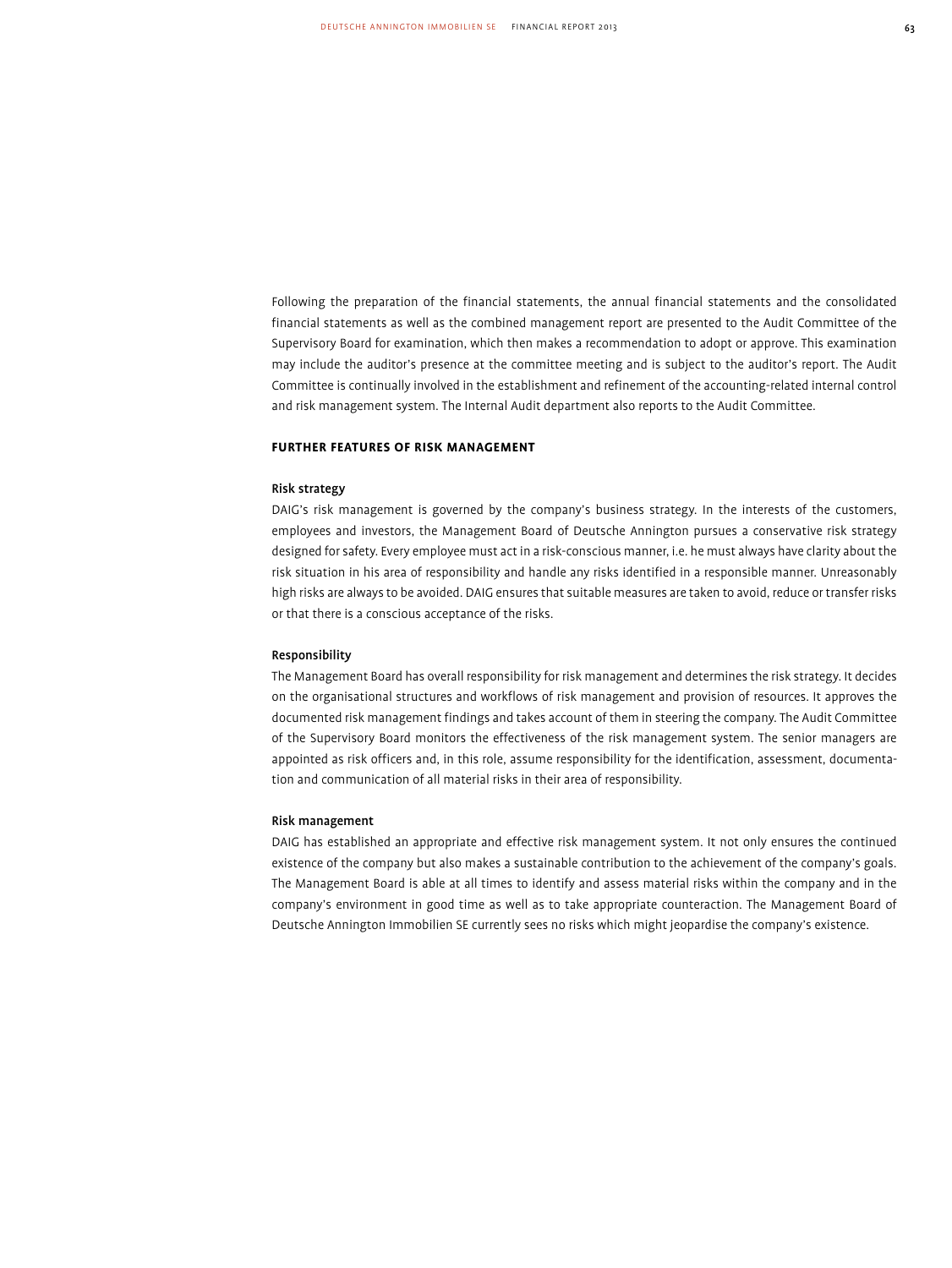# Compliance

Compliance describes the lawful action of the company, its bodies and employees. For the Management Board, compliance with the statutory requirements and the observance of internal guidelines are the basis of corporate management and culture. Compliance is to ensure the integrity of employees, customers and suppliers and avoid possible negative consequences for the company.

The management and monitoring of Deutsche Annington is based on the relevant statutory requirements, the Articles of Association and the rules of procedure for the Supervisory Board and the Management Board. They form the basis for the company's internal rules and guidelines, which are covered by central guideline management. These rules and guidelines lay down clear organisational and monitoring structures with specified responsibilities and appropriately installed checks. The legally compliant behaviour of all employees in the business processes is ensured by suitable control procedures and supervision by the managers. This is supplemented by the Code of Conduct of Deutsche Annington, which is based on ethical values and legal requirements and reinforces the personal responsibility of the employees. An external ombudsman is available to all employees as a person of trust in questions of compliance. At present, we are not aware of any violations of laws or rules by employees.

#### Risk management process

The risk management system of Deutsche Annington ensures the early identification, assessment, control and monitoring of all material risks. Thus potential risks which might impair the value and/or the development of the company are identified at an early stage.

Responsibility for concrete risk control in daily business lies in each case with the person bearing operational responsibility. As part of a systematic process, the operational units and central departments regularly identify all strategic, operational, financial and legal risks. The potentially adverse effects and the probability of occurrence are evaluated before action (gross) and after action (net) for each risk and documented in a Group-wide risk register. The planning horizon is three years. Based on the probability of occurrence and the amount of damage arising from the gross and net risk assessment, a risk value is established for each risk and the risks are prioritised accordingly. The ten risks with the highest risk values form the top 10 risks.

The risk management system and the risk register are continuously updated and refined as well as adjusted to reflect changes in the company. The effectiveness of our risk management system is examined in regular audits.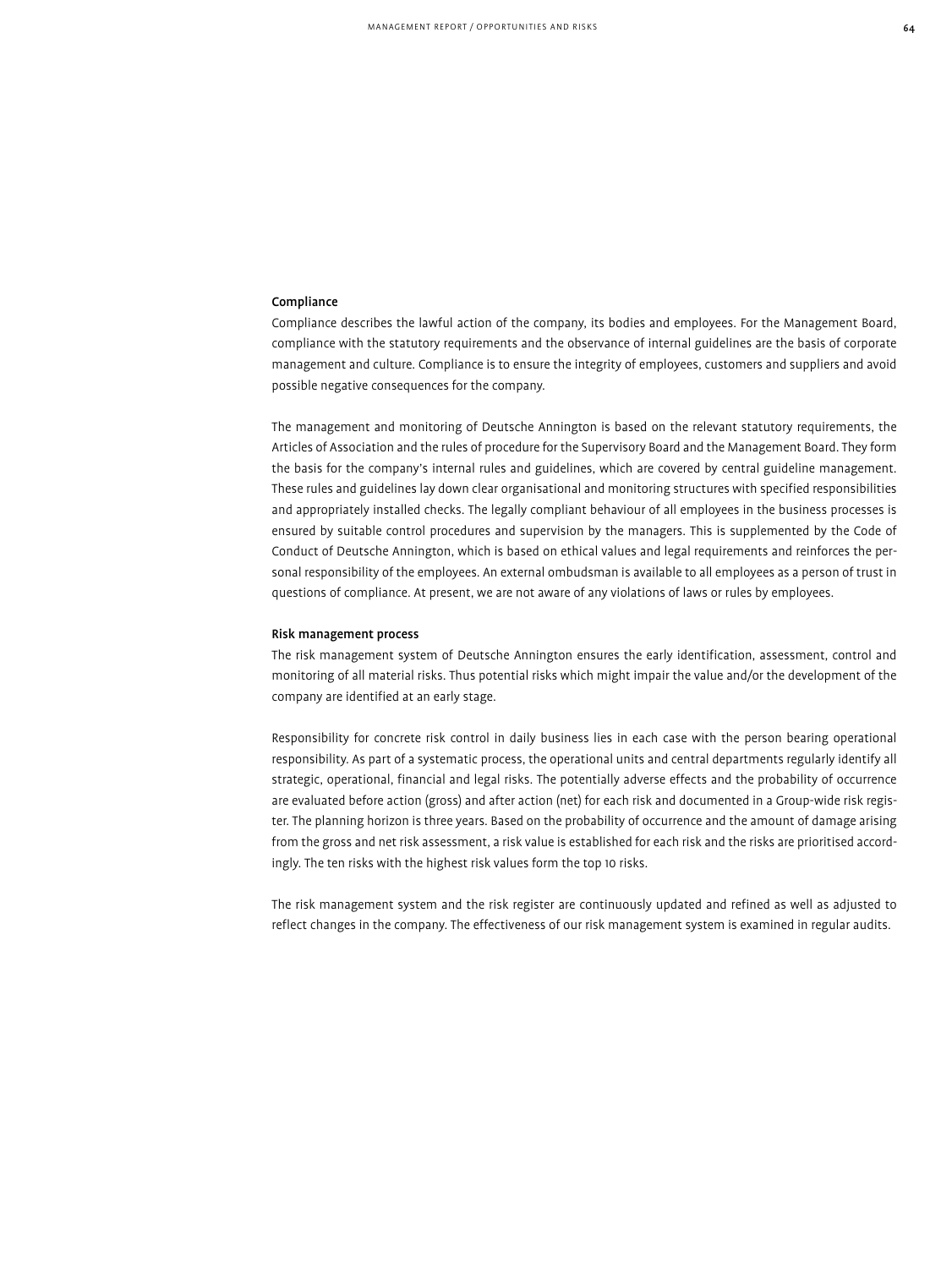Risk management is documented regularly in a half-yearly risk report which is made available to all decisionmakers. The Audit Committee of the Supervisory Board is informed twice a year at its regular meetings about the risk situation in a separate risk report. The risk management system is described in a risk reporting policy which is regularly updated.

This reporting system ensures that both managers and supervisory bodies are kept continually and comprehensively informed and provides relevant operational early warning indicators. In this way, misguided operational developments can be recognised in good time and counteraction taken at an early stage. Should significant risks occur unexpectedly, they are reported direct to the Management Board.

The risk manager coordinates the recording, assessment, documentation and communication of the risks within the DAIG as part of the risk management process. He triggers the periodic risk management process, consolidates the risk reports of the risk officers and prepares the report for the Management Board and the Supervisory Board. The Internal Audit department monitors the risk management function as part of its auditing remit.

The risk early warning system is based on detailed reporting on the operational and financial key performance indicators from Controlling. Analyses are made of the business performance compared with the plans approved by the Supervisory Board and the previous year. Furthermore, a forecast is prepared regularly which takes appropriate account of the effect of any potential risks and opportunities on the development of business. Reporting includes detailed monthly controlling reports as well as monthly reports by the Management Board to the Supervisory Board. The direct operational business is described in daily and weekly performance figure reports.

#### Explanation of main individual risks

The risks of DAIG have been assigned to the following five risk categories:

- > Economic environment and market-related risks
- > Regulatory and legal risks
- > Risks related to DAIG's business
- > Financial risks
- > Other risks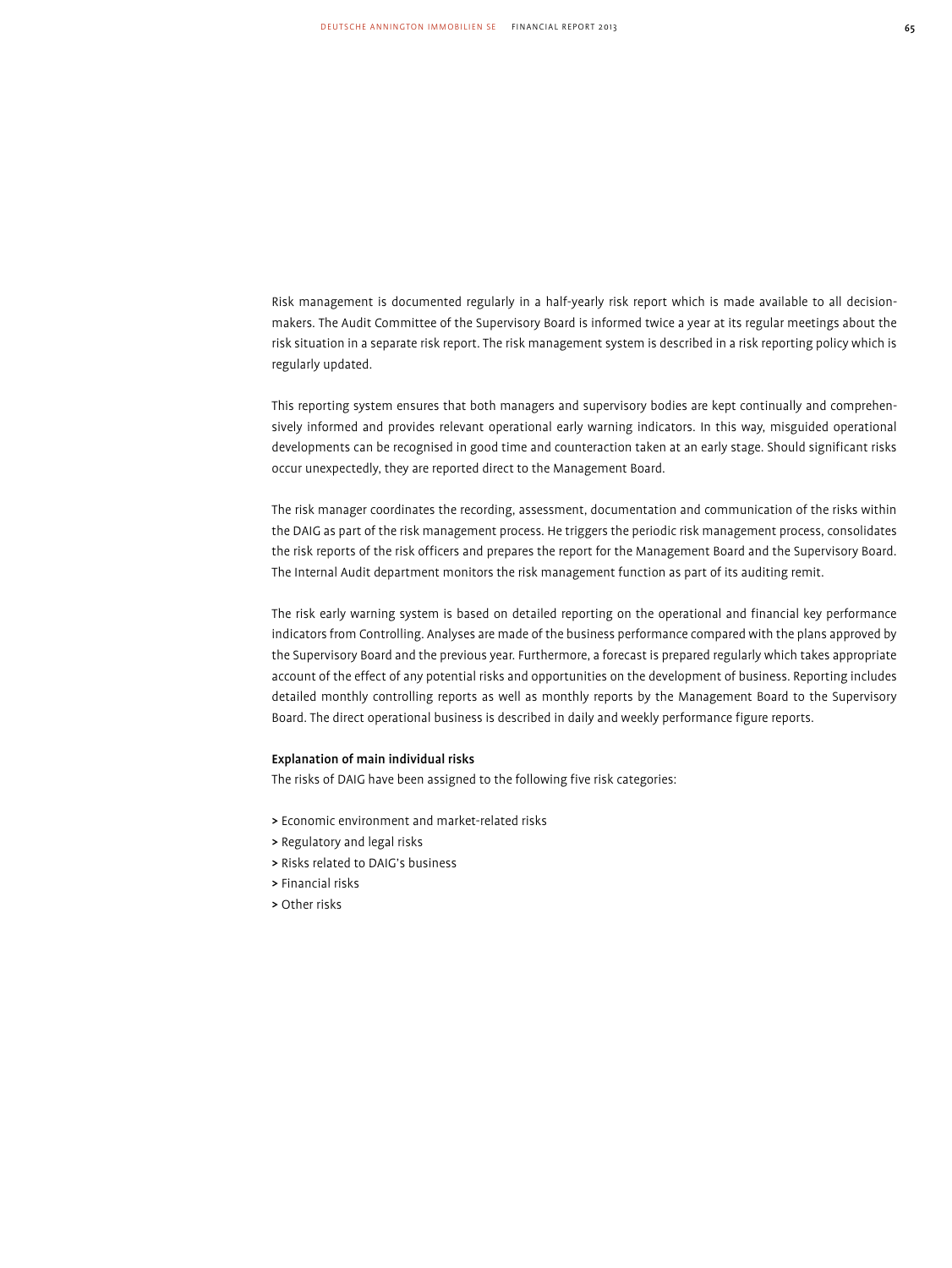For the reporting period, the Management Board has specified the following particularly relevant risks out of all the risks identified:

|                | No. Risk                                                                                                                       | Risk category                                    | Potential impact*<br>(gross) |
|----------------|--------------------------------------------------------------------------------------------------------------------------------|--------------------------------------------------|------------------------------|
|                | Damaged reputation and inadequate customer satisfaction                                                                        | Economic environment and<br>market-related risks | high                         |
| $\overline{2}$ | Wrong/uneconomic investment decisions on real estate<br>acquisitions                                                           | Risks related to business                        | high                         |
| 3              | Incorrect determination of the fair value of our properties                                                                    | Risks related to business                        | high                         |
| 4              | Incorrect decisions/wrong risk propensity<br>with regard to significant investment decisions<br>(not real estate acquisitions) | Risks related to business                        | high                         |
| 5              | Inadequate IT security - unauthorised external<br>and internal access                                                          | Risks related to business                        | moderate                     |
| 6              | Negative government influence                                                                                                  | Regulatory and legal risks                       | moderate                     |
| 7              | Inadequate monitoring of existing contract restrictions                                                                        | Risks related to business                        | low                          |
| 8              | Safeguarding of public safety                                                                                                  | Risks related to business                        | low                          |
| 9              | Adverse changes to tenancy law                                                                                                 | Regulatory and legal risks                       | low                          |
| 10             | Selling price of properties lower than the minimum price<br>stipulated in loan agreements                                      | Risks related to business                        | low                          |

\* Potential impact: high > € 250 million, moderate > € 25 million, low > € 5 million

# Economic environment and market-related risks

The continuing uncertainty regarding the development of the global economy, which is a result of the ongoing sovereign debt crises in many parts of the world and in particular in Europe, may lead to economic instability, limited access to debt and equity financing as well as possible defaults by DAIG's counterparties.

Deutsche Annington is dependent on the development of the German economy and the demand for residential properties, although a deterioration in the general economic situation generally increases the demand in our segment for affordable accommodation. Demand depends to a high degree on the expected development of interest rates. The current macroeconomic environment is characterised by low interest rates and comparatively high valuations of residential real estate portfolios in Germany. Any rise in interest rates could have adverse effects on the German real estate market and on Deutsche Annington. Should the interest rates rise considerably in the years to come or the banks become less inclined to grant loans for the acquisition of properties, this may have a negative effect on demand for residential properties.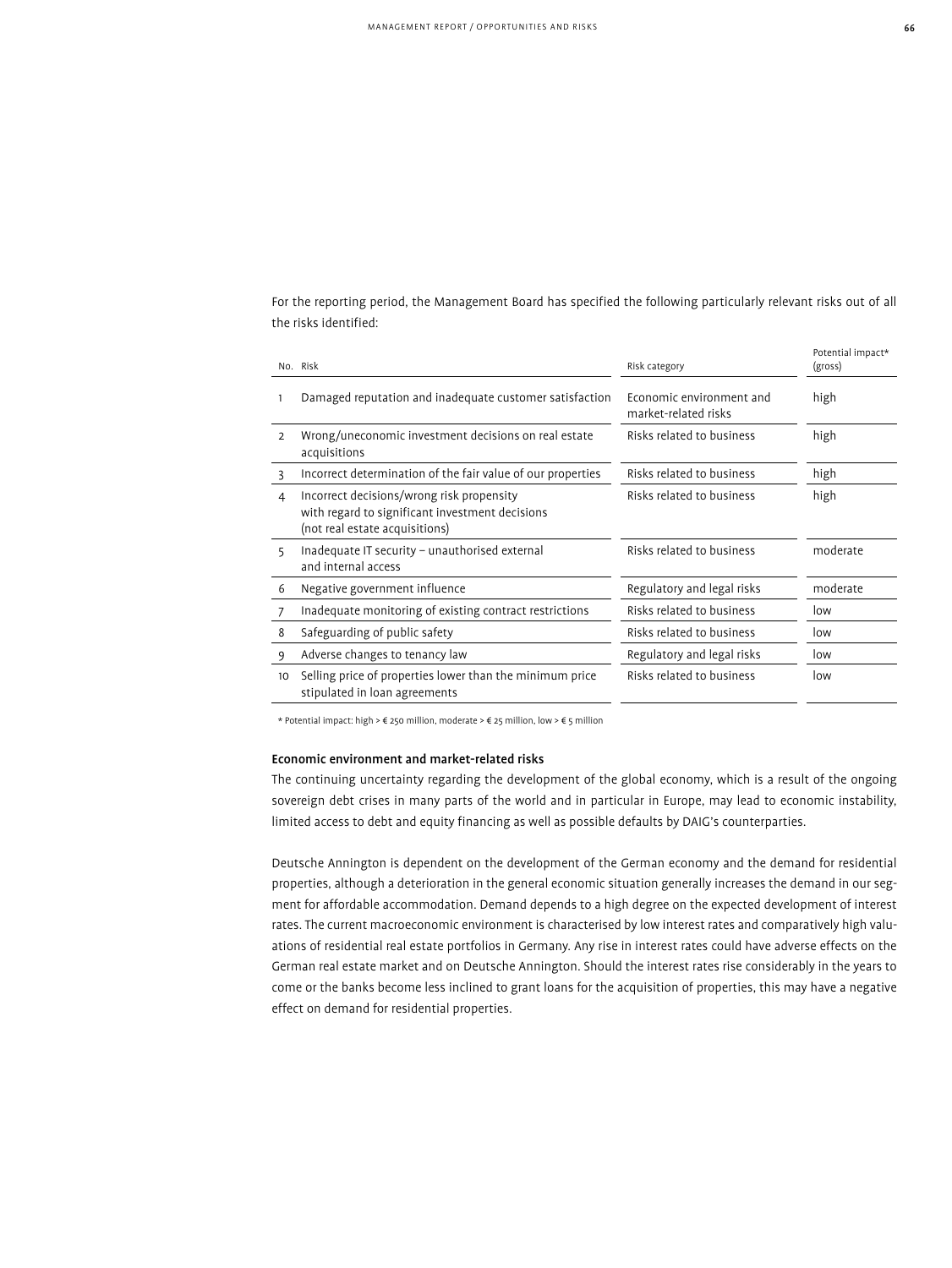The demand for accommodation is also governed by the demographic change (the shrinking and ageing of the population) and by the trend towards more one-person households. However, overall, the number of households will still continue to increase until 2030 although the prospects for the German conurbations differ from region to region. We respond to the risk of lower market demand with a regionally specific portfolio strategy. With the targeted sale of non-core housing stocks which do not fit into our core portfolio, we are withdrawing from regions where the demand is low. At the same time, we concentrate in our acquisition efforts on regions which people appear to be migrating to.

The reputation (risk 1) of a company is of crucial importance for establishing business connections. A bad reputation may make it more difficult to let our residential units and lead to delays in payment or the termination of rental contracts by our tenants. Furthermore, on the financing side, there is the risk that even the raising of capital could be impaired by this. Therefore, a very high potential amount of damage has been assigned to this risk with respect to a planning horizon of three years. Deutsche Annington takes reputation and customer satisfaction very seriously and counteracts this risk with a large number of measures. For example, the satisfaction of the customers is measured and monitored using the performance indicator CSI in order to identify potential problems at an early stage. Improvements to the process workflows and quality initiatives increase customer satisfaction. Active public relations work helps to communicate the efforts made to improve customer satisfaction and increase Deutsche Annington's reputation.

#### Regulatory and legal risks

We closely follow planned amendments to laws as our business activities are above all subject to tax, environmental, tenancy and building law. Any adverse changes in the legal environment, such as mandatory environmental modernisation requirements restrictions regarding modernisation measures or provisions (including taxes) that result in the incurrence of costs in the event of a property sale may be detrimental to the business activities of Deutsche Annington. We have assigned this risk a potentially very high damage impact.

DAIG's ability to increase rents is limited by German tenancy law (risk 9). This provides for substantial tenant protection and restricts the possibilities to evict tenants. Moreover, there are current political efforts to further restrict rent increases (risk 6). These two risks have been assessed as potentially having low to moderate damage impact.

DAIG is subject to the general tax environment in Germany. The Group's tax burden may increase as a consequence of future tax treatment of dividend payments, current or future tax assessments, tax audits or court proceedings based on changes in tax laws or changes in the application or interpretation thereof. The extent of risk in this connection depends on the relevant legislation and may vary between low and moderate.

DAIG is involved in litigation resulting from normal business activities. They are in particular tenancy law and sales disputes. None of the legal disputes will have any material effects on the net assets, financial position or results of operations of the Deutsche Annington Immobilien Group.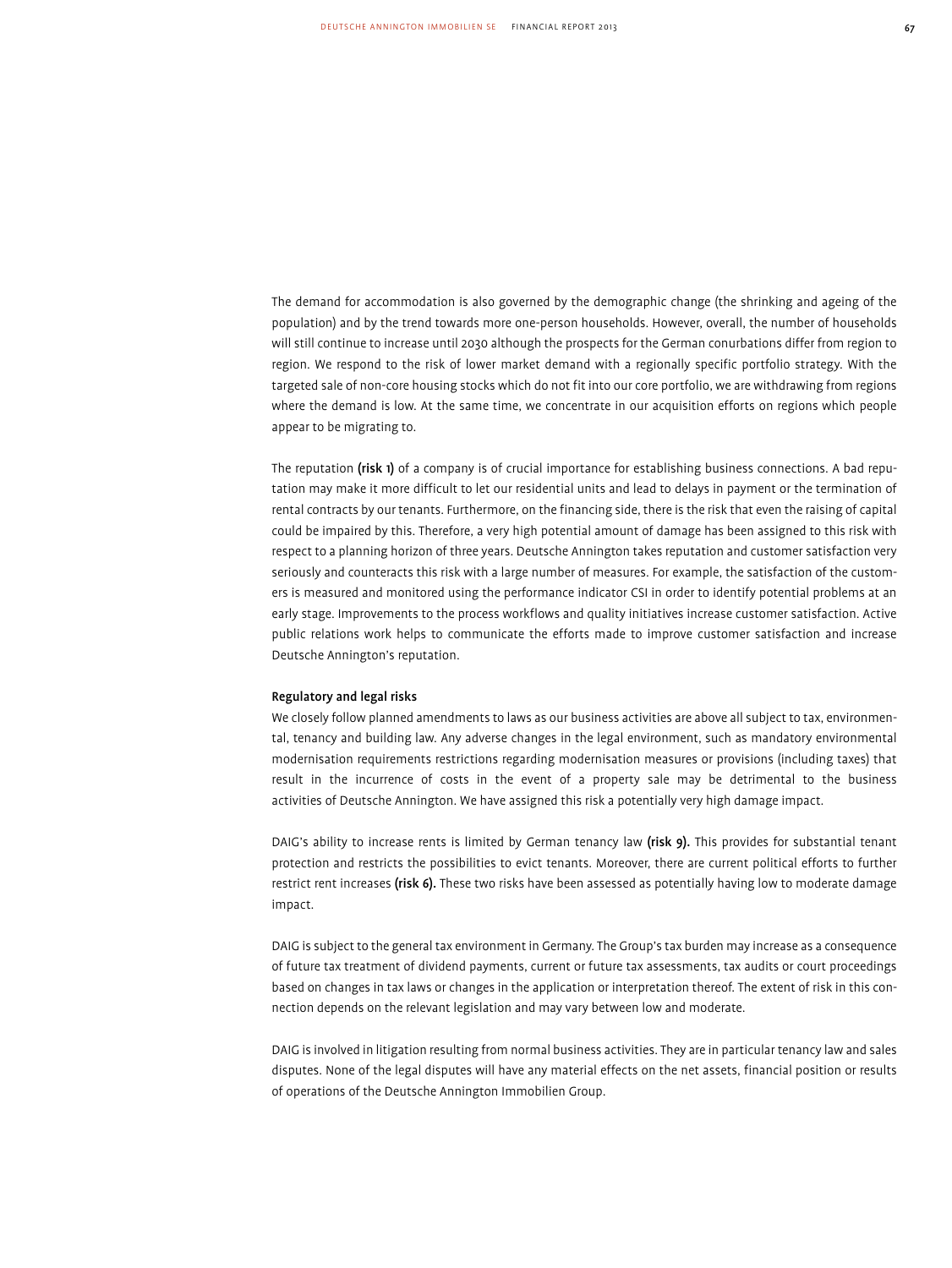# Risks related to DAIG's business

Deutsche Annington faces risks in connection with possible acquisitions and investments (risk 2). These risks include unexpected cases of liability, greater indebtedness, higher interest expenses and challenges with respect to integrating acquisitions and achieving anticipated synergies. Furthermore, portfolios or real estate companies that may be acquired in the future may not develop as favourably as expected. By applying complex, qualityassured investment models during the investment decision process, we counter the risk of uneconomic realestate acquisitions. These models not only take the purchase price and the financing cost into consideration but also regional scenarios for regular maintenance and the development of rents. The extent of any risks which manifest themselves may be high even though comprehensive professional due diligence is performed when acquisitions are made.

The internal determination of the fair values of our housing stocks is subject to assumptions which may deviate from our current expectations. Should the estimate of the micro-location of the buildings and the quality of the macro-location deteriorate, the fair value of our entire real-estate portfolio would also decrease (risk 3). Changes in the value of our investment properties are recorded in the income statement as appreciation or depreciation in value and therefore have a direct impact on the earnings situation of our company. The associated risk of error is assessed as high.

By optimising sales processes, improving the apartment hand-over inspections and continually upgrading the properties we offer to suit the tenants' needs, we have further reduced our voids and thus the vacancy risk. Before renting out a property, we check the credit standing and assess the disposable income and the social circumstances of the potential tenant to minimise our rent default risk. We are interested in as long a tenancy as possible. These risks are assessed as low.

The computer systems of Deutsche Annington are exposed to general IT security risks, in particular the risk of unauthorised access from outside and within the company (risk 5). There is the risk that the computer systems may not work properly or may be impaired as a result of such interference or other manipulations. This risk is assessed as moderate.

There is the risk that the management may make wrong investment decisions as a result of insufficient information or lack of knowledge of the facts (risk 4). Deutsche Annington counters this risk with clear instructions for action and rules governing powers and responsibilities. Responsibility for the business is decentralised to permit better local decision-making. Nevertheless, the risk of incorrect management decisions is assessed as high.

Some contracts on the acquisition of properties contain restrictions (risk 7) on rent increases and selling programmes and/or require minimum investments in maintenance. Any violation of these requirements could lead to significant contract penalties. The risk is assessed as low.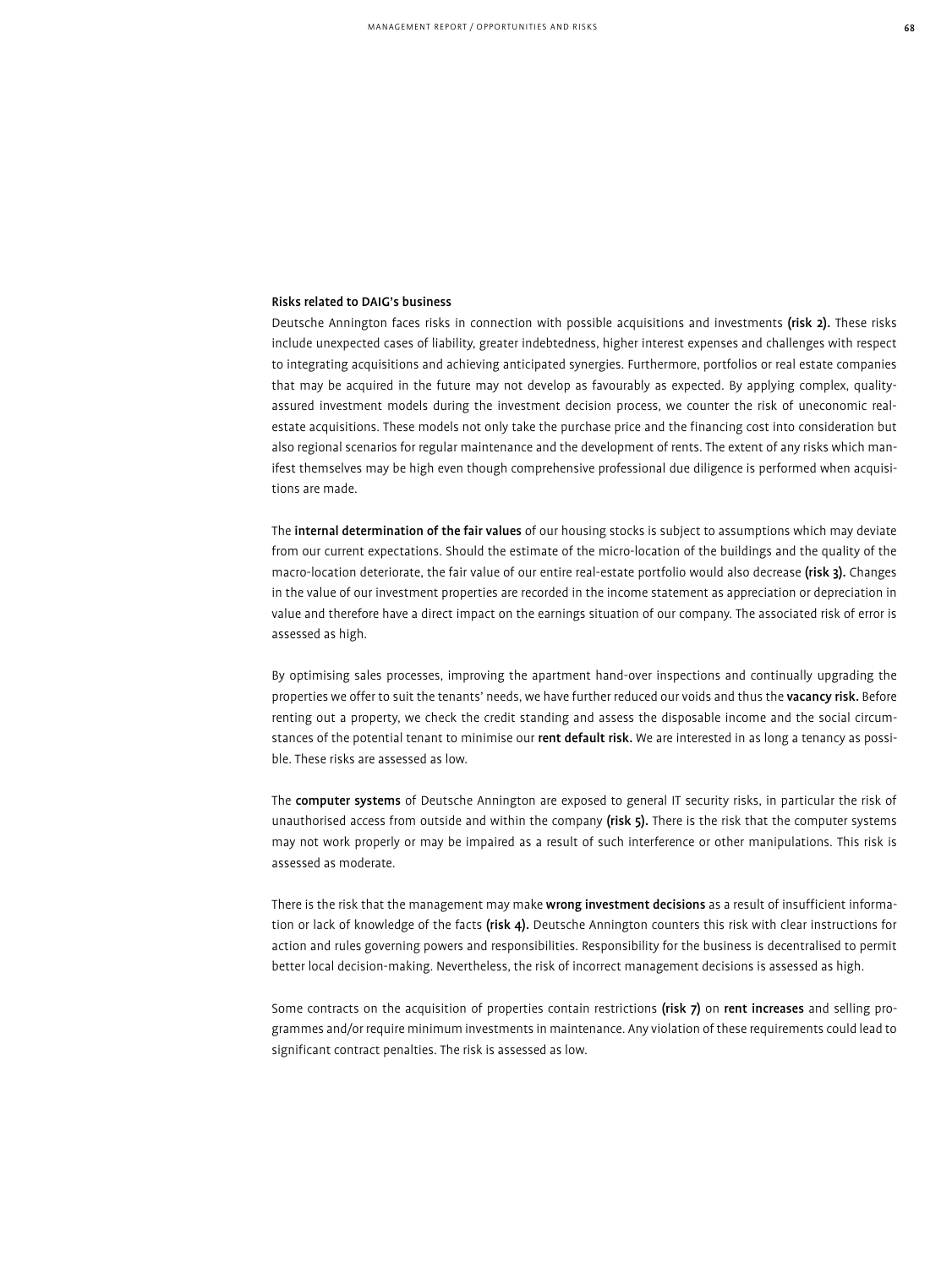The technical safety of our housing stocks entails not only monetary risks but potentially also risks to the health and safety of our tenants and employees (risk 8). By conducting regular physical inspections of our housing stocks and responding quickly to information received from our tenants, defects and faults can be identified and rectified at an early stage. Deutsche Annington attaches particular importance to the prompt rectification of any faults which may have an effect on safety, regardless of the cost. The risk is assessed as low.

#### Financial risks

To limit the financial risks, we continuously monitor the financial markets and are also in constant contact with many different market players. Furthermore, we continually monitor all financing options available on the capital and banking markets. We expect to be able to refinance the necessary volumes by making use of all financing instruments in the future, too. Our external loans are normally subject to loan conditions customary on the market (covenants) which restrict the sale of properties or prescribe minimum selling prices (risk 10). Some of our borrowings are loans granted by promotional banks, which limit rent increases and thus our business options. Here, we pay strict attention to compliance with all covenants but use any scope available to us. Failed financing carries a potentially high risk.

As part of the financial risks, we are also exposed to a liquidity risk. Our liquidity management is based on daily cash management of our bank accounts, a weekly financial flexibility status and rolling liquidity planning on a monthly basis, allowing for the relevant restrictions. The regular positive cash flows from our core business do not indicate any particular liquidity risk in the forecast period.

Overall, as of the reporting date, the Deutsche Annington Immobilien Group has sufficient liquid funds and potential financing options to guarantee the Deutsche Annington Immobilien Group's ability to pay at all times.

In the normal course of business, the Deutsche Annington Immobilien Group is exposed to interest-rate risks. The liabilities with variable interest rates expose the Group to a cash-effective interest rate risk. The company uses derivative financial instruments in order to limit or eliminate these risks. The purpose of these financial instruments is to hedge interest rate risks in connection with existing loans and they may never be used for speculation. For a description of the derivative financial instruments, we refer to the Notes to the consolidated financial statements, note [38] (Derivative financial instruments). Nevertheless, interest rates involve a high risk potential.

#### Other risks

Deutsche Annington could be exposed to risks from residual pollution, including mining damage, soil conditions, wartime ordnance and contaminants in building materials as well as possible building code violations. Moreover, Deutsche Annington is the owner and/or property manager of a large number of buildings in the Ruhr area which are situated in the area of near-surface mine workings where the overburden layers are only thin, predominantly in the Essen/Bochum/Dortmund region. These mine workings may represent risks of damage to the surface and/ or structures (e.g. traffic routes, buildings etc.). Deutsche Annington counters this economic and liability risk by having inspections of all houses in the area of near-surface mining works systematically conducted by external experts. On the basis of the inspection findings and the opinions of external experts, the properties classified as subject to risks are examined for mining damage, which is immediately rectified where necessary. Proof of stability and public safety is then confirmed in an expertise. Therefore, the related risk is low to moderate.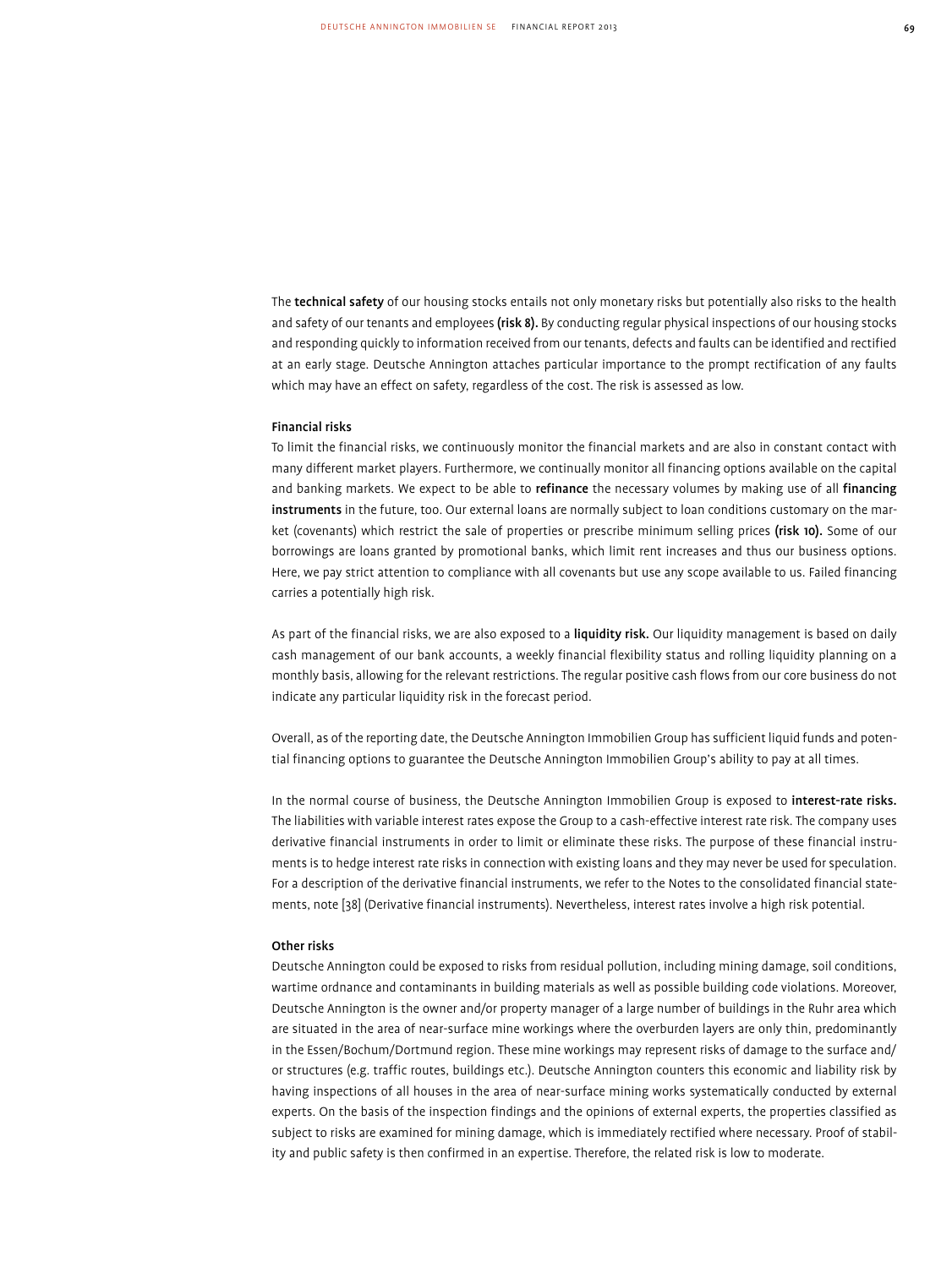# **Overall Assessment of the Risk Situation**

The Deutsche Annington Immobilien Group combats all material risks with suitable measures and effective controls. As far as possible, risks to the building stocks as well as from the operational business are covered by appropriate insurance. The adequacy of the insurance cover is continuously checked by an external specialist company.

The Management Board of Deutsche Annington sees, from today's point of view, no risks which the company cannot suitably combat or which may jeopardise the company's existence.

# **Main Opportunities**

# Opportunities arising from societal trends

The demand for affordable accommodation is largely determined by demographic factors and the economic climate. According to the Federal Statistical Office, the trend in Germany is towards increasingly smaller households. One to two-person households have made up the largest group for more than three decades now, and their share is continually increasing. Both younger and increasingly also older people live alone. The number of two-person households is also growing whereas the number of households with more than two people is steadily declining. The Federal Institute for Research on Building, Urban Affairs and Spatial Development (BBSR) is expecting the development to vary greatly from region to region. Whilst the number of households in the old German states will increase until 2030, a decrease is to be expected in the new German states (former East Germany). According to the Regional Planning Forecast 2030 of BBSR, which was published in 2012, the population will decrease slightly in the period up to 2030 but the number of private households will continue to rise.

The Federal Statistical Office estimates that Germany's population increased again in 2013. This is the third year in succession that the population increased compared with the previous year. The reason for this is the repeated high positive net migration which more than compensated for the birth deficit (difference between births and deaths). The main reason for the positive net migration is, according to the Leibniz-Informationszentrum Wirtschaft (ZBW), the unusual economic situation in Europe which is leading to a sharp rise in unemployment in some parts of Europe and resulting in migration movements. Therefore, Germany should increasingly benefit from high positive net migration in the years to come.

In view of these trends, demand and market opportunities for existing small and medium-sized apartments may increase. With 86% of its entire real estate portfolio consisting of one to three-room apartments and 96% located in the old German states including Berlin, Deutsche Annington could profit from this rising demand.

In addition, the continued strained situation on the housing market in certain metropolitan areas may lead to government decisions to extend housing or rent subsidies. This may have positive effects on the business activities of Deutsche Annington in some regions.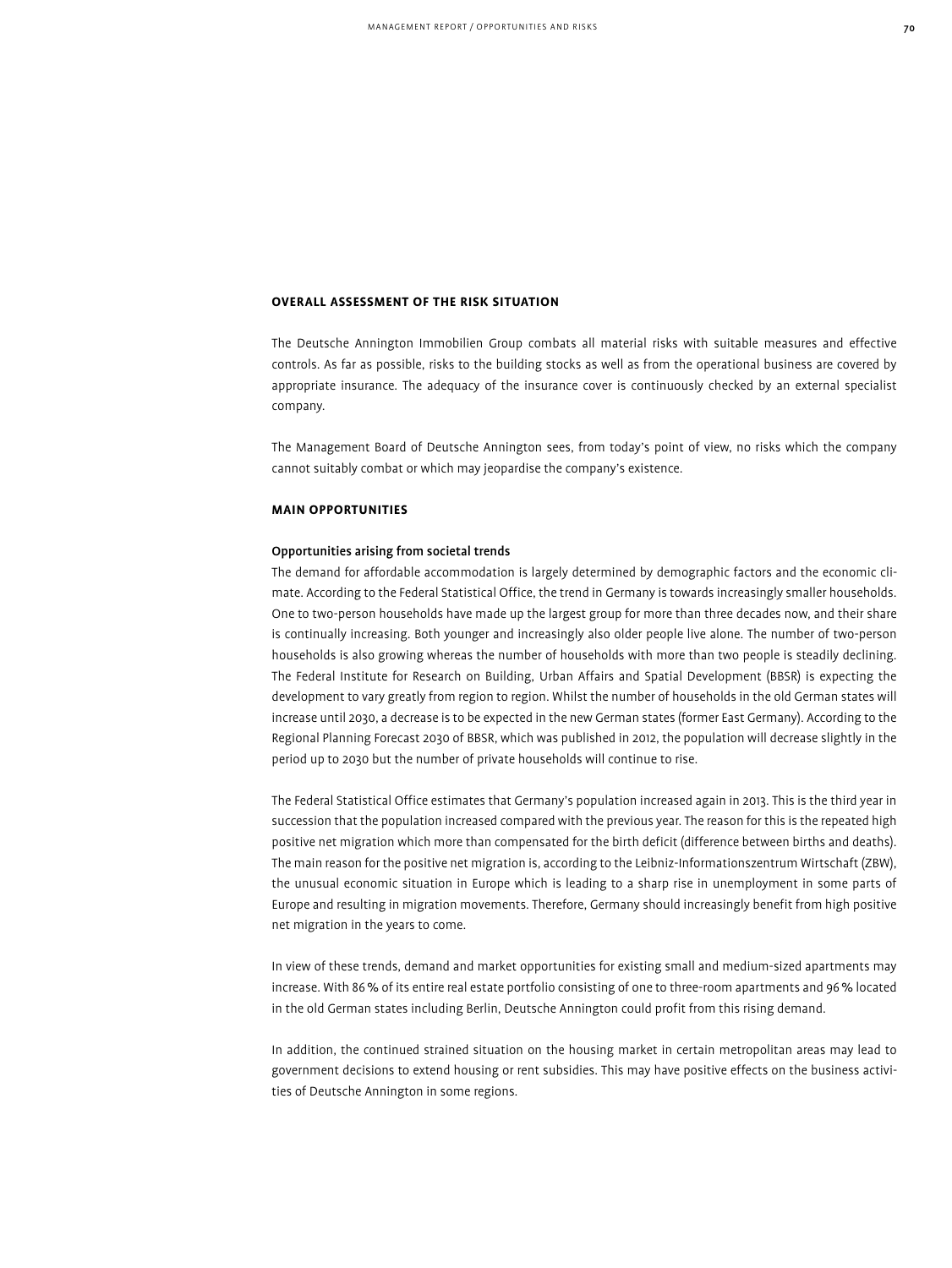The internal determination of the fair values of our residential properties not only takes account of buildingspecific parameters but also location features in the valuation. In view of the above-mentioned possible rising demand with the supply of affordable accommodation remaining the same, the assumptions we are currently making for determining the fair values could be exceeded in the positive sense and lead to a higher fair value of our residential real estate. This would have a direct positive impact on the results of operations of our company.

#### Strategic opportunities arising from the business

Today, we already provide a considerable part of the repair and maintenance services for our residential properties with our own craftsmen's organisation. We intend to extend the scope of these services to all kinds of technical work including the modernisation of buildings and apartments and thus bring added value from these services to DAIG.

Nowadays, we already supply about 43,000 households direct with a cable TV signal, which we buy from Deutsche Telekom. We expect to extend this business in the coming years and also provide broadband data access. Moreover, there might be potential for additional added value and other housing-related services which provide benefit for our customers such as heat and power generation and metering directly on site.

DAIG manages its housing stocks throughout Germany using standardised systems and processes. The acquisition of further residential real estate portfolios offers the opportunity to generate additional value through economies of scale on the property management side by reducing the costs per residential unit. Therefore, we watch the market very closely for acquisition portfolios and assess them on the basis of our strict success criteria.

We also see the targeted acquisition of single or multiple buildings as an opportunity to improve the nature and quality of whole residential districts and thus increase the appeal of our apartments for our customers and the value of our residential properties.

DAIG's financing depends on the conditions on the capital market which are very favourable at the moment due to the low interest rates. Nevertheless, we always strive to further improve the financing costs while maintaining our credit rating performance indicators and the desired financing structure. Even though a further fall in interest rates currently appears unlikely, such a development would open up opportunities to further reduce our financing costs.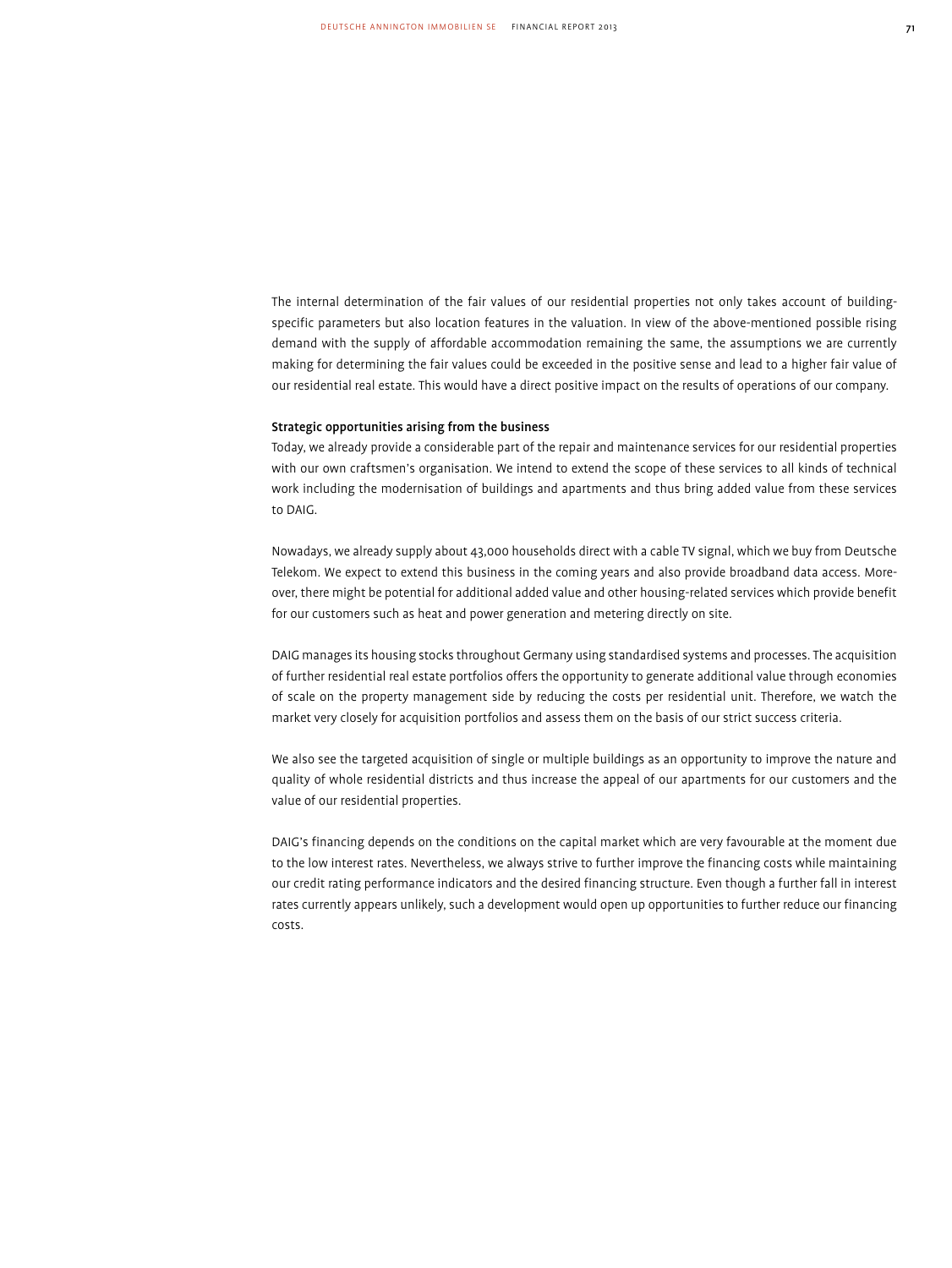# Forecast Report

# **Further Course of the Group**

#### Expected Development of the Overall Economic Environment

# Overall economic outlook

The outlook for the economy brightened further at the turn of 2013/2014. Factors which had a significant negative impact on the global economy in the past two years are becoming less important: in the USA, the consolidation process is progressing and, in the eurozone, confidence in the continued existence of the currency area is growing. With the increasing confidence of consumers and business, the expansive monetary policy will, according to the Kiel Institute for the World Economy (IfW), gradually have a stronger effect. Fiscal policy will, by and large, be less restrictive than in the past years.

The economic data in Germany also indicate expansion: after moderate growth in the past year, economic activity in 2014 and 2015 will pick up perceptibly. The IfW is expecting growth rates of 1.7% and 2.5%, respectively. In its January forecast, the ifo Institute is also anticipating growth of 1.9%. As the economic upturn continues, the volume of, in some cases postponed, replacement and expansion investments should increase significantly. The extremely favourable financing environment will also further stimulate housing construction and support the emerging real estate boom. Given the better economy abroad, exports will pick up considerably. No appreciable effects on production are expected to come from foreign trade.

Encouraged by a favourable situation on the labour market, private households will significantly expand their consumer spending. Despite a good employment situation, the number of unemployed will remain at just under three million.

# Housing market

According to IVD, Germany's residential real estate markets will remain stable in 2014 and offer good opportunities for buyers and sellers. An average price increase above the inflation rate is expected for owner-occupier housing. Whilst prices in cities are likely to further stabilise, the price curve in smaller towns will rise more sharply. This applies particularly to towns with a good demographic forecast.

The housing markets are not expected to overheat although the demand for housing will tend to increase compared with previous years. The main driver of the real estate markets remains low interest rates: Thanks to the good economic situation and growing employment, more Germans can afford to buy their own home and are therefore keeping demand high. With incomes rising slightly and interest rates remaining very low, the affordability of owner-occupier housing will, according to the IVD forecast, also remain good in the coming year.

The number of new building permits granted also shows a positive trend for 2014 – but on a modest level. IVD believes that the introduction of a rent ceiling announced by the German coalition government will have a negative impact on the construction of rental apartments: the researchers of the German Institute for Economic Research (DIW) also estimate that the planned ceiling on rents will considerably dampen the incentive for investors to create new rental housing. Under the current conditions, the shortage of housing will continue to worsen in future.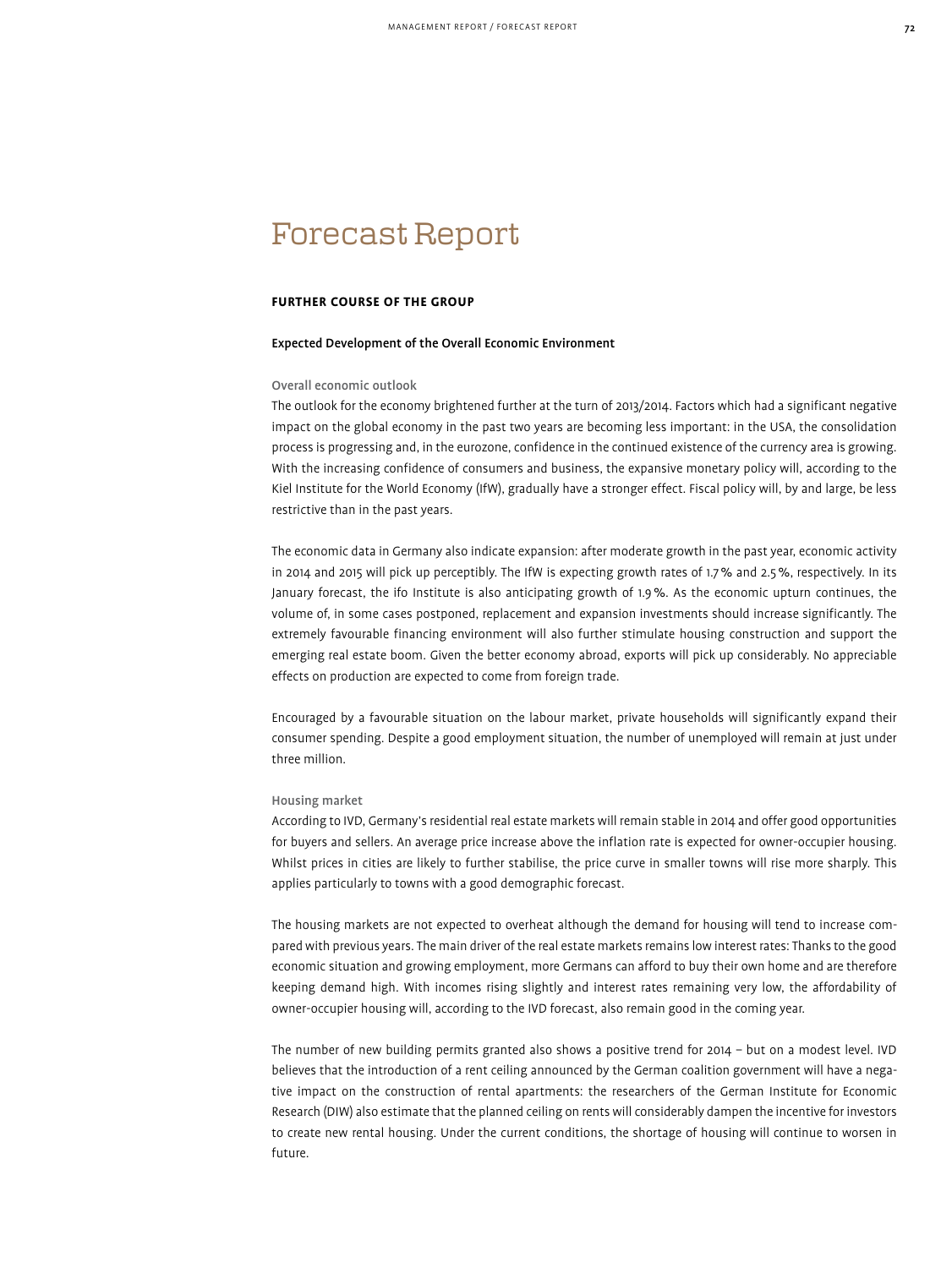## **Expected Development of Business**

## Comparison of the forecast made in 2012 with the results for 2013

We achieved the figures we forecast in the 2012 Group management report for adjusted EBITDA, the FFO metrics, the profit for the year and the values of our properties.

The results for 2013 confirm our previous forecast for the company. In both business segments, we succeeded in implementing our strategy and achieving our objectives. Overall, we recorded an FFO 1 of € 223.5 million and therefore slightly exceeded the forecast target of € 210 to € 220 million.

In the Rental segment, we increased the monthly in-place rent by some 2.3% to € 5.40/m² as at the end of December 2013 (end of December 2012: € 5.28/m²). The expected increase of 1.8 to 2.0% was therefore exceeded. As planned, we further reduced the vacancy rate of 3.9% at the end of 2012. At the end of December 2013, it was 3.5%. At € 728 million, rental income in 2013 was, as expected, slightly lower than the figure for the previous year of € 729.0 million.

Expenditure on maintenance and modernisation measures totalled € 228 million and was slightly higher than the prior-year figure of € 217 million. Per square metre of living area in our residential properties, the expenditure for these measures was € 19.95 and therefore comparable with the prior-year figure (€ 18.43/m²).

In 2013, we again came one step closer to our goal of high customer satisfaction. The measures implemented to improve customer care, the neighbourhoods and our residential properties also had an effect on the customer satisfaction index (CSI), which we managed to increase by 11% in the 2013 financial year.

In the Sales segment, we continued, as planned, with the selective sale of residential units in 2013. With 2,576 units privatised, we are above the expected level of over 2,000 units. At 4,144 units, our sales in the Non-Core segment were well above the planned annual sales volume of some 2,000 units as, thanks to the additional sale of a housing portfolio, we were able to significantly accelerate the planned portfolio optimisation process.

Overall, we increased the value of the company in 2013, as planned. NAV rose from € 3,449 million at the end of 2012 to € 4,782 million at the end of 2013.

## Forecast for the 2014 financial year

Our forecast for 2014 is based on the corporate planning derived from the controlling and planning instruments. Appropriate account has been taken of potential risks and potential opportunities for the future development of all business units so that this forecast reflects a realistic expectation.

Nevertheless, risks and opportunities remain regarding the future development of the Group; they will be described in the report on opportunities and risks.

The corporate planning for 2014 is based on the above-mentioned assumptions on the development of the overall economy and on the development of the real estate market in Germany.